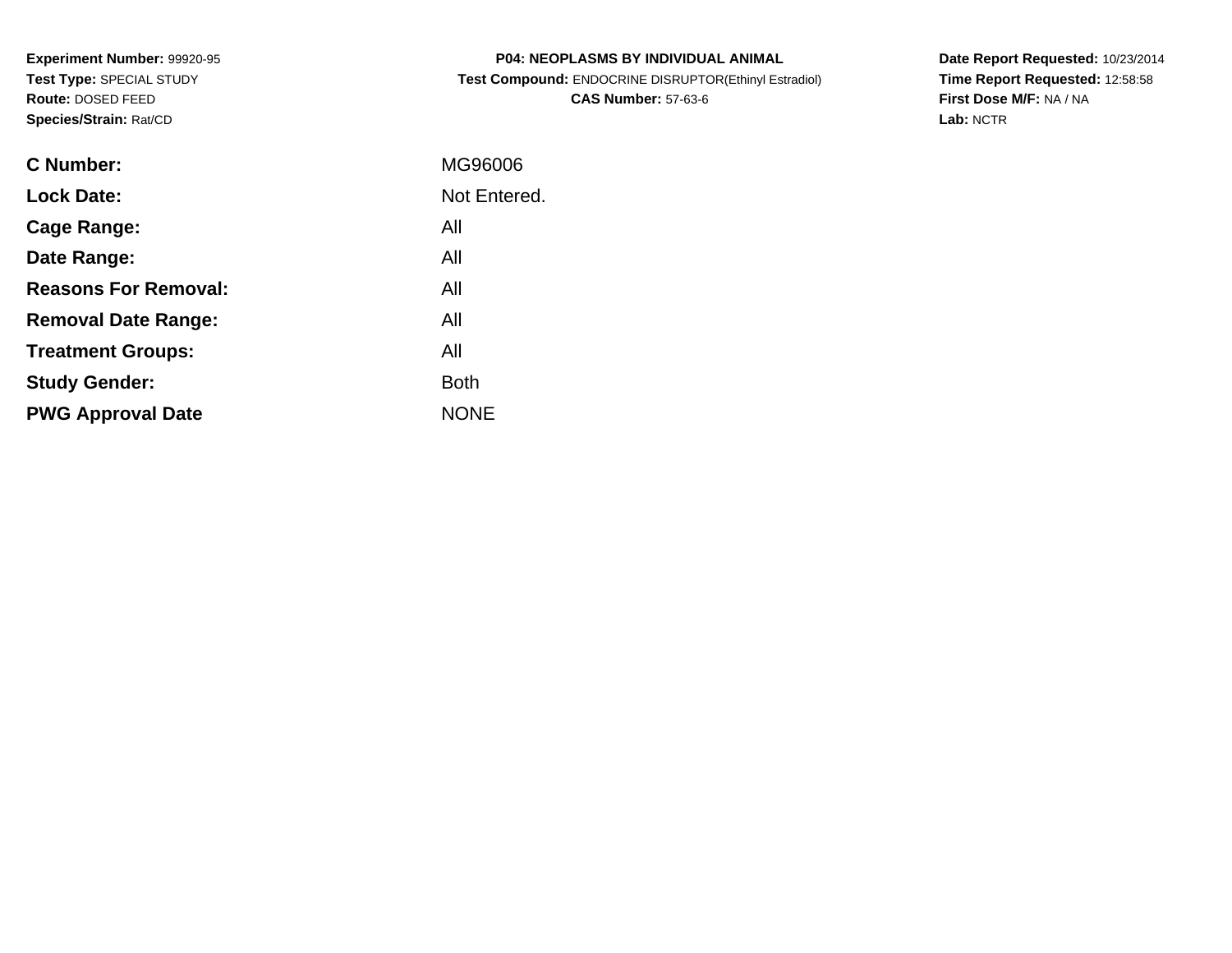**Test Type:** SPECIAL STUDY

## **Route:** DOSED FEED

**Species/Strain:** Rat/CD

### **P04: NEOPLASMS BY INDIVIDUAL ANIMAL**

**Test Compound:** ENDOCRINE DISRUPTOR(Ethinyl Estradiol)

### **CAS Number:** 57-63-6

**Date Report Requested:** 10/23/2014**Time Report Requested:** 12:58:58**First Dose M/F:** NA / NA**Lab:** NCTR

| <b>CD Rat Male</b><br>F4<br><b>CONTROL</b> | DAY ON TEST<br><b>ANIMAL ID</b> | $\boldsymbol{l}$<br>6<br>$\boldsymbol{l}$<br>$\mathbf 0$<br>0<br>9<br>6 | 0<br>$\boldsymbol{l}$<br>6<br>1<br>$\pmb{0}$<br>$\pmb{0}$<br>$\boldsymbol{9}$<br>$\,6$<br>$\mathcal{P}$ | 0<br>$\boldsymbol{l}$<br>6<br>$\pmb{\theta}$<br>0<br>$\boldsymbol{0}$<br>9<br>6<br>3 | 0<br>$\boldsymbol{l}$<br>6<br>$\boldsymbol{\theta}$<br>$\pmb{0}$<br>$\pmb{0}$<br>$\boldsymbol{9}$<br>$\,6$<br>4 | 0<br>$\boldsymbol{l}$<br>6<br>$\boldsymbol{l}$<br>$\mathbf 0$<br>$\mathbf 1$<br>0<br>0 | 0<br>$\boldsymbol{l}$<br>6<br>$\boldsymbol{l}$<br>$\pmb{0}$<br>$\mathbf{1}$<br>0<br>$\pmb{0}$<br>5 | 0<br>$\boldsymbol{l}$<br>6<br>$\boldsymbol{\theta}$<br>0<br>$\mathbf{1}$<br>$\mathbf 0$<br>0<br>6 | 0<br>$\boldsymbol{l}$<br>6<br>$\boldsymbol{\theta}$<br>0<br>$\mathbf 1$<br>$\mathbf 0$<br>0<br>$\overline{ }$ | 0<br>$\boldsymbol{l}$<br>5<br>9<br>$\mathbf 0$<br>$\mathbf{1}$<br>$\Omega$<br>0<br>8 | 0<br>$\boldsymbol{l}$<br>6<br>$\boldsymbol{2}$<br>$\mathbf 0$<br>1<br>$\mathbf 0$<br>4 | 0<br>$\boldsymbol{l}$<br>6<br>$\mathbf 0$<br>$\mathbf{1}$<br>$\mathbf 0$<br>4<br>8 | 0<br>$\boldsymbol{l}$<br>6<br>1<br>$\mathbf 0$<br>$\mathbf 1$<br>0<br>4<br>9 | 0<br>$\boldsymbol{l}$<br>6<br>$\boldsymbol{l}$<br>$\mathbf 0$<br>$\mathbf 1$<br>0<br>$\,$ 5 $\,$<br>$\Omega$ | 0<br>$\boldsymbol{l}$<br>6<br>$\pmb{\theta}$<br>$\mathbf 0$<br>1<br>0<br>$\,$ 5 $\,$ | 0<br>$\boldsymbol{l}$<br>6<br>$\overline{2}$<br>$\mathbf 0$<br>1<br>0<br>8<br>9 | 0<br>$\boldsymbol{l}$<br>6<br>$\overline{2}$<br>$\mathbf 0$<br>$\mathbf 1$<br>0<br>9<br>$\Omega$ | 0<br>$\boldsymbol{l}$<br>6<br>$\boldsymbol{l}$<br>0<br>$\mathbf 1$<br>$\Omega$<br>9 | 0<br>$\boldsymbol{l}$<br>6<br>$\overline{2}$<br>$\pmb{0}$<br>1<br>0<br>9<br>$\mathcal{P}$ | 0<br>$\boldsymbol{l}$<br>6<br>$\pmb{\theta}$<br>0<br>$\mathbf{1}$<br>$\boldsymbol{0}$<br>9<br>3 | 0<br>$\boldsymbol{l}$<br>6<br>$\overline{2}$<br>0<br>$\mathbf 1$<br>$\pmb{0}$<br>9<br>4 | 0<br>$\boldsymbol{l}$<br>6<br>5<br>$\mathbf 0$<br>$\mathbf 1$<br>$\mathbf{1}$<br>$\overline{c}$ | 0<br>$\boldsymbol{l}$<br>6<br>$\boldsymbol{4}$<br>0<br>$\mathbf 1$<br>$\frac{2}{2}$ | 0<br>$\boldsymbol{l}$<br>6<br>$\overline{2}$<br>$\mathbf 0$<br>1<br>1<br>$\frac{2}{3}$ | 0<br>$\boldsymbol{l}$<br>6<br>$\boldsymbol{2}$<br>0<br>$\mathbf 1$<br>$\overline{a}$<br>4 | $\boldsymbol{\theta}$<br>$\boldsymbol{l}$<br>6<br>4<br>$\Omega$<br>$\mathbf{1}$<br>$\mathbf{1}$<br>3<br>8 | <i><b>*TOTALS</b></i> |
|--------------------------------------------|---------------------------------|-------------------------------------------------------------------------|---------------------------------------------------------------------------------------------------------|--------------------------------------------------------------------------------------|-----------------------------------------------------------------------------------------------------------------|----------------------------------------------------------------------------------------|----------------------------------------------------------------------------------------------------|---------------------------------------------------------------------------------------------------|---------------------------------------------------------------------------------------------------------------|--------------------------------------------------------------------------------------|----------------------------------------------------------------------------------------|------------------------------------------------------------------------------------|------------------------------------------------------------------------------|--------------------------------------------------------------------------------------------------------------|--------------------------------------------------------------------------------------|---------------------------------------------------------------------------------|--------------------------------------------------------------------------------------------------|-------------------------------------------------------------------------------------|-------------------------------------------------------------------------------------------|-------------------------------------------------------------------------------------------------|-----------------------------------------------------------------------------------------|-------------------------------------------------------------------------------------------------|-------------------------------------------------------------------------------------|----------------------------------------------------------------------------------------|-------------------------------------------------------------------------------------------|-----------------------------------------------------------------------------------------------------------|-----------------------|
| <b>Alimentary System</b>                   |                                 |                                                                         |                                                                                                         |                                                                                      |                                                                                                                 |                                                                                        |                                                                                                    |                                                                                                   |                                                                                                               |                                                                                      |                                                                                        |                                                                                    |                                                                              |                                                                                                              |                                                                                      |                                                                                 |                                                                                                  |                                                                                     |                                                                                           |                                                                                                 |                                                                                         |                                                                                                 |                                                                                     |                                                                                        |                                                                                           |                                                                                                           |                       |
| Liver<br><b>Cardiovascular System</b>      |                                 | $\ddot{}$                                                               |                                                                                                         |                                                                                      |                                                                                                                 |                                                                                        |                                                                                                    |                                                                                                   |                                                                                                               |                                                                                      |                                                                                        |                                                                                    |                                                                              |                                                                                                              |                                                                                      |                                                                                 |                                                                                                  |                                                                                     |                                                                                           |                                                                                                 |                                                                                         |                                                                                                 |                                                                                     |                                                                                        |                                                                                           |                                                                                                           | 25                    |
| <b>NONE</b><br><b>Endocrine System</b>     |                                 |                                                                         |                                                                                                         |                                                                                      |                                                                                                                 |                                                                                        |                                                                                                    |                                                                                                   |                                                                                                               |                                                                                      |                                                                                        |                                                                                    |                                                                              |                                                                                                              |                                                                                      |                                                                                 |                                                                                                  |                                                                                     |                                                                                           |                                                                                                 |                                                                                         |                                                                                                 |                                                                                     |                                                                                        |                                                                                           |                                                                                                           |                       |
| <b>Adrenal Cortex</b>                      |                                 |                                                                         |                                                                                                         |                                                                                      |                                                                                                                 |                                                                                        |                                                                                                    |                                                                                                   |                                                                                                               |                                                                                      |                                                                                        |                                                                                    |                                                                              |                                                                                                              |                                                                                      |                                                                                 |                                                                                                  |                                                                                     |                                                                                           |                                                                                                 |                                                                                         |                                                                                                 |                                                                                     |                                                                                        |                                                                                           |                                                                                                           | 25                    |
| Adrenal Medulla                            |                                 |                                                                         |                                                                                                         |                                                                                      |                                                                                                                 |                                                                                        |                                                                                                    |                                                                                                   |                                                                                                               |                                                                                      |                                                                                        |                                                                                    |                                                                              |                                                                                                              |                                                                                      |                                                                                 |                                                                                                  |                                                                                     |                                                                                           |                                                                                                 |                                                                                         |                                                                                                 |                                                                                     |                                                                                        |                                                                                           |                                                                                                           | 25                    |
| <b>Pituitary Gland</b>                     |                                 |                                                                         |                                                                                                         |                                                                                      |                                                                                                                 |                                                                                        |                                                                                                    |                                                                                                   |                                                                                                               |                                                                                      |                                                                                        |                                                                                    |                                                                              |                                                                                                              |                                                                                      |                                                                                 |                                                                                                  |                                                                                     |                                                                                           |                                                                                                 |                                                                                         |                                                                                                 |                                                                                     |                                                                                        |                                                                                           |                                                                                                           | 25                    |
| <b>Thyroid Gland</b>                       |                                 |                                                                         |                                                                                                         |                                                                                      |                                                                                                                 |                                                                                        |                                                                                                    |                                                                                                   |                                                                                                               |                                                                                      |                                                                                        |                                                                                    |                                                                              |                                                                                                              |                                                                                      |                                                                                 |                                                                                                  |                                                                                     |                                                                                           |                                                                                                 |                                                                                         |                                                                                                 |                                                                                     |                                                                                        |                                                                                           |                                                                                                           | 25                    |
| <b>General Body System</b>                 |                                 |                                                                         |                                                                                                         |                                                                                      |                                                                                                                 |                                                                                        |                                                                                                    |                                                                                                   |                                                                                                               |                                                                                      |                                                                                        |                                                                                    |                                                                              |                                                                                                              |                                                                                      |                                                                                 |                                                                                                  |                                                                                     |                                                                                           |                                                                                                 |                                                                                         |                                                                                                 |                                                                                     |                                                                                        |                                                                                           |                                                                                                           |                       |
| <b>NONE</b><br><b>Genital System</b>       |                                 |                                                                         |                                                                                                         |                                                                                      |                                                                                                                 |                                                                                        |                                                                                                    |                                                                                                   |                                                                                                               |                                                                                      |                                                                                        |                                                                                    |                                                                              |                                                                                                              |                                                                                      |                                                                                 |                                                                                                  |                                                                                     |                                                                                           |                                                                                                 |                                                                                         |                                                                                                 |                                                                                     |                                                                                        |                                                                                           |                                                                                                           |                       |
| <b>Coagulating Gland</b>                   |                                 |                                                                         |                                                                                                         |                                                                                      |                                                                                                                 |                                                                                        |                                                                                                    |                                                                                                   |                                                                                                               |                                                                                      |                                                                                        |                                                                                    |                                                                              |                                                                                                              |                                                                                      |                                                                                 |                                                                                                  |                                                                                     |                                                                                           |                                                                                                 |                                                                                         |                                                                                                 |                                                                                     |                                                                                        |                                                                                           |                                                                                                           | 25                    |
| Epididymis                                 |                                 |                                                                         |                                                                                                         |                                                                                      |                                                                                                                 |                                                                                        |                                                                                                    |                                                                                                   |                                                                                                               |                                                                                      |                                                                                        |                                                                                    |                                                                              |                                                                                                              |                                                                                      |                                                                                 |                                                                                                  |                                                                                     |                                                                                           |                                                                                                 |                                                                                         |                                                                                                 |                                                                                     |                                                                                        |                                                                                           |                                                                                                           | 25                    |
| Prostate, Dorsal/Lateral Lobe              |                                 |                                                                         |                                                                                                         |                                                                                      |                                                                                                                 |                                                                                        |                                                                                                    |                                                                                                   |                                                                                                               |                                                                                      |                                                                                        |                                                                                    |                                                                              |                                                                                                              |                                                                                      |                                                                                 |                                                                                                  |                                                                                     |                                                                                           |                                                                                                 |                                                                                         |                                                                                                 |                                                                                     |                                                                                        |                                                                                           |                                                                                                           | 25                    |
| Prostate, Ventral Lobe                     |                                 |                                                                         |                                                                                                         |                                                                                      |                                                                                                                 |                                                                                        |                                                                                                    |                                                                                                   |                                                                                                               |                                                                                      |                                                                                        |                                                                                    |                                                                              |                                                                                                              |                                                                                      |                                                                                 |                                                                                                  |                                                                                     |                                                                                           |                                                                                                 |                                                                                         |                                                                                                 |                                                                                     |                                                                                        |                                                                                           |                                                                                                           | 25                    |
| <b>Rete Testes</b>                         |                                 |                                                                         |                                                                                                         |                                                                                      |                                                                                                                 |                                                                                        |                                                                                                    |                                                                                                   |                                                                                                               |                                                                                      |                                                                                        |                                                                                    |                                                                              |                                                                                                              |                                                                                      |                                                                                 |                                                                                                  |                                                                                     |                                                                                           |                                                                                                 |                                                                                         |                                                                                                 |                                                                                     |                                                                                        |                                                                                           |                                                                                                           | 25                    |
| Seminal Vesicle                            |                                 |                                                                         |                                                                                                         |                                                                                      |                                                                                                                 |                                                                                        |                                                                                                    |                                                                                                   |                                                                                                               |                                                                                      |                                                                                        |                                                                                    |                                                                              |                                                                                                              |                                                                                      |                                                                                 |                                                                                                  |                                                                                     |                                                                                           |                                                                                                 |                                                                                         |                                                                                                 |                                                                                     |                                                                                        |                                                                                           |                                                                                                           | 25                    |
| <b>Testes</b>                              |                                 |                                                                         |                                                                                                         |                                                                                      |                                                                                                                 |                                                                                        |                                                                                                    |                                                                                                   |                                                                                                               |                                                                                      |                                                                                        |                                                                                    |                                                                              |                                                                                                              |                                                                                      |                                                                                 |                                                                                                  |                                                                                     |                                                                                           |                                                                                                 |                                                                                         |                                                                                                 |                                                                                     |                                                                                        |                                                                                           |                                                                                                           | 25                    |

\* ..Total animals with tissue examined microscopically; Total animals with tumor **M** . Missing tissue M ..Missing tissue

+ ..Tissue examined microscopically

I ..Insufficient tissue

A ..Autolysis precludes evaluation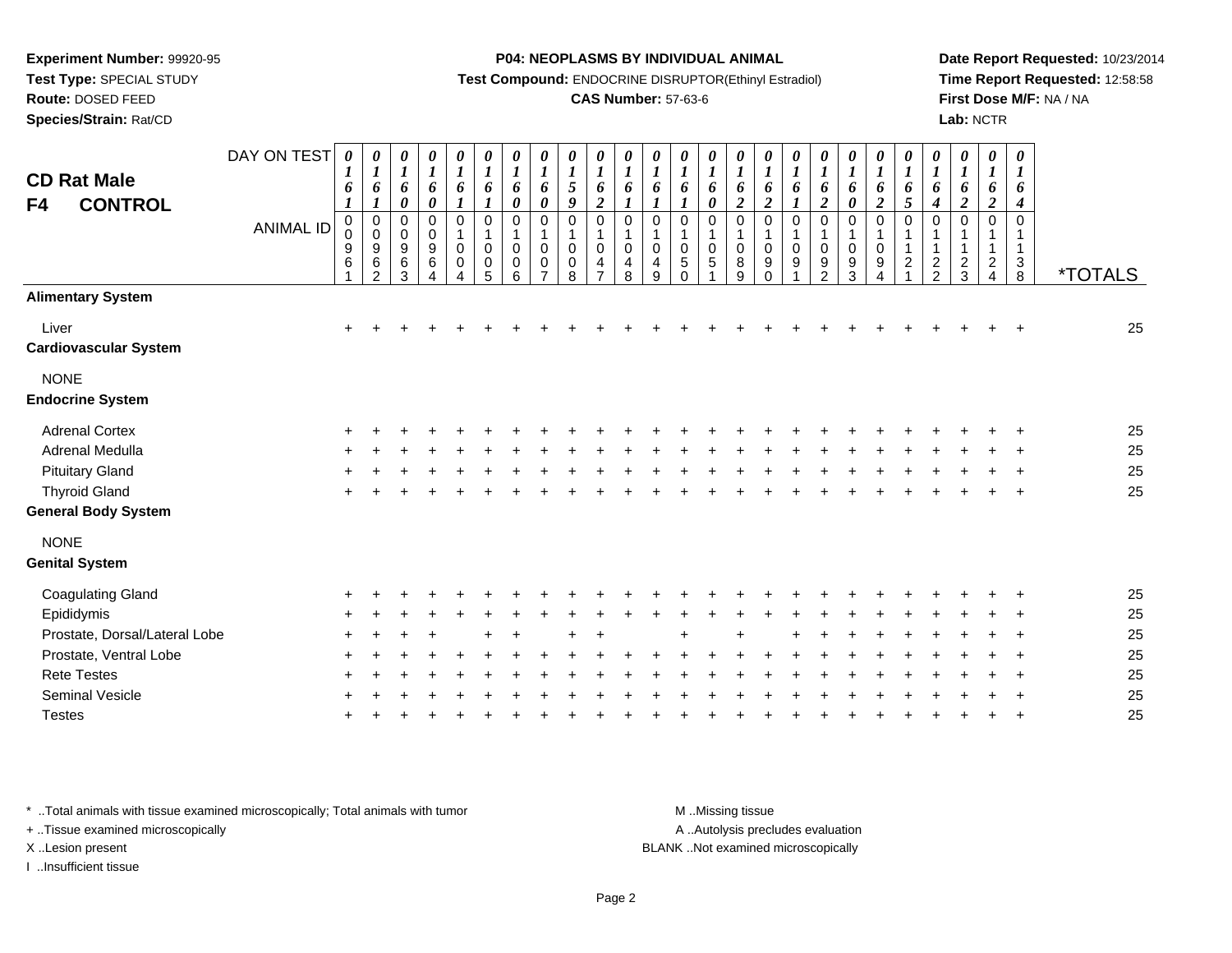**Test Type:** SPECIAL STUDY

# **Route:** DOSED FEED

**Species/Strain:** Rat/CD

### **P04: NEOPLASMS BY INDIVIDUAL ANIMAL**

**Test Compound:** ENDOCRINE DISRUPTOR(Ethinyl Estradiol)

## **CAS Number:** 57-63-6

**Date Report Requested:** 10/23/2014**Time Report Requested:** 12:58:58**First Dose M/F:** NA / NA**Lab:** NCTR

| <b>CD Rat Male</b><br><b>CONTROL</b><br>F4                            | DAY ON TEST<br><b>ANIMAL ID</b> | 0<br>$\bm{l}$<br>6<br>$\boldsymbol{l}$<br>$\mathbf 0$<br>0<br>9<br>$\,6$ | 0<br>$\boldsymbol{l}$<br>$\boldsymbol{6}$<br>$\boldsymbol{l}$<br>$\pmb{0}$<br>$\pmb{0}$<br>$\begin{array}{c} 9 \\ 6 \\ 2 \end{array}$ | 0<br>$\boldsymbol{I}$<br>6<br>$\boldsymbol{\theta}$<br>$\mathbf 0$<br>$\mathbf 0$<br>$\boldsymbol{9}$<br>$\,6\,$<br>3 | $\begin{matrix} 0 \\ 1 \end{matrix}$<br>6<br>$\boldsymbol{\theta}$<br>$\pmb{0}$<br>$\pmb{0}$<br>$\boldsymbol{9}$<br>$\,6$<br>$\overline{A}$ | $\frac{\boldsymbol{\theta}}{\boldsymbol{l}}$<br>$\boldsymbol{6}$<br>$\boldsymbol{l}$<br>$\pmb{0}$<br>$\mathbf{1}$<br>$\pmb{0}$<br>$\pmb{0}$<br>$\overline{4}$ | 0<br>$\boldsymbol{l}$<br>6<br>$\boldsymbol{l}$<br>0<br>$\mathbf{1}$<br>$\pmb{0}$<br>$\begin{array}{c} 0 \\ 5 \end{array}$ | 0<br>$\boldsymbol{l}$<br>$\boldsymbol{6}$<br>$\boldsymbol{\theta}$<br>$\mathbf 0$<br>$\mathbf{1}$<br>$\pmb{0}$<br>$\pmb{0}$<br>$6\phantom{a}$ | 0<br>$\boldsymbol{l}$<br>6<br>$\boldsymbol{\theta}$<br>$\Omega$<br>1<br>0<br>0<br>$\overline{7}$ | 0<br>$\frac{1}{5}$<br>$\boldsymbol{g}$<br>$\mathbf 0$<br>$\mathbf{1}$<br>0<br>$_{\rm 8}^{\rm 0}$ | 0<br>$\boldsymbol{l}$<br>6<br>$\overline{2}$<br>$\mathbf 0$<br>1<br>$\mathbf 0$<br>4<br>$\overline{7}$ | $\begin{matrix} 0 \\ 1 \end{matrix}$<br>6<br>$\boldsymbol{l}$<br>$\pmb{0}$<br>$\mathbf{1}$<br>$\pmb{0}$<br>$\overline{4}$<br>8 | $\boldsymbol{\theta}$<br>$\boldsymbol{I}$<br>6<br>$\boldsymbol{l}$<br>$\Omega$<br>$\mathbf{1}$<br>$\mathbf 0$<br>$\overline{4}$<br>9 | 0<br>$\boldsymbol{l}$<br>6<br>$\boldsymbol{I}$<br>0<br>1<br>$\mathbf 0$<br>$\mathbf 5$<br>$\mathbf 0$ | 0<br>$\boldsymbol{l}$<br>6<br>0<br>$\Omega$<br>$\mathbf{1}$<br>$\pmb{0}$<br>$\,$ 5 $\,$<br>◢ | 0<br>$\boldsymbol{l}$<br>6<br>$\boldsymbol{2}$<br>$\mathbf 0$<br>1<br>0<br>$^8_9$ | 0<br>$\boldsymbol{I}$<br>$\boldsymbol{6}$<br>$\boldsymbol{2}$<br>$\mathbf 0$<br>$\mathbf{1}$<br>0<br>$\begin{matrix} 9 \\ 0 \end{matrix}$ | 0<br>$\boldsymbol{l}$<br>6<br>$\boldsymbol{l}$<br>$\mathbf 0$<br>1<br>$\mathbf 0$<br>9 | $\begin{matrix} 0 \\ 1 \end{matrix}$<br>6<br>$\boldsymbol{2}$<br>$\pmb{0}$<br>$\mathbf{1}$<br>$\pmb{0}$<br>$\frac{9}{2}$ | $\boldsymbol{\theta}$<br>$\boldsymbol{I}$<br>$\boldsymbol{6}$<br>$\boldsymbol{\theta}$<br>0<br>$\mathbf{1}$<br>$\pmb{0}$<br>$\frac{9}{3}$ | 0<br>$\boldsymbol{l}$<br>6<br>$\overline{2}$<br>$\mathbf 0$<br>1<br>$\mathbf 0$<br>$\boldsymbol{9}$<br>$\overline{4}$ | 0<br>$\boldsymbol{l}$<br>$\pmb{6}$<br>$\overline{5}$<br>$\Omega$<br>1<br>$\mathbf 1$<br>$\boldsymbol{2}$<br>$\overline{a}$ | 0<br>$\boldsymbol{l}$<br>6<br>$\boldsymbol{4}$<br>0<br>1<br>$\mathbf{1}$<br>$\frac{2}{2}$ | $\boldsymbol{\theta}$<br>$\boldsymbol{I}$<br>$\boldsymbol{6}$<br>$\boldsymbol{2}$<br>$\Omega$<br>$\frac{2}{3}$ | $\pmb{\theta}$<br>$\boldsymbol{l}$<br>6<br>$\boldsymbol{2}$<br>$\mathbf 0$<br>1<br>$\frac{2}{4}$ | $\pmb{\theta}$<br>$\boldsymbol{l}$<br>6<br>$\boldsymbol{4}$<br>$\pmb{0}$<br>$\mathbf{1}$<br>$\mathbf{1}$<br>$_8^3$ | <i><b>*TOTALS</b></i> |
|-----------------------------------------------------------------------|---------------------------------|--------------------------------------------------------------------------|---------------------------------------------------------------------------------------------------------------------------------------|-----------------------------------------------------------------------------------------------------------------------|---------------------------------------------------------------------------------------------------------------------------------------------|---------------------------------------------------------------------------------------------------------------------------------------------------------------|---------------------------------------------------------------------------------------------------------------------------|-----------------------------------------------------------------------------------------------------------------------------------------------|--------------------------------------------------------------------------------------------------|--------------------------------------------------------------------------------------------------|--------------------------------------------------------------------------------------------------------|--------------------------------------------------------------------------------------------------------------------------------|--------------------------------------------------------------------------------------------------------------------------------------|-------------------------------------------------------------------------------------------------------|----------------------------------------------------------------------------------------------|-----------------------------------------------------------------------------------|-------------------------------------------------------------------------------------------------------------------------------------------|----------------------------------------------------------------------------------------|--------------------------------------------------------------------------------------------------------------------------|-------------------------------------------------------------------------------------------------------------------------------------------|-----------------------------------------------------------------------------------------------------------------------|----------------------------------------------------------------------------------------------------------------------------|-------------------------------------------------------------------------------------------|----------------------------------------------------------------------------------------------------------------|--------------------------------------------------------------------------------------------------|--------------------------------------------------------------------------------------------------------------------|-----------------------|
| <b>Hematopoietic System</b>                                           |                                 |                                                                          |                                                                                                                                       |                                                                                                                       |                                                                                                                                             |                                                                                                                                                               |                                                                                                                           |                                                                                                                                               |                                                                                                  |                                                                                                  |                                                                                                        |                                                                                                                                |                                                                                                                                      |                                                                                                       |                                                                                              |                                                                                   |                                                                                                                                           |                                                                                        |                                                                                                                          |                                                                                                                                           |                                                                                                                       |                                                                                                                            |                                                                                           |                                                                                                                |                                                                                                  |                                                                                                                    |                       |
| <b>Bone Marrow</b><br>Spleen<br>Thymus<br><b>Integumentary System</b> |                                 | ÷                                                                        |                                                                                                                                       |                                                                                                                       |                                                                                                                                             |                                                                                                                                                               |                                                                                                                           |                                                                                                                                               |                                                                                                  |                                                                                                  |                                                                                                        |                                                                                                                                |                                                                                                                                      |                                                                                                       |                                                                                              |                                                                                   |                                                                                                                                           |                                                                                        |                                                                                                                          |                                                                                                                                           |                                                                                                                       |                                                                                                                            |                                                                                           |                                                                                                                |                                                                                                  | $\ddot{}$                                                                                                          | 25<br>25<br>25        |
| Mammary Gland<br><b>Musculoskeletal System</b>                        |                                 | $\ddot{}$                                                                |                                                                                                                                       |                                                                                                                       |                                                                                                                                             |                                                                                                                                                               |                                                                                                                           |                                                                                                                                               |                                                                                                  |                                                                                                  |                                                                                                        |                                                                                                                                |                                                                                                                                      |                                                                                                       |                                                                                              |                                                                                   |                                                                                                                                           |                                                                                        |                                                                                                                          |                                                                                                                                           |                                                                                                                       |                                                                                                                            |                                                                                           |                                                                                                                |                                                                                                  | $\overline{+}$                                                                                                     | 25                    |
| <b>Bone</b><br><b>Nervous System</b>                                  |                                 |                                                                          |                                                                                                                                       |                                                                                                                       |                                                                                                                                             |                                                                                                                                                               |                                                                                                                           |                                                                                                                                               |                                                                                                  |                                                                                                  |                                                                                                        |                                                                                                                                |                                                                                                                                      |                                                                                                       |                                                                                              |                                                                                   |                                                                                                                                           |                                                                                        |                                                                                                                          |                                                                                                                                           |                                                                                                                       |                                                                                                                            |                                                                                           |                                                                                                                |                                                                                                  | $\overline{1}$                                                                                                     | 25                    |
| <b>NONE</b><br><b>Respiratory System</b>                              |                                 |                                                                          |                                                                                                                                       |                                                                                                                       |                                                                                                                                             |                                                                                                                                                               |                                                                                                                           |                                                                                                                                               |                                                                                                  |                                                                                                  |                                                                                                        |                                                                                                                                |                                                                                                                                      |                                                                                                       |                                                                                              |                                                                                   |                                                                                                                                           |                                                                                        |                                                                                                                          |                                                                                                                                           |                                                                                                                       |                                                                                                                            |                                                                                           |                                                                                                                |                                                                                                  |                                                                                                                    |                       |
| <b>NONE</b><br><b>Special Senses System</b>                           |                                 |                                                                          |                                                                                                                                       |                                                                                                                       |                                                                                                                                             |                                                                                                                                                               |                                                                                                                           |                                                                                                                                               |                                                                                                  |                                                                                                  |                                                                                                        |                                                                                                                                |                                                                                                                                      |                                                                                                       |                                                                                              |                                                                                   |                                                                                                                                           |                                                                                        |                                                                                                                          |                                                                                                                                           |                                                                                                                       |                                                                                                                            |                                                                                           |                                                                                                                |                                                                                                  |                                                                                                                    |                       |
| <b>NONE</b><br><b>Urinary System</b>                                  |                                 |                                                                          |                                                                                                                                       |                                                                                                                       |                                                                                                                                             |                                                                                                                                                               |                                                                                                                           |                                                                                                                                               |                                                                                                  |                                                                                                  |                                                                                                        |                                                                                                                                |                                                                                                                                      |                                                                                                       |                                                                                              |                                                                                   |                                                                                                                                           |                                                                                        |                                                                                                                          |                                                                                                                                           |                                                                                                                       |                                                                                                                            |                                                                                           |                                                                                                                |                                                                                                  |                                                                                                                    |                       |
| Kidney<br><b>SYSTEMIC LESIONS</b>                                     |                                 | ÷                                                                        |                                                                                                                                       |                                                                                                                       |                                                                                                                                             |                                                                                                                                                               |                                                                                                                           |                                                                                                                                               |                                                                                                  |                                                                                                  |                                                                                                        |                                                                                                                                |                                                                                                                                      |                                                                                                       |                                                                                              |                                                                                   |                                                                                                                                           |                                                                                        |                                                                                                                          |                                                                                                                                           |                                                                                                                       |                                                                                                                            |                                                                                           |                                                                                                                |                                                                                                  | $\div$                                                                                                             | 25                    |
| Multiple Organ                                                        |                                 | +                                                                        |                                                                                                                                       |                                                                                                                       |                                                                                                                                             |                                                                                                                                                               |                                                                                                                           |                                                                                                                                               |                                                                                                  |                                                                                                  |                                                                                                        |                                                                                                                                |                                                                                                                                      |                                                                                                       |                                                                                              |                                                                                   |                                                                                                                                           |                                                                                        |                                                                                                                          |                                                                                                                                           |                                                                                                                       |                                                                                                                            |                                                                                           |                                                                                                                |                                                                                                  | $\overline{ }$                                                                                                     | 25                    |

| * Total animals with tissue examined microscopically; Total animals with tumor | M Missing tissue                   |
|--------------------------------------------------------------------------------|------------------------------------|
| + Tissue examined microscopically                                              | A Autolysis precludes evaluation   |
| X Lesion present                                                               | BLANK Not examined microscopically |
| …Insufficient tissue                                                           |                                    |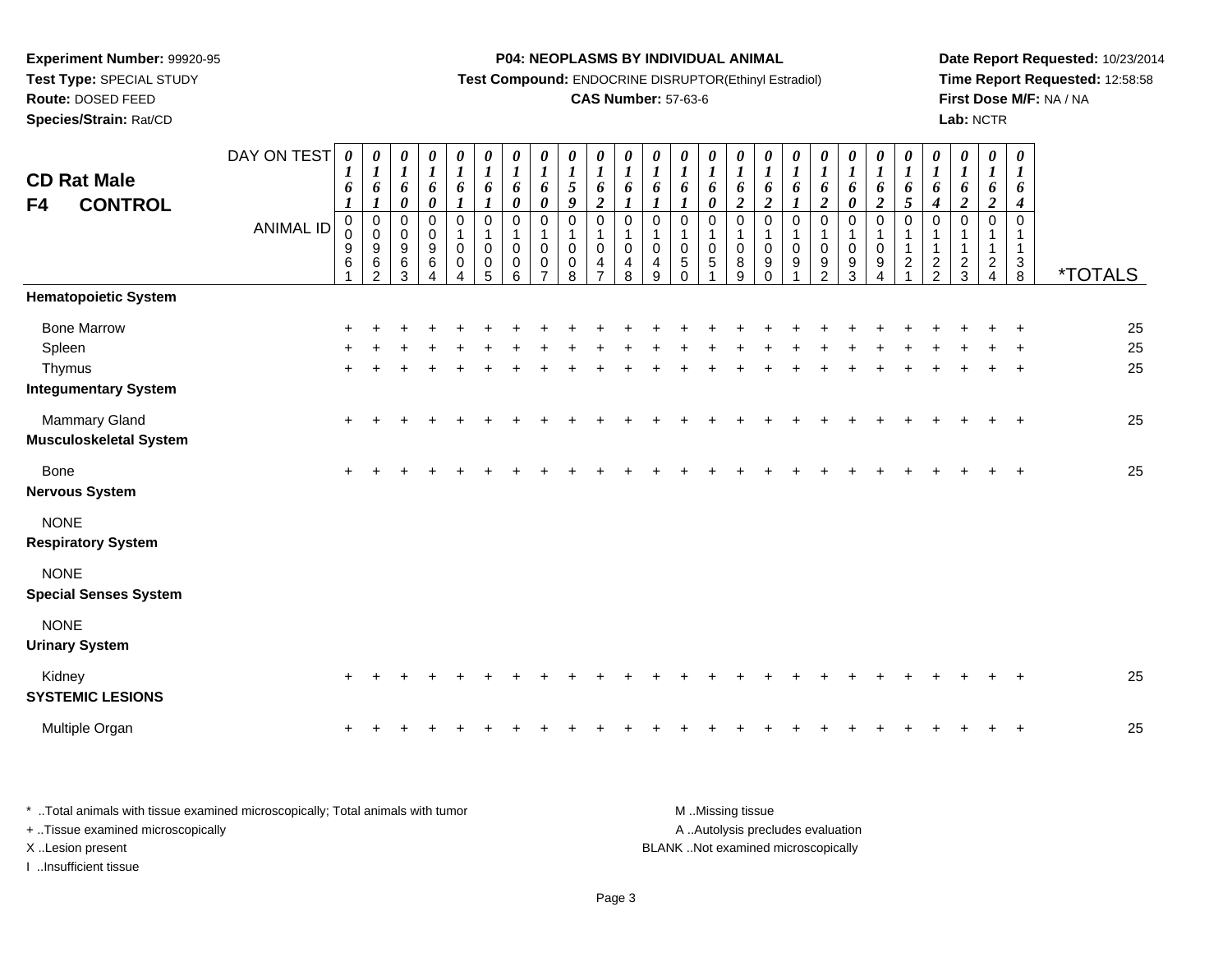**Test Type:** SPECIAL STUDY

**Route:** DOSED FEED

**Species/Strain:** Rat/CD

### **P04: NEOPLASMS BY INDIVIDUAL ANIMAL**

**Test Compound:** ENDOCRINE DISRUPTOR(Ethinyl Estradiol)

### **CAS Number:** 57-63-6

**Date Report Requested:** 10/23/2014**Time Report Requested:** 12:58:58**First Dose M/F:** NA / NA**Lab:** NCTR

| <b>CD Rat Male</b><br><b>F4/2PPB TO CTRL</b> | DAY ON TEST<br><b>ANIMAL ID</b> | $\boldsymbol{\theta}$<br>$\boldsymbol{l}$<br>6<br>$\pmb{0}$<br>0<br>9<br>6<br>5 | 0<br>1<br>6<br>1<br>0<br>$\mathbf 0$<br>9<br>6<br>6 | 0<br>$\boldsymbol{l}$<br>6<br>0<br>$\mathbf 0$<br>9<br>$\,6$<br>$\overline{ }$ | 0<br>$\boldsymbol{l}$<br>6<br>0<br>0<br>$9\,$<br>$\,6$<br>8 | 0<br>$\boldsymbol{l}$<br>6<br>1<br>0<br>0<br>$\boldsymbol{9}$<br>$\,6\,$<br>9 | $\pmb{\theta}$<br>1<br>6<br>1<br>$\pmb{0}$<br>$\pmb{0}$<br>$\boldsymbol{9}$<br>$\overline{7}$<br>$\Omega$ | 0<br>$\boldsymbol{l}$<br>6<br>$\boldsymbol{2}$<br>0<br>$\pmb{0}$<br>$\pmb{0}$<br>9 | 0<br>$\boldsymbol{l}$<br>6<br>$\overline{a}$<br>0<br>1<br>0<br>1<br>$\Omega$ | $\boldsymbol{\theta}$<br>$\boldsymbol{l}$<br>6<br>$\boldsymbol{2}$<br>$\mathbf 0$<br>0 | $\boldsymbol{\theta}$<br>$\boldsymbol{l}$<br>6<br>$\overline{2}$<br>$\overline{0}$<br>$\mathbf 0$<br>1<br>$\mathfrak{p}$ | $\pmb{\theta}$<br>$\boldsymbol{l}$<br>6<br>$\mathbf 0$<br>$\mathbf 0$<br>1<br>3 | $\boldsymbol{\theta}$<br>$\boldsymbol{l}$<br>6<br>$\overline{c}$<br>0<br>0<br>$\frac{5}{2}$ | 0<br>$\boldsymbol{l}$<br>6<br>$\overline{\mathbf{c}}$<br>0<br>$\pmb{0}$<br>$\frac{5}{3}$ | $\boldsymbol{\theta}$<br>$\boldsymbol{l}$<br>6<br>$\boldsymbol{2}$<br>0<br>$\mathbf 1$<br>$\pmb{0}$<br>5<br>4 | 0<br>1<br>6<br>$\boldsymbol{2}$<br>0<br>0<br>$\frac{5}{5}$ | $\boldsymbol{\theta}$<br>$\boldsymbol{l}$<br>6<br>$\overline{2}$<br>0<br>$\mathbf 0$<br>$\mathbf 5$<br>6 | 0<br>$\boldsymbol{l}$<br>6<br>$\boldsymbol{2}$<br>$\pmb{0}$<br>0<br>9<br>5 | $\boldsymbol{\theta}$<br>$\boldsymbol{l}$<br>6<br>$\boldsymbol{2}$<br>$\mathbf 0$<br>$\mathbf 0$<br>9<br>6 | $\pmb{\theta}$<br>$\boldsymbol{l}$<br>6<br>0<br>$\pmb{0}$<br>9<br>$\overline{ }$ | $\pmb{\theta}$<br>$\boldsymbol{l}$<br>6<br>1<br>0<br>$\pmb{0}$<br>$\begin{array}{c} 9 \\ 8 \end{array}$ | $\pmb{\theta}$<br>$\boldsymbol{l}$<br>6<br>5<br>$\mathbf 0$<br>$\mathbf{1}$<br>$\mathbf{1}$<br>$\frac{2}{5}$ | $\pmb{\theta}$<br>$\boldsymbol{l}$<br>6<br>5<br>$\mathbf 0$<br>$\mathbf 1$<br>$^2$ 6 | 0<br>$\boldsymbol{l}$<br>6<br>4<br>0<br>$\frac{2}{7}$ | $\pmb{\theta}$<br>$\boldsymbol{l}$<br>6<br>0<br>0<br>1<br>$_{\rm 8}^2$ | $\boldsymbol{\theta}$<br>$\boldsymbol{l}$<br>6<br>$\boldsymbol{4}$<br>$\mathbf 0$<br>-1<br>$\mathbf{1}$<br>$\frac{3}{9}$ | <i><b>*TOTALS</b></i> |
|----------------------------------------------|---------------------------------|---------------------------------------------------------------------------------|-----------------------------------------------------|--------------------------------------------------------------------------------|-------------------------------------------------------------|-------------------------------------------------------------------------------|-----------------------------------------------------------------------------------------------------------|------------------------------------------------------------------------------------|------------------------------------------------------------------------------|----------------------------------------------------------------------------------------|--------------------------------------------------------------------------------------------------------------------------|---------------------------------------------------------------------------------|---------------------------------------------------------------------------------------------|------------------------------------------------------------------------------------------|---------------------------------------------------------------------------------------------------------------|------------------------------------------------------------|----------------------------------------------------------------------------------------------------------|----------------------------------------------------------------------------|------------------------------------------------------------------------------------------------------------|----------------------------------------------------------------------------------|---------------------------------------------------------------------------------------------------------|--------------------------------------------------------------------------------------------------------------|--------------------------------------------------------------------------------------|-------------------------------------------------------|------------------------------------------------------------------------|--------------------------------------------------------------------------------------------------------------------------|-----------------------|
| <b>Alimentary System</b>                     |                                 |                                                                                 |                                                     |                                                                                |                                                             |                                                                               |                                                                                                           |                                                                                    |                                                                              |                                                                                        |                                                                                                                          |                                                                                 |                                                                                             |                                                                                          |                                                                                                               |                                                            |                                                                                                          |                                                                            |                                                                                                            |                                                                                  |                                                                                                         |                                                                                                              |                                                                                      |                                                       |                                                                        |                                                                                                                          |                       |
| Liver<br><b>Cardiovascular System</b>        |                                 |                                                                                 |                                                     |                                                                                |                                                             |                                                                               |                                                                                                           |                                                                                    | $\ddot{}$                                                                    |                                                                                        |                                                                                                                          |                                                                                 |                                                                                             |                                                                                          |                                                                                                               |                                                            |                                                                                                          |                                                                            |                                                                                                            |                                                                                  |                                                                                                         |                                                                                                              |                                                                                      |                                                       |                                                                        |                                                                                                                          | $\mathbf 1$           |
| <b>NONE</b><br><b>Endocrine System</b>       |                                 |                                                                                 |                                                     |                                                                                |                                                             |                                                                               |                                                                                                           |                                                                                    |                                                                              |                                                                                        |                                                                                                                          |                                                                                 |                                                                                             |                                                                                          |                                                                                                               |                                                            |                                                                                                          |                                                                            |                                                                                                            |                                                                                  |                                                                                                         |                                                                                                              |                                                                                      |                                                       |                                                                        |                                                                                                                          |                       |
| <b>NONE</b><br><b>General Body System</b>    |                                 |                                                                                 |                                                     |                                                                                |                                                             |                                                                               |                                                                                                           |                                                                                    |                                                                              |                                                                                        |                                                                                                                          |                                                                                 |                                                                                             |                                                                                          |                                                                                                               |                                                            |                                                                                                          |                                                                            |                                                                                                            |                                                                                  |                                                                                                         |                                                                                                              |                                                                                      |                                                       |                                                                        |                                                                                                                          |                       |
| <b>NONE</b>                                  |                                 |                                                                                 |                                                     |                                                                                |                                                             |                                                                               |                                                                                                           |                                                                                    |                                                                              |                                                                                        |                                                                                                                          |                                                                                 |                                                                                             |                                                                                          |                                                                                                               |                                                            |                                                                                                          |                                                                            |                                                                                                            |                                                                                  |                                                                                                         |                                                                                                              |                                                                                      |                                                       |                                                                        |                                                                                                                          |                       |
| <b>Genital System</b>                        |                                 |                                                                                 |                                                     |                                                                                |                                                             |                                                                               |                                                                                                           |                                                                                    |                                                                              |                                                                                        |                                                                                                                          |                                                                                 |                                                                                             |                                                                                          |                                                                                                               |                                                            |                                                                                                          |                                                                            |                                                                                                            |                                                                                  |                                                                                                         |                                                                                                              |                                                                                      |                                                       |                                                                        |                                                                                                                          |                       |
| <b>Coagulating Gland</b>                     |                                 |                                                                                 |                                                     |                                                                                |                                                             |                                                                               |                                                                                                           |                                                                                    |                                                                              |                                                                                        |                                                                                                                          |                                                                                 |                                                                                             |                                                                                          |                                                                                                               |                                                            |                                                                                                          |                                                                            |                                                                                                            |                                                                                  |                                                                                                         |                                                                                                              |                                                                                      |                                                       |                                                                        |                                                                                                                          | 25                    |
| Epididymis                                   |                                 | $\ddot{}$                                                                       |                                                     |                                                                                |                                                             |                                                                               |                                                                                                           |                                                                                    |                                                                              |                                                                                        |                                                                                                                          |                                                                                 |                                                                                             |                                                                                          |                                                                                                               |                                                            |                                                                                                          |                                                                            |                                                                                                            |                                                                                  |                                                                                                         |                                                                                                              |                                                                                      |                                                       |                                                                        |                                                                                                                          | 25                    |
| <b>Preputial Gland</b>                       |                                 |                                                                                 |                                                     |                                                                                |                                                             |                                                                               |                                                                                                           |                                                                                    |                                                                              |                                                                                        |                                                                                                                          |                                                                                 |                                                                                             |                                                                                          |                                                                                                               |                                                            |                                                                                                          |                                                                            |                                                                                                            |                                                                                  |                                                                                                         |                                                                                                              |                                                                                      |                                                       |                                                                        |                                                                                                                          | $\overline{2}$        |
| Prostate, Dorsal/Lateral Lobe                |                                 |                                                                                 |                                                     |                                                                                |                                                             |                                                                               |                                                                                                           |                                                                                    |                                                                              |                                                                                        |                                                                                                                          |                                                                                 |                                                                                             |                                                                                          |                                                                                                               |                                                            |                                                                                                          |                                                                            |                                                                                                            |                                                                                  |                                                                                                         |                                                                                                              |                                                                                      |                                                       |                                                                        |                                                                                                                          | 25                    |
| Prostate, Ventral Lobe                       |                                 |                                                                                 |                                                     |                                                                                |                                                             |                                                                               |                                                                                                           |                                                                                    |                                                                              |                                                                                        |                                                                                                                          |                                                                                 |                                                                                             |                                                                                          |                                                                                                               |                                                            |                                                                                                          |                                                                            |                                                                                                            |                                                                                  |                                                                                                         |                                                                                                              |                                                                                      |                                                       |                                                                        |                                                                                                                          | 25                    |
| <b>Rete Testes</b>                           |                                 |                                                                                 |                                                     |                                                                                |                                                             |                                                                               |                                                                                                           |                                                                                    |                                                                              |                                                                                        |                                                                                                                          |                                                                                 |                                                                                             |                                                                                          |                                                                                                               |                                                            |                                                                                                          |                                                                            |                                                                                                            |                                                                                  |                                                                                                         |                                                                                                              |                                                                                      |                                                       |                                                                        |                                                                                                                          | 24                    |
| Seminal Vesicle                              |                                 |                                                                                 |                                                     |                                                                                |                                                             |                                                                               |                                                                                                           |                                                                                    |                                                                              |                                                                                        |                                                                                                                          |                                                                                 |                                                                                             |                                                                                          |                                                                                                               |                                                            |                                                                                                          |                                                                            |                                                                                                            |                                                                                  |                                                                                                         |                                                                                                              |                                                                                      |                                                       |                                                                        |                                                                                                                          | 25                    |
| <b>Testes</b>                                |                                 |                                                                                 |                                                     |                                                                                |                                                             |                                                                               |                                                                                                           |                                                                                    |                                                                              |                                                                                        |                                                                                                                          |                                                                                 |                                                                                             |                                                                                          |                                                                                                               |                                                            |                                                                                                          |                                                                            |                                                                                                            |                                                                                  |                                                                                                         |                                                                                                              |                                                                                      |                                                       |                                                                        |                                                                                                                          | 25                    |

### **Hematopoietic System**

NONE

\* ..Total animals with tissue examined microscopically; Total animals with tumor **M** . Missing tissue M ..Missing tissue

+ ..Tissue examined microscopically

I ..Insufficient tissue

A ..Autolysis precludes evaluation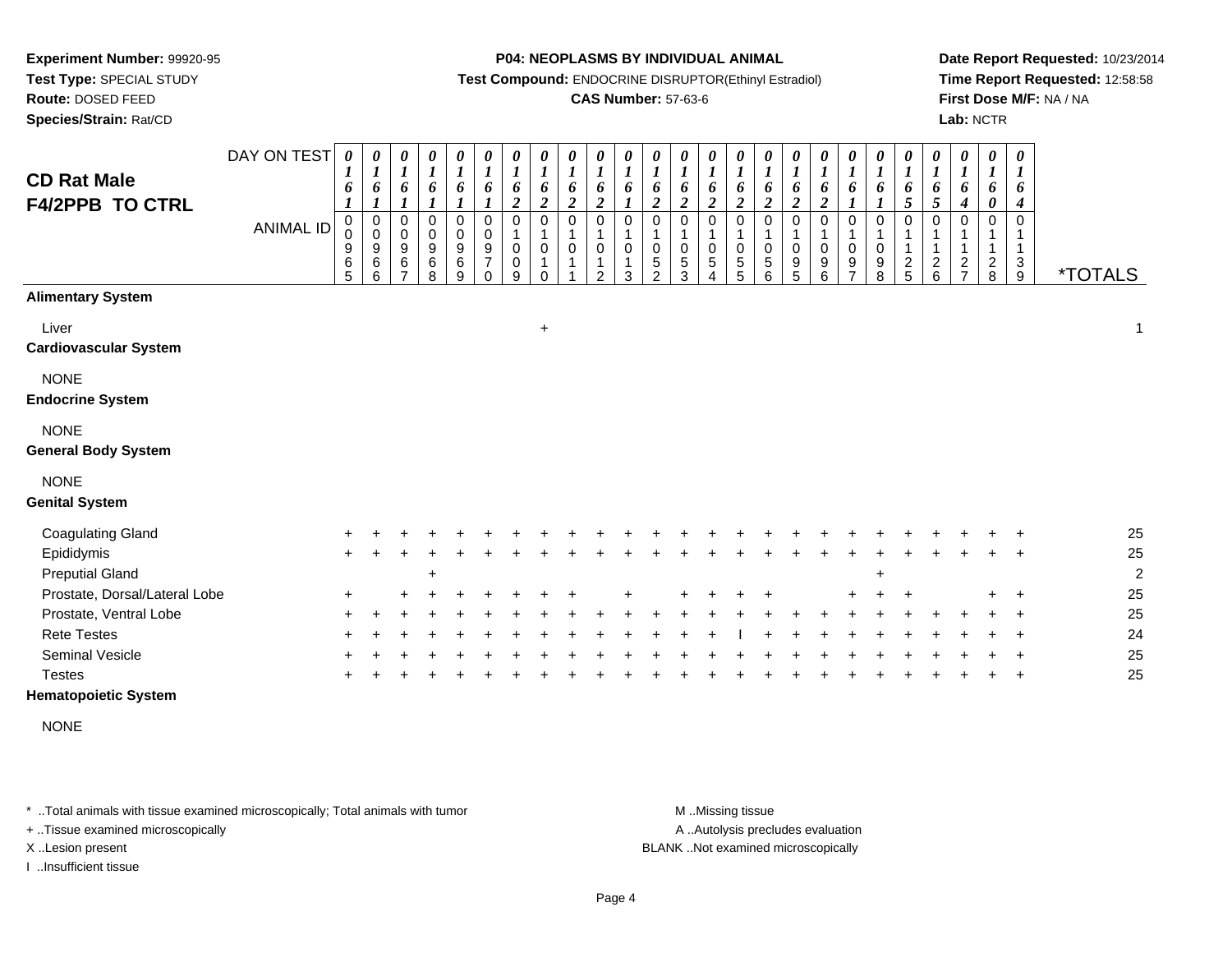**Test Type:** SPECIAL STUDY

**Route:** DOSED FEED

**Species/Strain:** Rat/CD

#### **P04: NEOPLASMS BY INDIVIDUAL ANIMAL**

**Test Compound:** ENDOCRINE DISRUPTOR(Ethinyl Estradiol)

### **CAS Number:** 57-63-6

**Date Report Requested:** 10/23/2014**Time Report Requested:** 12:58:58**First Dose M/F:** NA / NA**Lab:** NCTR

| <b>CD Rat Male</b><br><b>F4/2PPB TO CTRL</b>   | DAY ON TEST<br><b>ANIMAL ID</b> | 0<br>$\boldsymbol{l}$<br>6<br>0<br>$\pmb{0}$<br>9<br>6<br>$\overline{5}$ | $\boldsymbol{\theta}$<br>$\boldsymbol{l}$<br>6<br>$\boldsymbol{l}$<br>0<br>$\pmb{0}$<br>9<br>6<br>6 | 0<br>$\boldsymbol{l}$<br>6<br>$\boldsymbol{l}$<br>0<br>$\pmb{0}$<br>9<br>6<br>$\overline{7}$ | $\frac{\theta}{I}$<br>6<br>$\boldsymbol{l}$<br>0<br>$\pmb{0}$<br>$\boldsymbol{9}$<br>6<br>8 | $\begin{matrix} 0 \\ 1 \end{matrix}$<br>6<br>1<br>$\pmb{0}$<br>$\begin{array}{c} 0 \\ 9 \\ 6 \end{array}$<br>$\boldsymbol{9}$ | $\frac{\theta}{I}$<br>$\boldsymbol{6}$<br>0<br>$\mathsf 0$<br>$\overline{9}$<br>$\overline{7}$<br>$\Omega$ | $\frac{\theta}{I}$<br>$\boldsymbol{6}$<br>$\boldsymbol{2}$<br>0<br>$\mathbf{1}$<br>$\pmb{0}$<br>$\pmb{0}$<br>9 | $\boldsymbol{\theta}$<br>$\boldsymbol{l}$<br>6<br>$\boldsymbol{2}$<br>0<br>1<br>$\pmb{0}$<br>1<br>$\Omega$ | $\frac{\theta}{I}$<br>6<br>$\boldsymbol{2}$<br>0<br>0 | $\boldsymbol{\theta}$<br>$\boldsymbol{l}$<br>6<br>$\boldsymbol{2}$<br>$\Omega$<br>0<br>$\mathfrak{p}$ | 0<br>$\boldsymbol{l}$<br>6<br>$\Omega$<br>0<br>3 | 0<br>$\boldsymbol{l}$<br>6<br>$\boldsymbol{2}$<br>$\Omega$<br>$\Omega$<br>5<br>$\mathfrak{p}$ | 0<br>$\boldsymbol{l}$<br>6<br>$\boldsymbol{2}$<br>$\Omega$<br>0<br>$\sqrt{5}$<br>3 | 0<br>$\boldsymbol{l}$<br>6<br>$\overline{\mathbf{c}}$<br>0<br>0<br>5<br>4 | 0<br>$\boldsymbol{l}$<br>6<br>$\boldsymbol{2}$<br>0<br>1<br>$\pmb{0}$<br>5<br>5 | 0<br>$\boldsymbol{l}$<br>6<br>$\overline{c}$<br>0<br>$\pmb{0}$<br>$\mathbf 5$<br>6 | 0<br>$\boldsymbol{I}$<br>6<br>$\boldsymbol{2}$<br>0<br>1<br>$\pmb{0}$<br>9<br>5 | 0<br>$\boldsymbol{l}$<br>6<br>$\boldsymbol{2}$<br>$\mathbf 0$<br>$\mathbf 1$<br>$\pmb{0}$<br>9<br>6 | $\boldsymbol{l}$<br>6<br>$\boldsymbol{l}$<br>0<br>1<br>$\mathbf 0$<br>9<br>7 | 0<br>$\boldsymbol{l}$<br>6<br>0<br>1<br>$\pmb{0}$<br>$\boldsymbol{9}$<br>8 | $\frac{\theta}{I}$<br>6<br>5<br>0<br>$\mathbf{1}$<br>$\mathbf{1}$<br>$rac{2}{5}$ | 0<br>$\boldsymbol{l}$<br>6<br>$\mathfrak{s}$<br>0<br>$\overline{1}$<br>$\frac{2}{6}$ | $\boldsymbol{\theta}$<br>$\boldsymbol{l}$<br>6<br>$\boldsymbol{4}$<br>0<br>$\mathbf{1}$<br>$\mathbf{1}$<br>$rac{2}{7}$ | $\boldsymbol{\theta}$<br>$\boldsymbol{l}$<br>6<br>$\pmb{\theta}$<br>0<br>$\mathbf 1$<br>$\frac{2}{8}$ | 0<br>$\boldsymbol{l}$<br>6<br>4<br>$\Omega$<br>1<br>3<br>9 | <i><b>*TOTALS</b></i> |
|------------------------------------------------|---------------------------------|--------------------------------------------------------------------------|-----------------------------------------------------------------------------------------------------|----------------------------------------------------------------------------------------------|---------------------------------------------------------------------------------------------|-------------------------------------------------------------------------------------------------------------------------------|------------------------------------------------------------------------------------------------------------|----------------------------------------------------------------------------------------------------------------|------------------------------------------------------------------------------------------------------------|-------------------------------------------------------|-------------------------------------------------------------------------------------------------------|--------------------------------------------------|-----------------------------------------------------------------------------------------------|------------------------------------------------------------------------------------|---------------------------------------------------------------------------|---------------------------------------------------------------------------------|------------------------------------------------------------------------------------|---------------------------------------------------------------------------------|-----------------------------------------------------------------------------------------------------|------------------------------------------------------------------------------|----------------------------------------------------------------------------|----------------------------------------------------------------------------------|--------------------------------------------------------------------------------------|------------------------------------------------------------------------------------------------------------------------|-------------------------------------------------------------------------------------------------------|------------------------------------------------------------|-----------------------|
| <b>Integumentary System</b>                    |                                 |                                                                          |                                                                                                     |                                                                                              |                                                                                             |                                                                                                                               |                                                                                                            |                                                                                                                |                                                                                                            |                                                       |                                                                                                       |                                                  |                                                                                               |                                                                                    |                                                                           |                                                                                 |                                                                                    |                                                                                 |                                                                                                     |                                                                              |                                                                            |                                                                                  |                                                                                      |                                                                                                                        |                                                                                                       |                                                            |                       |
| Mammary Gland<br><b>Musculoskeletal System</b> |                                 | $\pm$                                                                    |                                                                                                     |                                                                                              |                                                                                             |                                                                                                                               |                                                                                                            |                                                                                                                |                                                                                                            |                                                       |                                                                                                       |                                                  |                                                                                               |                                                                                    |                                                                           |                                                                                 |                                                                                    |                                                                                 |                                                                                                     |                                                                              |                                                                            |                                                                                  |                                                                                      |                                                                                                                        |                                                                                                       |                                                            | 25                    |
| <b>NONE</b><br><b>Nervous System</b>           |                                 |                                                                          |                                                                                                     |                                                                                              |                                                                                             |                                                                                                                               |                                                                                                            |                                                                                                                |                                                                                                            |                                                       |                                                                                                       |                                                  |                                                                                               |                                                                                    |                                                                           |                                                                                 |                                                                                    |                                                                                 |                                                                                                     |                                                                              |                                                                            |                                                                                  |                                                                                      |                                                                                                                        |                                                                                                       |                                                            |                       |
| <b>NONE</b><br><b>Respiratory System</b>       |                                 |                                                                          |                                                                                                     |                                                                                              |                                                                                             |                                                                                                                               |                                                                                                            |                                                                                                                |                                                                                                            |                                                       |                                                                                                       |                                                  |                                                                                               |                                                                                    |                                                                           |                                                                                 |                                                                                    |                                                                                 |                                                                                                     |                                                                              |                                                                            |                                                                                  |                                                                                      |                                                                                                                        |                                                                                                       |                                                            |                       |
| <b>NONE</b><br><b>Special Senses System</b>    |                                 |                                                                          |                                                                                                     |                                                                                              |                                                                                             |                                                                                                                               |                                                                                                            |                                                                                                                |                                                                                                            |                                                       |                                                                                                       |                                                  |                                                                                               |                                                                                    |                                                                           |                                                                                 |                                                                                    |                                                                                 |                                                                                                     |                                                                              |                                                                            |                                                                                  |                                                                                      |                                                                                                                        |                                                                                                       |                                                            |                       |
| <b>NONE</b><br><b>Urinary System</b>           |                                 |                                                                          |                                                                                                     |                                                                                              |                                                                                             |                                                                                                                               |                                                                                                            |                                                                                                                |                                                                                                            |                                                       |                                                                                                       |                                                  |                                                                                               |                                                                                    |                                                                           |                                                                                 |                                                                                    |                                                                                 |                                                                                                     |                                                                              |                                                                            |                                                                                  |                                                                                      |                                                                                                                        |                                                                                                       |                                                            |                       |
| <b>NONE</b><br><b>SYSTEMIC LESIONS</b>         |                                 |                                                                          |                                                                                                     |                                                                                              |                                                                                             |                                                                                                                               |                                                                                                            |                                                                                                                |                                                                                                            |                                                       |                                                                                                       |                                                  |                                                                                               |                                                                                    |                                                                           |                                                                                 |                                                                                    |                                                                                 |                                                                                                     |                                                                              |                                                                            |                                                                                  |                                                                                      |                                                                                                                        |                                                                                                       |                                                            |                       |
| Multiple Organ                                 |                                 |                                                                          |                                                                                                     |                                                                                              |                                                                                             |                                                                                                                               |                                                                                                            |                                                                                                                |                                                                                                            |                                                       |                                                                                                       |                                                  |                                                                                               |                                                                                    |                                                                           |                                                                                 |                                                                                    |                                                                                 |                                                                                                     |                                                                              |                                                                            |                                                                                  |                                                                                      |                                                                                                                        |                                                                                                       |                                                            | 25                    |

\* ..Total animals with tissue examined microscopically; Total animals with tumor **M** . Missing tissue M ..Missing tissue

+ ..Tissue examined microscopically

I ..Insufficient tissue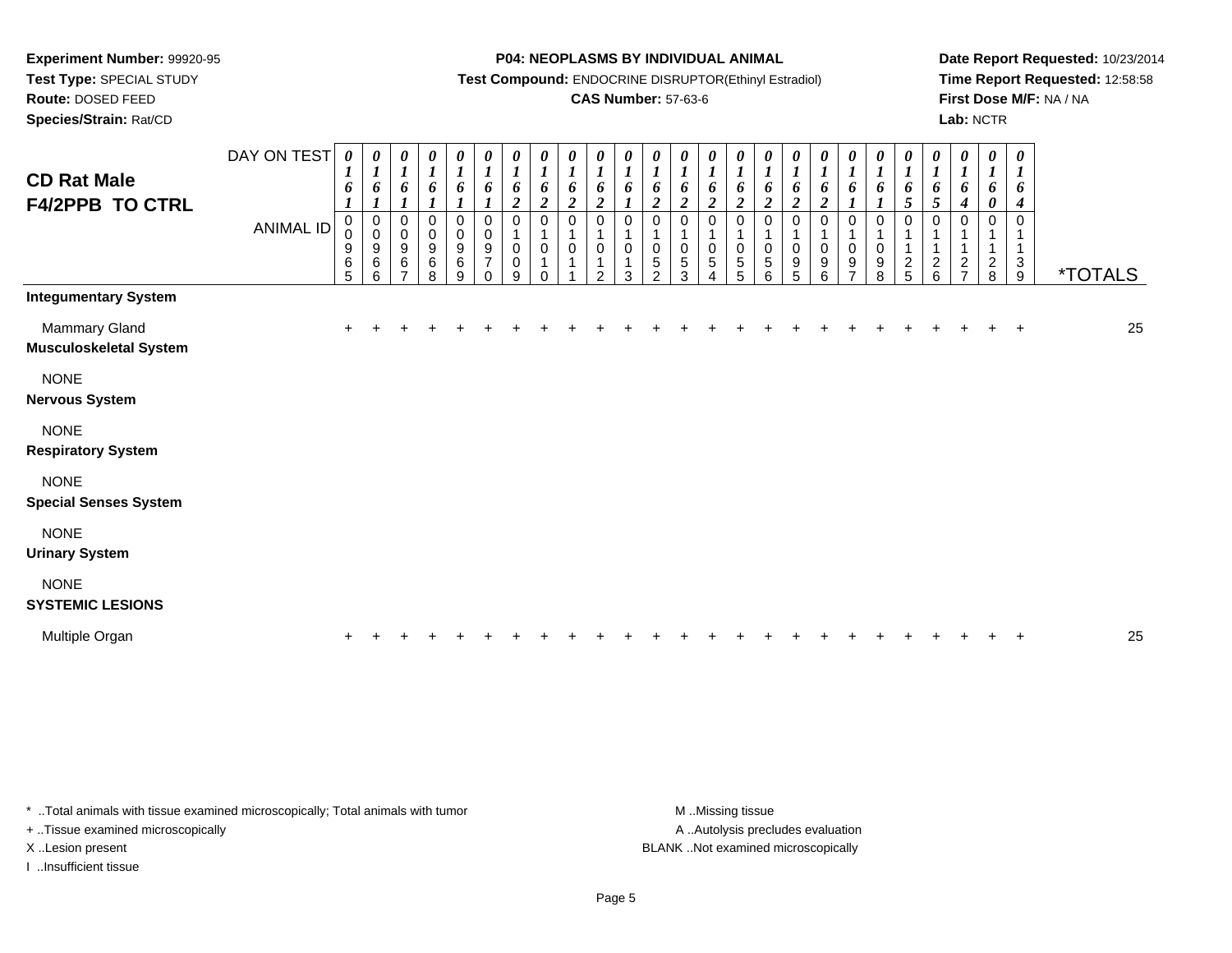**Test Type:** SPECIAL STUDY

## **Route:** DOSED FEED

**Species/Strain:** Rat/CD

**P04: NEOPLASMS BY INDIVIDUAL ANIMAL**

**Test Compound:** ENDOCRINE DISRUPTOR(Ethinyl Estradiol)

## **CAS Number:** 57-63-6

**Date Report Requested:** 10/23/2014**Time Report Requested:** 12:58:59**First Dose M/F:** NA / NA**Lab:** NCTR

| <b>CD Rat Male</b><br><b>F4/10PPB TO CTRL</b>                      | DAY ON TEST<br><b>ANIMAL ID</b> | 0<br>0<br>$\overline{7}$<br>$\boldsymbol{2}$<br>$\mathbf 0$<br>$\mathbf 0$<br>9<br>$\mathbf{1}$<br>4 | 0<br>$\boldsymbol{I}$<br>6<br>$\boldsymbol{l}$<br>$\pmb{0}$<br>$\pmb{0}$<br>$\frac{9}{7}$ | 0<br>$\boldsymbol{I}$<br>6<br>$\boldsymbol{l}$<br>0<br>0<br>$\boldsymbol{9}$<br>$\boldsymbol{7}$<br>$\overline{2}$ | 0<br>$\boldsymbol{l}$<br>6<br>$\boldsymbol{l}$<br>$\mathbf 0$<br>0<br>$\boldsymbol{9}$<br>$\overline{7}$<br>3 | $\boldsymbol{\theta}$<br>$\boldsymbol{l}$<br>6<br>$\boldsymbol{l}$<br>$\mathbf 0$<br>$\mathbf 0$<br>$\boldsymbol{9}$<br>$\overline{7}$<br>4 | $\boldsymbol{\theta}$<br>$\boldsymbol{l}$<br>6<br>$\boldsymbol{\theta}$<br>$\mathbf 0$<br>$\mathbf 0$<br>9<br>$\boldsymbol{7}$<br>5 | 0<br>$\boldsymbol{l}$<br>6<br>$\pmb{\theta}$<br>$\pmb{0}$<br>0<br>$\frac{9}{7}$<br>6 | $\pmb{\theta}$<br>$\boldsymbol{l}$<br>6<br>$\boldsymbol{2}$<br>$\mathbf 0$<br>$\mathbf 0$<br>1<br>4 | 0<br>$\boldsymbol{l}$<br>6<br>$\boldsymbol{2}$<br>$\mathbf 0$<br>$\overline{\mathbf{1}}$<br>$\mathbf 0$<br>$\mathbf{1}$<br>5 | 0<br>$\boldsymbol{l}$<br>6<br>$\boldsymbol{l}$<br>0<br>$\mathbf{1}$<br>0<br>$\mathbf{1}$<br>6 | 0<br>$\boldsymbol{l}$<br>6<br>$\boldsymbol{l}$<br>$\pmb{0}$<br>$\mathbf{1}$<br>0<br>1<br>$\overline{ }$ | $\boldsymbol{\theta}$<br>$\boldsymbol{l}$<br>6<br>$\pmb{\theta}$<br>$\mathbf 0$<br>$\mathbf{1}$<br>$\mathbf 0$<br>$\mathbf{1}$<br>8 | 0<br>$\boldsymbol{l}$<br>6<br>$\pmb{\theta}$<br>0<br>$\mathbf{1}$<br>$\mathbf 0$<br>$\mathbf{1}$<br>9 | $\boldsymbol{\theta}$<br>$\boldsymbol{l}$<br>6<br>$\boldsymbol{2}$<br>$\pmb{0}$<br>$\mathbf 0$<br>$\,$ 5 $\,$<br>$\overline{z}$ | $\boldsymbol{\theta}$<br>$\boldsymbol{l}$<br>6<br>$\boldsymbol{2}$<br>$\mathsf 0$<br>$\mathbf{1}$<br>$\mathbf 0$<br>$\sqrt{5}$<br>8 | 0<br>$\boldsymbol{l}$<br>6<br>$\mathbf 0$<br>1<br>$\mathbf 0$<br>5<br>9 | $\boldsymbol{\theta}$<br>$\boldsymbol{l}$<br>6<br>$\boldsymbol{l}$<br>$\mathbf 0$<br>-1<br>$\mathbf 0$<br>6<br>$\Omega$ | 0<br>$\boldsymbol{l}$<br>6<br>$\boldsymbol{\theta}$<br>$\Omega$<br>$\mathbf 0$<br>6 | $\boldsymbol{\theta}$<br>$\boldsymbol{l}$<br>6<br>$\boldsymbol{2}$<br>$\mathbf 0$<br>$\mathbf 0$<br>9<br>9 | 0<br>$\boldsymbol{l}$<br>6<br>$\overline{\mathbf{c}}$<br>0<br>$\mathbf{1}$<br>$\mathbf{1}$<br>0<br>$\Omega$ | 0<br>$\boldsymbol{l}$<br>6<br>$\boldsymbol{2}$<br>$\mathbf 0$<br>$\mathbf{1}$<br>0 | $\boldsymbol{\theta}$<br>$\boldsymbol{l}$<br>6<br>$\boldsymbol{l}$<br>0<br>1<br>1<br>0<br>$\overline{2}$ | 0<br>$\boldsymbol{l}$<br>6<br>5<br>$\Omega$<br>-1<br>$\overline{c}$<br>9 | 0<br>$\boldsymbol{l}$<br>6<br>$\boldsymbol{4}$<br>$\mathbf 0$<br>$\mathbf{3}$<br>$\Omega$ | 0<br>$\boldsymbol{l}$<br>6<br>$\boldsymbol{4}$<br>$\pmb{0}$<br>$\mathbf{1}$<br>$\mathbf{1}$<br>3 | 0<br>$\boldsymbol{l}$<br>6<br>$\boldsymbol{4}$<br>$\mathbf 0$<br>$\mathbf{1}$<br>$\mathbf{1}$<br>$\mathbf{3}$<br>$\overline{2}$ | <i><b>*TOTALS</b></i> |          |
|--------------------------------------------------------------------|---------------------------------|------------------------------------------------------------------------------------------------------|-------------------------------------------------------------------------------------------|--------------------------------------------------------------------------------------------------------------------|---------------------------------------------------------------------------------------------------------------|---------------------------------------------------------------------------------------------------------------------------------------------|-------------------------------------------------------------------------------------------------------------------------------------|--------------------------------------------------------------------------------------|-----------------------------------------------------------------------------------------------------|------------------------------------------------------------------------------------------------------------------------------|-----------------------------------------------------------------------------------------------|---------------------------------------------------------------------------------------------------------|-------------------------------------------------------------------------------------------------------------------------------------|-------------------------------------------------------------------------------------------------------|---------------------------------------------------------------------------------------------------------------------------------|-------------------------------------------------------------------------------------------------------------------------------------|-------------------------------------------------------------------------|-------------------------------------------------------------------------------------------------------------------------|-------------------------------------------------------------------------------------|------------------------------------------------------------------------------------------------------------|-------------------------------------------------------------------------------------------------------------|------------------------------------------------------------------------------------|----------------------------------------------------------------------------------------------------------|--------------------------------------------------------------------------|-------------------------------------------------------------------------------------------|--------------------------------------------------------------------------------------------------|---------------------------------------------------------------------------------------------------------------------------------|-----------------------|----------|
| <b>Alimentary System</b>                                           |                                 |                                                                                                      |                                                                                           |                                                                                                                    |                                                                                                               |                                                                                                                                             |                                                                                                                                     |                                                                                      |                                                                                                     |                                                                                                                              |                                                                                               |                                                                                                         |                                                                                                                                     |                                                                                                       |                                                                                                                                 |                                                                                                                                     |                                                                         |                                                                                                                         |                                                                                     |                                                                                                            |                                                                                                             |                                                                                    |                                                                                                          |                                                                          |                                                                                           |                                                                                                  |                                                                                                                                 |                       |          |
| Esophagus<br>Liver<br>Pancreas<br><b>Cardiovascular System</b>     |                                 | $\ddot{}$<br>$\ddot{}$<br>$\ddot{}$                                                                  |                                                                                           |                                                                                                                    |                                                                                                               |                                                                                                                                             |                                                                                                                                     | $\ddot{}$                                                                            |                                                                                                     |                                                                                                                              |                                                                                               |                                                                                                         |                                                                                                                                     |                                                                                                       |                                                                                                                                 |                                                                                                                                     |                                                                         |                                                                                                                         |                                                                                     |                                                                                                            |                                                                                                             |                                                                                    |                                                                                                          |                                                                          |                                                                                           |                                                                                                  |                                                                                                                                 |                       |          |
| <b>Blood Vessel</b>                                                |                                 | $\ddot{}$                                                                                            |                                                                                           |                                                                                                                    |                                                                                                               |                                                                                                                                             |                                                                                                                                     |                                                                                      |                                                                                                     |                                                                                                                              |                                                                                               |                                                                                                         |                                                                                                                                     |                                                                                                       |                                                                                                                                 |                                                                                                                                     |                                                                         |                                                                                                                         |                                                                                     |                                                                                                            |                                                                                                             |                                                                                    |                                                                                                          |                                                                          |                                                                                           |                                                                                                  |                                                                                                                                 |                       |          |
| Heart                                                              |                                 | $\ddot{}$                                                                                            |                                                                                           |                                                                                                                    |                                                                                                               |                                                                                                                                             |                                                                                                                                     |                                                                                      |                                                                                                     |                                                                                                                              |                                                                                               |                                                                                                         |                                                                                                                                     |                                                                                                       |                                                                                                                                 |                                                                                                                                     |                                                                         |                                                                                                                         |                                                                                     |                                                                                                            |                                                                                                             |                                                                                    |                                                                                                          |                                                                          |                                                                                           |                                                                                                  |                                                                                                                                 |                       |          |
| <b>Endocrine System</b>                                            |                                 |                                                                                                      |                                                                                           |                                                                                                                    |                                                                                                               |                                                                                                                                             |                                                                                                                                     |                                                                                      |                                                                                                     |                                                                                                                              |                                                                                               |                                                                                                         |                                                                                                                                     |                                                                                                       |                                                                                                                                 |                                                                                                                                     |                                                                         |                                                                                                                         |                                                                                     |                                                                                                            |                                                                                                             |                                                                                    |                                                                                                          |                                                                          |                                                                                           |                                                                                                  |                                                                                                                                 |                       |          |
| <b>Adrenal Cortex</b><br>Adrenal Medulla<br><b>Pituitary Gland</b> |                                 | $\ddot{}$<br>$\ddot{}$                                                                               |                                                                                           |                                                                                                                    |                                                                                                               |                                                                                                                                             |                                                                                                                                     |                                                                                      |                                                                                                     |                                                                                                                              |                                                                                               |                                                                                                         |                                                                                                                                     |                                                                                                       |                                                                                                                                 | $+$                                                                                                                                 |                                                                         |                                                                                                                         |                                                                                     |                                                                                                            |                                                                                                             |                                                                                    |                                                                                                          |                                                                          |                                                                                           |                                                                                                  |                                                                                                                                 |                       |          |
| <b>Thyroid Gland</b>                                               |                                 | M                                                                                                    |                                                                                           |                                                                                                                    |                                                                                                               |                                                                                                                                             |                                                                                                                                     |                                                                                      |                                                                                                     |                                                                                                                              |                                                                                               |                                                                                                         |                                                                                                                                     |                                                                                                       |                                                                                                                                 |                                                                                                                                     |                                                                         |                                                                                                                         |                                                                                     |                                                                                                            |                                                                                                             |                                                                                    |                                                                                                          |                                                                          |                                                                                           |                                                                                                  |                                                                                                                                 |                       |          |
| <b>General Body System</b>                                         |                                 |                                                                                                      |                                                                                           |                                                                                                                    |                                                                                                               |                                                                                                                                             |                                                                                                                                     |                                                                                      |                                                                                                     |                                                                                                                              |                                                                                               |                                                                                                         |                                                                                                                                     |                                                                                                       |                                                                                                                                 |                                                                                                                                     |                                                                         |                                                                                                                         |                                                                                     |                                                                                                            |                                                                                                             |                                                                                    |                                                                                                          |                                                                          |                                                                                           |                                                                                                  |                                                                                                                                 |                       |          |
| <b>NONE</b><br><b>Genital System</b>                               |                                 |                                                                                                      |                                                                                           |                                                                                                                    |                                                                                                               |                                                                                                                                             |                                                                                                                                     |                                                                                      |                                                                                                     |                                                                                                                              |                                                                                               |                                                                                                         |                                                                                                                                     |                                                                                                       |                                                                                                                                 |                                                                                                                                     |                                                                         |                                                                                                                         |                                                                                     |                                                                                                            |                                                                                                             |                                                                                    |                                                                                                          |                                                                          |                                                                                           |                                                                                                  |                                                                                                                                 |                       |          |
| <b>Coagulating Gland</b>                                           |                                 |                                                                                                      |                                                                                           |                                                                                                                    |                                                                                                               |                                                                                                                                             |                                                                                                                                     |                                                                                      |                                                                                                     |                                                                                                                              |                                                                                               |                                                                                                         |                                                                                                                                     |                                                                                                       |                                                                                                                                 |                                                                                                                                     |                                                                         |                                                                                                                         |                                                                                     |                                                                                                            |                                                                                                             |                                                                                    |                                                                                                          |                                                                          |                                                                                           |                                                                                                  |                                                                                                                                 |                       | 26       |
| Epididymis                                                         |                                 |                                                                                                      |                                                                                           |                                                                                                                    |                                                                                                               |                                                                                                                                             |                                                                                                                                     |                                                                                      |                                                                                                     |                                                                                                                              |                                                                                               |                                                                                                         |                                                                                                                                     |                                                                                                       |                                                                                                                                 |                                                                                                                                     |                                                                         |                                                                                                                         |                                                                                     |                                                                                                            |                                                                                                             |                                                                                    |                                                                                                          |                                                                          |                                                                                           |                                                                                                  |                                                                                                                                 |                       | 26       |
| <b>Preputial Gland</b>                                             |                                 |                                                                                                      |                                                                                           |                                                                                                                    |                                                                                                               |                                                                                                                                             |                                                                                                                                     | $\ddot{}$                                                                            |                                                                                                     |                                                                                                                              |                                                                                               |                                                                                                         |                                                                                                                                     |                                                                                                       |                                                                                                                                 |                                                                                                                                     |                                                                         |                                                                                                                         |                                                                                     |                                                                                                            |                                                                                                             |                                                                                    |                                                                                                          |                                                                          |                                                                                           |                                                                                                  |                                                                                                                                 |                       | 1        |
| Prostate, Dorsal/Lateral Lobe<br>Prostate, Ventral Lobe            |                                 |                                                                                                      |                                                                                           |                                                                                                                    |                                                                                                               |                                                                                                                                             |                                                                                                                                     |                                                                                      |                                                                                                     |                                                                                                                              |                                                                                               |                                                                                                         |                                                                                                                                     |                                                                                                       |                                                                                                                                 |                                                                                                                                     |                                                                         |                                                                                                                         |                                                                                     |                                                                                                            |                                                                                                             |                                                                                    |                                                                                                          |                                                                          |                                                                                           |                                                                                                  |                                                                                                                                 |                       | 26<br>26 |
|                                                                    |                                 |                                                                                                      |                                                                                           |                                                                                                                    |                                                                                                               |                                                                                                                                             |                                                                                                                                     |                                                                                      |                                                                                                     |                                                                                                                              |                                                                                               |                                                                                                         |                                                                                                                                     |                                                                                                       |                                                                                                                                 |                                                                                                                                     |                                                                         |                                                                                                                         |                                                                                     |                                                                                                            |                                                                                                             |                                                                                    |                                                                                                          |                                                                          |                                                                                           |                                                                                                  |                                                                                                                                 |                       |          |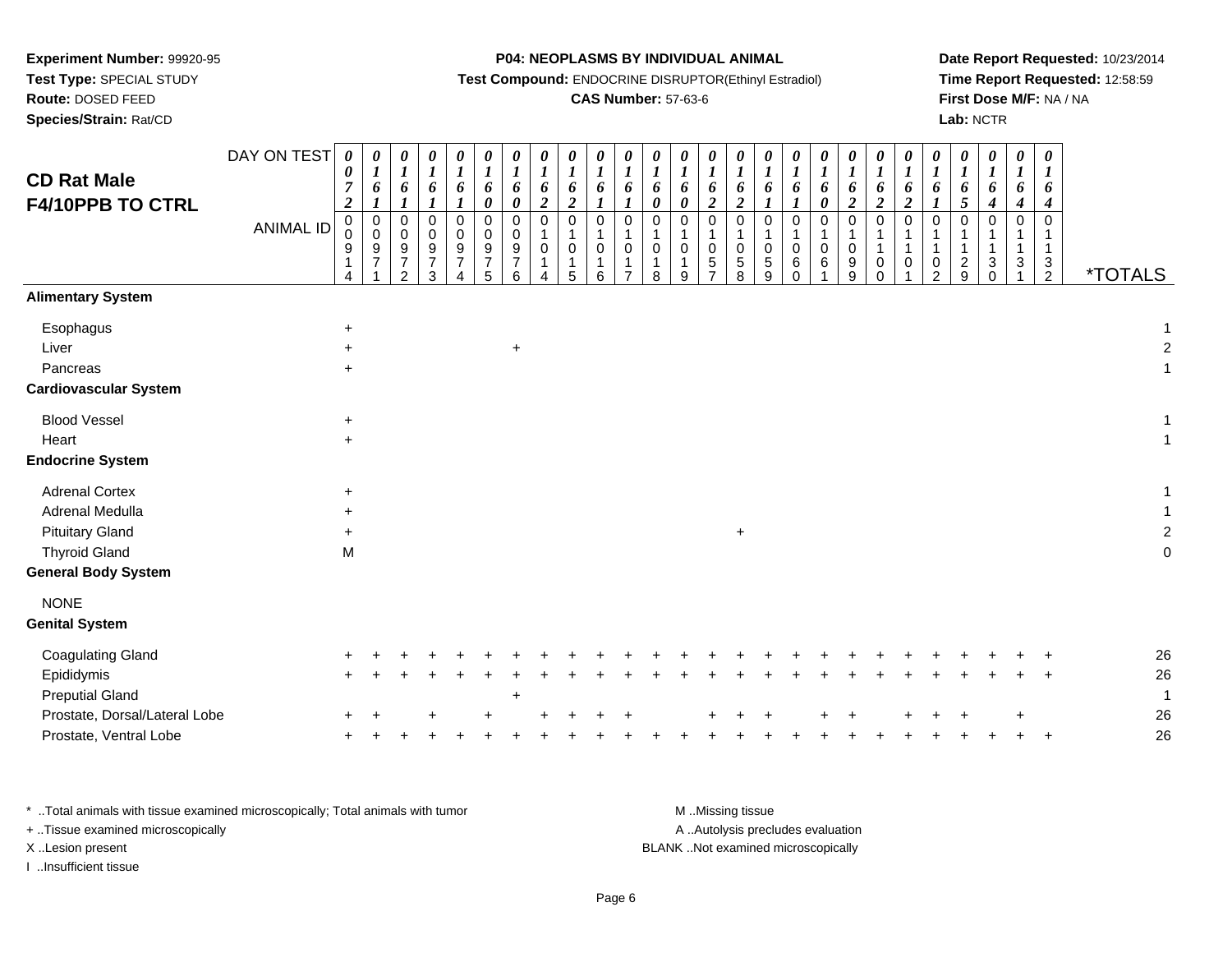**Test Type:** SPECIAL STUDY

# **Route:** DOSED FEED

**Species/Strain:** Rat/CD

### **P04: NEOPLASMS BY INDIVIDUAL ANIMAL**

**Test Compound:** ENDOCRINE DISRUPTOR(Ethinyl Estradiol)

### **CAS Number:** 57-63-6

**Date Report Requested:** 10/23/2014**Time Report Requested:** 12:58:59**First Dose M/F:** NA / NA**Lab:** NCTR

| <b>CD Rat Male</b><br>F4/10PPB TO CTRL | DAY ON TEST<br><b>ANIMAL ID</b> | $\boldsymbol{\theta}$<br>0<br>$\overline{7}$<br>$\overline{c}$<br>$\mathbf 0$<br>$\mathbf 0$<br>9<br>1<br>4 | $\pmb{\theta}$<br>$\boldsymbol{l}$<br>6<br>1<br>$\mathbf 0$<br>$\mathsf 0$<br>9<br>$\overline{7}$ | $\pmb{\theta}$<br>$\boldsymbol{l}$<br>6<br>$\mathbf{I}$<br>$\pmb{0}$<br>0<br>$\frac{9}{7}$<br>2 | 0<br>$\boldsymbol{l}$<br>6<br>$\mathbf 0$<br>0<br>9<br>$\overline{7}$<br>3 | 0<br>$\boldsymbol{l}$<br>6<br>1<br>$\pmb{0}$<br>0<br>9<br>$\overline{7}$ | 0<br>6<br>0<br>0<br>0<br>9<br>5 | 0<br>$\boldsymbol{l}$<br>6<br>0<br>0<br>0<br>9<br>$\overline{7}$<br>6 | 0<br>$\boldsymbol{l}$<br>6<br>$\overline{2}$<br>$\pmb{0}$<br>1<br>$\mathbf 0$ | 0<br>$\boldsymbol{l}$<br>6<br>$\overline{2}$<br>$\mathsf 0$<br>1<br>0<br>1<br>5 | 0<br>$\boldsymbol{l}$<br>6<br>$\boldsymbol{l}$<br>$\mathbf 0$<br>0<br>6 | 0<br>$\boldsymbol{l}$<br>6<br>$\pmb{0}$<br>$\mathbf 0$ | $\boldsymbol{\theta}$<br>$\boldsymbol{l}$<br>6<br>$\boldsymbol{\theta}$<br>$\mathbf 0$<br>$\overline{1}$<br>$\mathbf 0$<br>$\overline{1}$<br>8 | $\begin{matrix} 0 \\ 1 \end{matrix}$<br>6<br>$\boldsymbol{\theta}$<br>$\pmb{0}$<br>$\mathbf{1}$<br>$\mathbf 0$<br>$\overline{1}$<br>9 | $\frac{\boldsymbol{\theta}}{\boldsymbol{I}}$<br>6<br>$\overline{\mathbf{c}}$<br>0<br>$\mathbf{1}$<br>0<br>5<br>$\overline{ }$ | 0<br>$\boldsymbol{l}$<br>6<br>$\overline{2}$<br>$\mathbf 0$<br>$\mathbf 0$<br>$\,$ 5 $\,$<br>8 | 0<br>$\boldsymbol{l}$<br>6<br>$\mathbf 0$<br>$\mathbf 0$<br>$\sqrt{5}$<br>9 | 0<br>6<br>0<br>0<br>6<br>$\Omega$ | 0<br>$\boldsymbol{l}$<br>6<br>0<br>0<br>$\mathbf{1}$<br>$\boldsymbol{0}$<br>6 | 0<br>$\boldsymbol{l}$<br>6<br>$\boldsymbol{2}$<br>$\pmb{0}$<br>$\mathbf{1}$<br>$\mathbf 0$<br>$\boldsymbol{9}$<br>9 | 0<br>$\boldsymbol{l}$<br>6<br>$\overline{2}$<br>0<br>1<br>1<br>$\mathbf 0$<br>0 | $\boldsymbol{l}$<br>6<br>$\overline{2}$<br>$\mathbf 0$<br>1<br>0 | $\boldsymbol{\theta}$<br>$\boldsymbol{l}$<br>6<br>$\mathbf 0$<br>1<br>$\,0\,$<br>2 | 0<br>$\boldsymbol{l}$<br>6<br>5<br>$\mathbf 0$<br>1<br>$\overline{c}$<br>9 | 0<br>$\boldsymbol{l}$<br>6<br>$\boldsymbol{4}$<br>$\pmb{0}$<br>$\mathbf 1$<br>$\mathbf{1}$<br>$\mathbf{3}$<br>$\Omega$ | 0<br>$\boldsymbol{l}$<br>6<br>$\boldsymbol{4}$<br>$\mathbf 0$<br>1<br>3 | $\pmb{\theta}$<br>$\boldsymbol{l}$<br>6<br>4<br>$\mathbf 0$<br>$\mathbf{1}$<br>$\mathbf{3}$<br>$\overline{2}$ | <i><b>*TOTALS</b></i> |
|----------------------------------------|---------------------------------|-------------------------------------------------------------------------------------------------------------|---------------------------------------------------------------------------------------------------|-------------------------------------------------------------------------------------------------|----------------------------------------------------------------------------|--------------------------------------------------------------------------|---------------------------------|-----------------------------------------------------------------------|-------------------------------------------------------------------------------|---------------------------------------------------------------------------------|-------------------------------------------------------------------------|--------------------------------------------------------|------------------------------------------------------------------------------------------------------------------------------------------------|---------------------------------------------------------------------------------------------------------------------------------------|-------------------------------------------------------------------------------------------------------------------------------|------------------------------------------------------------------------------------------------|-----------------------------------------------------------------------------|-----------------------------------|-------------------------------------------------------------------------------|---------------------------------------------------------------------------------------------------------------------|---------------------------------------------------------------------------------|------------------------------------------------------------------|------------------------------------------------------------------------------------|----------------------------------------------------------------------------|------------------------------------------------------------------------------------------------------------------------|-------------------------------------------------------------------------|---------------------------------------------------------------------------------------------------------------|-----------------------|
| <b>Rete Testes</b>                     |                                 | $+$                                                                                                         |                                                                                                   |                                                                                                 |                                                                            |                                                                          |                                 |                                                                       |                                                                               |                                                                                 |                                                                         |                                                        |                                                                                                                                                |                                                                                                                                       |                                                                                                                               |                                                                                                |                                                                             |                                   |                                                                               |                                                                                                                     |                                                                                 |                                                                  |                                                                                    |                                                                            |                                                                                                                        |                                                                         | $\ddot{}$                                                                                                     | 26                    |
| <b>Seminal Vesicle</b>                 |                                 |                                                                                                             |                                                                                                   |                                                                                                 |                                                                            |                                                                          |                                 |                                                                       |                                                                               |                                                                                 |                                                                         |                                                        |                                                                                                                                                |                                                                                                                                       |                                                                                                                               |                                                                                                |                                                                             |                                   |                                                                               |                                                                                                                     |                                                                                 |                                                                  |                                                                                    |                                                                            |                                                                                                                        |                                                                         |                                                                                                               | 26                    |
| <b>Testes</b>                          |                                 |                                                                                                             |                                                                                                   |                                                                                                 |                                                                            |                                                                          |                                 |                                                                       |                                                                               |                                                                                 |                                                                         |                                                        |                                                                                                                                                |                                                                                                                                       |                                                                                                                               |                                                                                                |                                                                             |                                   |                                                                               |                                                                                                                     |                                                                                 |                                                                  |                                                                                    |                                                                            |                                                                                                                        |                                                                         |                                                                                                               | 26                    |
| <b>Hematopoietic System</b>            |                                 |                                                                                                             |                                                                                                   |                                                                                                 |                                                                            |                                                                          |                                 |                                                                       |                                                                               |                                                                                 |                                                                         |                                                        |                                                                                                                                                |                                                                                                                                       |                                                                                                                               |                                                                                                |                                                                             |                                   |                                                                               |                                                                                                                     |                                                                                 |                                                                  |                                                                                    |                                                                            |                                                                                                                        |                                                                         |                                                                                                               |                       |
| <b>Bone Marrow</b>                     |                                 | $\ddot{}$                                                                                                   |                                                                                                   |                                                                                                 |                                                                            |                                                                          |                                 |                                                                       |                                                                               |                                                                                 |                                                                         |                                                        |                                                                                                                                                |                                                                                                                                       |                                                                                                                               |                                                                                                |                                                                             |                                   |                                                                               |                                                                                                                     |                                                                                 |                                                                  |                                                                                    |                                                                            |                                                                                                                        |                                                                         |                                                                                                               | $\mathbf{1}$          |
| Spleen                                 |                                 | $\ddot{}$                                                                                                   |                                                                                                   |                                                                                                 |                                                                            |                                                                          |                                 |                                                                       |                                                                               |                                                                                 |                                                                         |                                                        |                                                                                                                                                |                                                                                                                                       |                                                                                                                               |                                                                                                |                                                                             |                                   |                                                                               |                                                                                                                     |                                                                                 |                                                                  |                                                                                    |                                                                            |                                                                                                                        |                                                                         |                                                                                                               | $\mathbf{1}$          |
| Thymus                                 |                                 | $\ddot{}$                                                                                                   |                                                                                                   |                                                                                                 |                                                                            |                                                                          |                                 |                                                                       |                                                                               |                                                                                 |                                                                         |                                                        |                                                                                                                                                |                                                                                                                                       |                                                                                                                               |                                                                                                |                                                                             |                                   |                                                                               |                                                                                                                     |                                                                                 |                                                                  |                                                                                    |                                                                            |                                                                                                                        |                                                                         |                                                                                                               | $\mathbf{1}$          |
| <b>Integumentary System</b>            |                                 |                                                                                                             |                                                                                                   |                                                                                                 |                                                                            |                                                                          |                                 |                                                                       |                                                                               |                                                                                 |                                                                         |                                                        |                                                                                                                                                |                                                                                                                                       |                                                                                                                               |                                                                                                |                                                                             |                                   |                                                                               |                                                                                                                     |                                                                                 |                                                                  |                                                                                    |                                                                            |                                                                                                                        |                                                                         |                                                                                                               |                       |
| Mammary Gland                          |                                 | м                                                                                                           |                                                                                                   |                                                                                                 |                                                                            |                                                                          |                                 |                                                                       |                                                                               |                                                                                 |                                                                         |                                                        |                                                                                                                                                |                                                                                                                                       |                                                                                                                               |                                                                                                |                                                                             |                                   |                                                                               |                                                                                                                     |                                                                                 |                                                                  |                                                                                    |                                                                            |                                                                                                                        |                                                                         |                                                                                                               | 25                    |
| Skin                                   |                                 | $\ddot{}$                                                                                                   |                                                                                                   |                                                                                                 |                                                                            |                                                                          |                                 |                                                                       |                                                                               |                                                                                 |                                                                         |                                                        |                                                                                                                                                |                                                                                                                                       |                                                                                                                               |                                                                                                |                                                                             |                                   |                                                                               |                                                                                                                     |                                                                                 |                                                                  |                                                                                    |                                                                            |                                                                                                                        |                                                                         |                                                                                                               | $\mathbf{1}$          |
| <b>Musculoskeletal System</b>          |                                 |                                                                                                             |                                                                                                   |                                                                                                 |                                                                            |                                                                          |                                 |                                                                       |                                                                               |                                                                                 |                                                                         |                                                        |                                                                                                                                                |                                                                                                                                       |                                                                                                                               |                                                                                                |                                                                             |                                   |                                                                               |                                                                                                                     |                                                                                 |                                                                  |                                                                                    |                                                                            |                                                                                                                        |                                                                         |                                                                                                               |                       |
| Bone                                   |                                 | $\ddot{}$                                                                                                   |                                                                                                   |                                                                                                 |                                                                            |                                                                          |                                 |                                                                       |                                                                               |                                                                                 |                                                                         |                                                        |                                                                                                                                                |                                                                                                                                       |                                                                                                                               |                                                                                                |                                                                             |                                   |                                                                               |                                                                                                                     |                                                                                 |                                                                  |                                                                                    |                                                                            |                                                                                                                        |                                                                         |                                                                                                               | $\mathbf{1}$          |
| <b>Nervous System</b>                  |                                 |                                                                                                             |                                                                                                   |                                                                                                 |                                                                            |                                                                          |                                 |                                                                       |                                                                               |                                                                                 |                                                                         |                                                        |                                                                                                                                                |                                                                                                                                       |                                                                                                                               |                                                                                                |                                                                             |                                   |                                                                               |                                                                                                                     |                                                                                 |                                                                  |                                                                                    |                                                                            |                                                                                                                        |                                                                         |                                                                                                               |                       |
| <b>Brain</b>                           |                                 | $\ddot{}$                                                                                                   |                                                                                                   |                                                                                                 |                                                                            |                                                                          |                                 |                                                                       |                                                                               |                                                                                 |                                                                         |                                                        |                                                                                                                                                |                                                                                                                                       |                                                                                                                               |                                                                                                |                                                                             |                                   |                                                                               |                                                                                                                     |                                                                                 |                                                                  |                                                                                    |                                                                            |                                                                                                                        |                                                                         |                                                                                                               | $\mathbf{1}$          |
| Spinal Cord                            |                                 | $\ddot{}$                                                                                                   |                                                                                                   |                                                                                                 |                                                                            |                                                                          |                                 |                                                                       |                                                                               |                                                                                 |                                                                         |                                                        |                                                                                                                                                |                                                                                                                                       |                                                                                                                               |                                                                                                |                                                                             |                                   |                                                                               |                                                                                                                     |                                                                                 |                                                                  |                                                                                    |                                                                            |                                                                                                                        |                                                                         |                                                                                                               | $\mathbf{1}$          |
| <b>Respiratory System</b>              |                                 |                                                                                                             |                                                                                                   |                                                                                                 |                                                                            |                                                                          |                                 |                                                                       |                                                                               |                                                                                 |                                                                         |                                                        |                                                                                                                                                |                                                                                                                                       |                                                                                                                               |                                                                                                |                                                                             |                                   |                                                                               |                                                                                                                     |                                                                                 |                                                                  |                                                                                    |                                                                            |                                                                                                                        |                                                                         |                                                                                                               |                       |
| Lung                                   |                                 | $\ddot{}$                                                                                                   |                                                                                                   |                                                                                                 |                                                                            |                                                                          |                                 |                                                                       |                                                                               |                                                                                 |                                                                         |                                                        |                                                                                                                                                |                                                                                                                                       |                                                                                                                               |                                                                                                |                                                                             |                                   |                                                                               |                                                                                                                     |                                                                                 |                                                                  |                                                                                    |                                                                            |                                                                                                                        |                                                                         |                                                                                                               | $\mathbf{1}$          |
| Trachea                                |                                 | $\ddot{}$                                                                                                   |                                                                                                   |                                                                                                 |                                                                            |                                                                          |                                 |                                                                       |                                                                               |                                                                                 |                                                                         |                                                        |                                                                                                                                                |                                                                                                                                       |                                                                                                                               |                                                                                                |                                                                             |                                   |                                                                               |                                                                                                                     |                                                                                 |                                                                  |                                                                                    |                                                                            |                                                                                                                        |                                                                         |                                                                                                               | $\mathbf{1}$          |
| <b>Special Senses System</b>           |                                 |                                                                                                             |                                                                                                   |                                                                                                 |                                                                            |                                                                          |                                 |                                                                       |                                                                               |                                                                                 |                                                                         |                                                        |                                                                                                                                                |                                                                                                                                       |                                                                                                                               |                                                                                                |                                                                             |                                   |                                                                               |                                                                                                                     |                                                                                 |                                                                  |                                                                                    |                                                                            |                                                                                                                        |                                                                         |                                                                                                               |                       |

\* ..Total animals with tissue examined microscopically; Total animals with tumor **M** . Missing tissue M ..Missing tissue

+ ..Tissue examined microscopically

I ..Insufficient tissue

A ..Autolysis precludes evaluation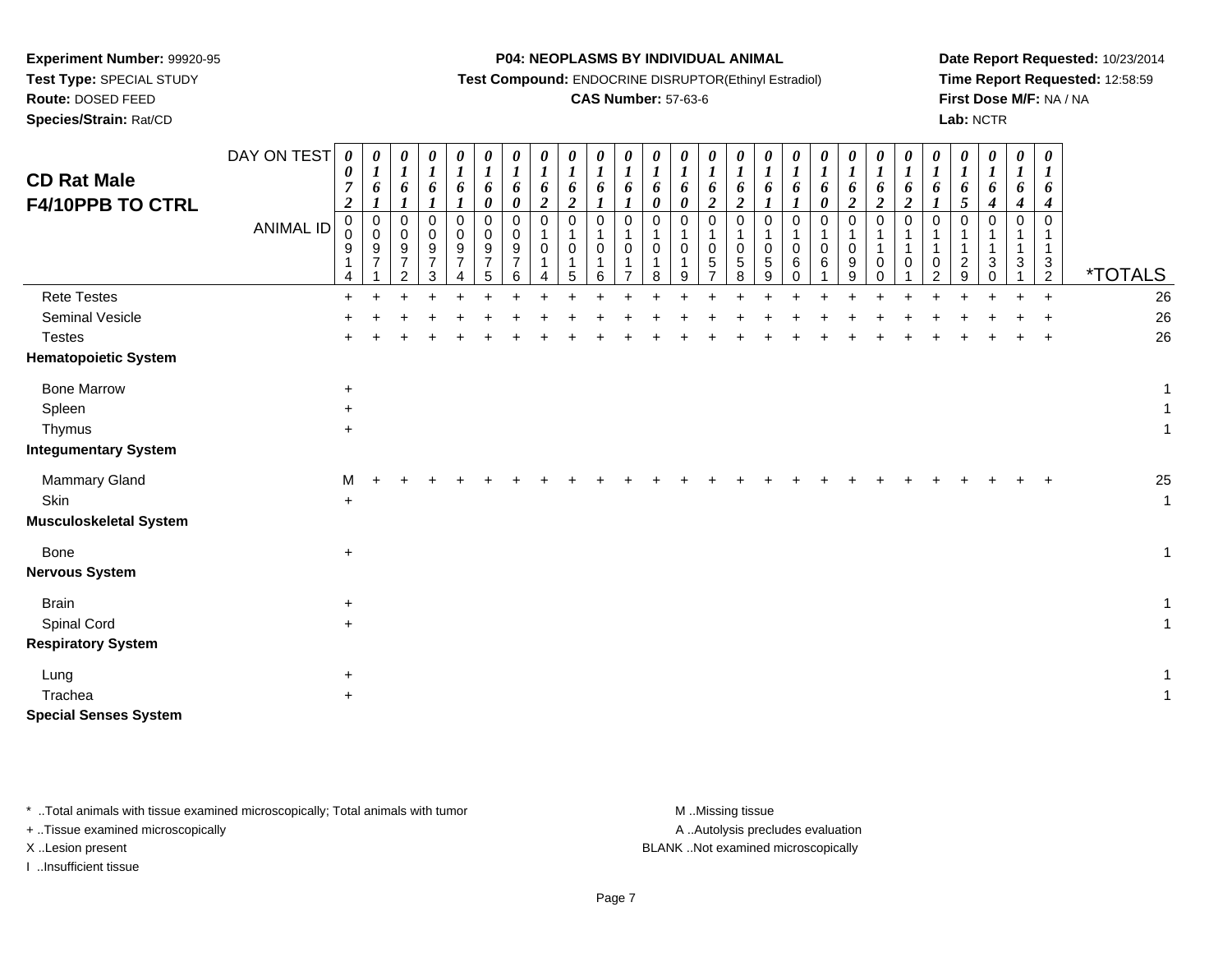**Test Type:** SPECIAL STUDY

**Route:** DOSED FEED

**Species/Strain:** Rat/CD

**P04: NEOPLASMS BY INDIVIDUAL ANIMAL**

**Test Compound:** ENDOCRINE DISRUPTOR(Ethinyl Estradiol)

## **CAS Number:** 57-63-6

**Date Report Requested:** 10/23/2014**Time Report Requested:** 12:58:59**First Dose M/F:** NA / NA**Lab:** NCTR

| <b>CD Rat Male</b><br>F4/10PPB TO CTRL                              | DAY ON TEST<br><b>ANIMAL ID</b> | 0<br>0<br>$\overline{ }$<br>$\overline{2}$<br>0<br>0<br>$\boldsymbol{9}$ | $\boldsymbol{\theta}$<br>$\mathbf{I}$<br>6<br>0<br>0<br>9<br>$\overline{z}$ | 0<br>6<br>$\mathbf 0$<br>$\pmb{0}$<br>$\boldsymbol{9}$<br>$\overline{ }$<br>$\mathcal{D}$ | 0<br>6<br>0<br>9<br>⇁<br>ঽ | $\boldsymbol{\theta}$<br>6<br>O<br>$\mathbf 0$<br>$\boldsymbol{9}$<br>- | $\boldsymbol{\theta}$<br>6<br>$\boldsymbol{\theta}$<br>0<br>$\pmb{0}$<br>$\boldsymbol{9}$<br>⇁<br>5 | 0<br>6<br>0<br>0<br>0<br>9<br>$\overline{ }$<br>6 | 0<br>6<br>2 | 0<br>6<br>$\mathbf{\Omega}$<br>∠<br>0<br>0<br>5 | 0<br>6<br>0<br>0<br>6 | 0<br>$\mathbf{I}$<br>6<br>$\pmb{0}$<br>$\mathbf 0$<br>$\overline{ }$ | $\boldsymbol{\theta}$<br>6<br>0<br>0<br>$\mathbf 0$<br>8 | $\boldsymbol{\theta}$<br>$\overline{ }$<br>6<br>$\boldsymbol{\theta}$<br>0<br>0<br>9 | 0<br>0<br>$\mathbf{\Omega}$<br>◢<br>0<br>0<br>$\sqrt{5}$<br>$\rightarrow$ | 0<br>$\mathbf{I}$<br>6<br>$\boldsymbol{2}$<br>0<br>0<br>$\,$ 5 $\,$<br>8 | $\boldsymbol{\theta}$<br>6<br>$\mathbf 0$<br>5<br>g | $\boldsymbol{\theta}$<br>6<br>0<br>0<br>6<br>C | 0<br>6<br>0<br>0<br>0<br>6 | $\boldsymbol{\theta}$<br>6<br>◠<br>0<br>0<br>$\boldsymbol{9}$<br>9 | $\boldsymbol{\theta}$<br>L,<br>6<br>$\overline{2}$<br>0<br>$\pmb{0}$<br>$\Omega$ | $\boldsymbol{\theta}$<br>6<br>$\mathbf 0$ | 0<br>6<br>$\mathbf 0$<br>$\boldsymbol{0}$<br>$\sim$ | $\boldsymbol{\theta}$<br>6<br>$\mathfrak{s}$<br>0<br>$\overline{c}$<br>9 | 0<br>$\bm{b}$<br>$\boldsymbol{4}$<br>$\mathbf 0$<br>$\mathbf{3}$<br>$\Omega$ | $\boldsymbol{\theta}$<br>6<br>0<br>3 | $\boldsymbol{\theta}$<br>$\boldsymbol{l}$<br>6<br>$\boldsymbol{4}$<br>$\mathbf 0$<br>3<br>$\overline{2}$ | <i><b>*TOTALS</b></i> |    |
|---------------------------------------------------------------------|---------------------------------|--------------------------------------------------------------------------|-----------------------------------------------------------------------------|-------------------------------------------------------------------------------------------|----------------------------|-------------------------------------------------------------------------|-----------------------------------------------------------------------------------------------------|---------------------------------------------------|-------------|-------------------------------------------------|-----------------------|----------------------------------------------------------------------|----------------------------------------------------------|--------------------------------------------------------------------------------------|---------------------------------------------------------------------------|--------------------------------------------------------------------------|-----------------------------------------------------|------------------------------------------------|----------------------------|--------------------------------------------------------------------|----------------------------------------------------------------------------------|-------------------------------------------|-----------------------------------------------------|--------------------------------------------------------------------------|------------------------------------------------------------------------------|--------------------------------------|----------------------------------------------------------------------------------------------------------|-----------------------|----|
| <b>NONE</b><br><b>Urinary System</b><br>Kidney                      |                                 | $\ddot{}$                                                                |                                                                             |                                                                                           |                            |                                                                         |                                                                                                     |                                                   |             |                                                 |                       |                                                                      |                                                          |                                                                                      |                                                                           |                                                                          |                                                     |                                                |                            |                                                                    |                                                                                  |                                           |                                                     |                                                                          |                                                                              |                                      |                                                                                                          |                       |    |
| <b>Urinary Bladder</b><br><b>SYSTEMIC LESIONS</b><br>Multiple Organ |                                 | $\ddot{}$<br>$+$                                                         | $\pm$                                                                       | $\div$                                                                                    |                            |                                                                         |                                                                                                     |                                                   |             |                                                 |                       |                                                                      |                                                          |                                                                                      |                                                                           |                                                                          |                                                     |                                                |                            |                                                                    |                                                                                  |                                           |                                                     | ÷.                                                                       |                                                                              |                                      | $\pm$                                                                                                    |                       | 26 |

\* ..Total animals with tissue examined microscopically; Total animals with tumor **M** . Missing tissue M ..Missing tissue

+ ..Tissue examined microscopically

I ..Insufficient tissue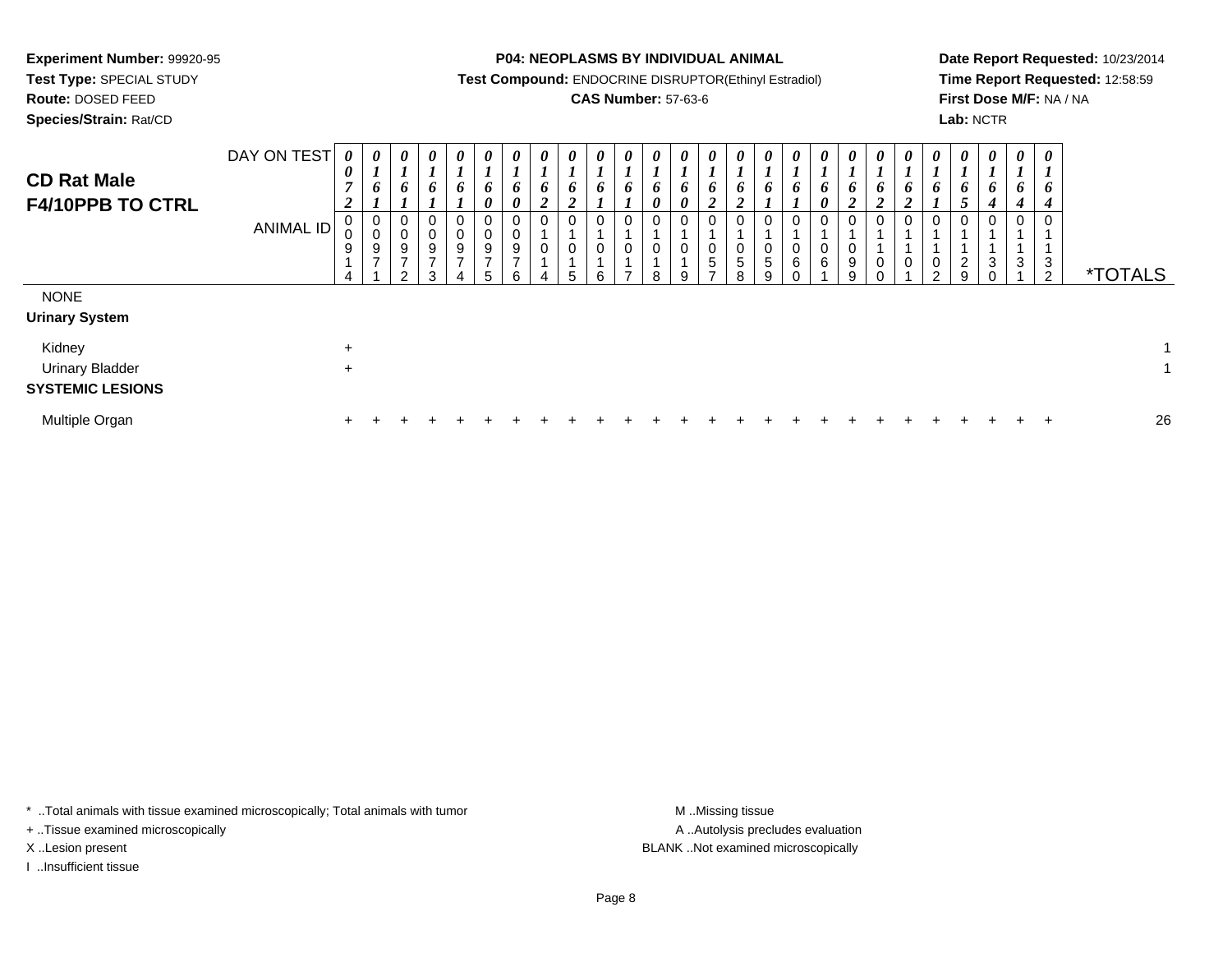**Test Type:** SPECIAL STUDY

## **Route:** DOSED FEED

**Species/Strain:** Rat/CD

### **P04: NEOPLASMS BY INDIVIDUAL ANIMAL**

**Test Compound:** ENDOCRINE DISRUPTOR(Ethinyl Estradiol)

## **CAS Number:** 57-63-6

**Date Report Requested:** 10/23/2014**Time Report Requested:** 12:58:59**First Dose M/F:** NA / NA**Lab:** NCTR

| <b>CD Rat Male</b>                     | DAY ON TEST      | $\boldsymbol{l}$<br>6                           | $\boldsymbol{l}$<br>6                                | 0<br>$\boldsymbol{l}$<br>6                 | 0<br>$\boldsymbol{l}$<br>6                          | 0<br>$\boldsymbol{l}$<br>6 | $\boldsymbol{\theta}$<br>$\boldsymbol{l}$<br>6         | $\boldsymbol{\theta}$<br>$\boldsymbol{l}$<br>6                | $\boldsymbol{\theta}$<br>$\boldsymbol{l}$<br>6                          | $\boldsymbol{l}$<br>6                               | $\boldsymbol{l}$<br>6                          | $\boldsymbol{\theta}$<br>$\boldsymbol{l}$<br>6 | $\boldsymbol{\theta}$<br>$\boldsymbol{l}$<br>6 | 0<br>$\boldsymbol{l}$<br>6                         | $\boldsymbol{\theta}$<br>$\boldsymbol{l}$<br>6 | $\boldsymbol{\theta}$<br>$\boldsymbol{l}$<br>6 | $\boldsymbol{\theta}$<br>$\boldsymbol{l}$<br>$\pmb{6}$ | $\boldsymbol{\theta}$<br>$\boldsymbol{l}$<br>$\pmb{6}$ | $\boldsymbol{\theta}$<br>$\boldsymbol{l}$<br>6 | 0<br>$\boldsymbol{l}$<br>6                      | 0<br>$\boldsymbol{l}$<br>$\pmb{6}$          | 0<br>$\boldsymbol{l}$<br>6                  | 0<br>$\boldsymbol{l}$<br>6                                         | 0<br>$\boldsymbol{l}$<br>6                        | 0<br>$\boldsymbol{l}$<br>6                  | 0<br>$\boldsymbol{l}$<br>6                |                       |
|----------------------------------------|------------------|-------------------------------------------------|------------------------------------------------------|--------------------------------------------|-----------------------------------------------------|----------------------------|--------------------------------------------------------|---------------------------------------------------------------|-------------------------------------------------------------------------|-----------------------------------------------------|------------------------------------------------|------------------------------------------------|------------------------------------------------|----------------------------------------------------|------------------------------------------------|------------------------------------------------|--------------------------------------------------------|--------------------------------------------------------|------------------------------------------------|-------------------------------------------------|---------------------------------------------|---------------------------------------------|--------------------------------------------------------------------|---------------------------------------------------|---------------------------------------------|-------------------------------------------|-----------------------|
| <b>F4/50PPB TO CTRL</b>                |                  | 1                                               | 1                                                    | $\boldsymbol{l}$                           | $\boldsymbol{l}$                                    | 1                          | $\boldsymbol{l}$                                       | $\overline{c}$                                                | $\boldsymbol{l}$                                                        | $\boldsymbol{I}$                                    | $\boldsymbol{I}$                               | 1                                              | 1                                              | $\overline{\mathbf{c}}$                            | $\boldsymbol{2}$                               |                                                | $\boldsymbol{l}$                                       | $\pmb{\theta}$                                         | $\mathfrak{z}$                                 | $\overline{2}$                                  | $\boldsymbol{l}$                            | $\boldsymbol{l}$                            | $\boldsymbol{l}$                                                   | $\boldsymbol{4}$                                  | $\overline{2}$                              | 0                                         |                       |
|                                        | <b>ANIMAL ID</b> | 0<br>0<br>9<br>$\overline{7}$<br>$\overline{7}$ | $\pmb{0}$<br>$\mathbf 0$<br>9<br>$\overline{7}$<br>8 | 0<br>$\pmb{0}$<br>9<br>$\overline{7}$<br>9 | 0<br>$\pmb{0}$<br>$\boldsymbol{9}$<br>8<br>$\Omega$ | 0<br>$\pmb{0}$<br>9<br>8   | $\mathbf 0$<br>$\mathbf 0$<br>9<br>8<br>$\mathfrak{D}$ | $\mathbf 0$<br>1<br>$\mathbf 0$<br>$\overline{c}$<br>$\Omega$ | $\mathbf 0$<br>$\overline{\mathbf{1}}$<br>$\mathbf 0$<br>$\overline{2}$ | $\mathbf 0$<br>1<br>0<br>$\overline{2}$<br>$\Omega$ | $\mathbf 0$<br>$\Omega$<br>$\overline{c}$<br>વ | 0<br>1<br>0<br>$\overline{c}$                  | 0<br>1<br>$\mathbf 0$<br>$\overline{2}$<br>5   | 0<br>$\mathbf 1$<br>0<br>$\,6\,$<br>$\mathfrak{p}$ | $\mathbf 0$<br>$\mathbf 1$<br>0<br>6<br>3      | 0<br>$\mathbf 1$<br>0<br>6                     | 0<br>$\overline{1}$<br>0<br>$6\phantom{1}6$<br>5       | 0<br>$\mathbf 1$<br>0<br>6<br>6                        | $\mathbf 0$<br>$\mathbf{1}$<br>0<br>3          | $\pmb{0}$<br>$\mathbf{1}$<br>1<br>0<br>$\Delta$ | 0<br>$\mathbf{1}$<br>$\mathbf{1}$<br>0<br>5 | 0<br>$\mathbf{1}$<br>$\mathbf{1}$<br>0<br>6 | $\mathbf 0$<br>$\mathbf{1}$<br>$\mathbf{1}$<br>0<br>$\overline{7}$ | 0<br>$\mathbf{1}$<br>$\mathbf 1$<br>$\frac{3}{3}$ | 0<br>$\mathbf{1}$<br>$\mathbf{1}$<br>3<br>4 | $\Omega$<br>$\mathbf{1}$<br>$\frac{3}{5}$ | <i><b>*TOTALS</b></i> |
| <b>Alimentary System</b>               |                  |                                                 |                                                      |                                            |                                                     |                            |                                                        |                                                               |                                                                         |                                                     |                                                |                                                |                                                |                                                    |                                                |                                                |                                                        |                                                        |                                                |                                                 |                                             |                                             |                                                                    |                                                   |                                             |                                           |                       |
| Liver<br>Cardiovascular System         |                  | $\ddot{}$                                       |                                                      |                                            |                                                     |                            |                                                        |                                                               |                                                                         |                                                     |                                                |                                                |                                                |                                                    |                                                |                                                |                                                        |                                                        |                                                |                                                 |                                             |                                             |                                                                    |                                                   |                                             |                                           | 25                    |
| <b>NONE</b><br><b>Endocrine System</b> |                  |                                                 |                                                      |                                            |                                                     |                            |                                                        |                                                               |                                                                         |                                                     |                                                |                                                |                                                |                                                    |                                                |                                                |                                                        |                                                        |                                                |                                                 |                                             |                                             |                                                                    |                                                   |                                             |                                           |                       |
|                                        |                  |                                                 |                                                      |                                            |                                                     |                            |                                                        |                                                               |                                                                         |                                                     |                                                |                                                |                                                |                                                    |                                                |                                                |                                                        |                                                        |                                                |                                                 |                                             |                                             |                                                                    |                                                   |                                             |                                           |                       |
| <b>Adrenal Cortex</b>                  |                  |                                                 |                                                      |                                            |                                                     |                            |                                                        |                                                               |                                                                         |                                                     |                                                |                                                |                                                |                                                    |                                                |                                                |                                                        |                                                        |                                                |                                                 |                                             |                                             |                                                                    |                                                   |                                             |                                           | 25                    |
| Adrenal Medulla                        |                  |                                                 |                                                      |                                            |                                                     |                            |                                                        |                                                               |                                                                         |                                                     |                                                |                                                |                                                |                                                    |                                                |                                                |                                                        |                                                        |                                                |                                                 |                                             |                                             |                                                                    |                                                   |                                             |                                           | 25                    |
| <b>Pituitary Gland</b>                 |                  |                                                 |                                                      |                                            |                                                     |                            |                                                        |                                                               |                                                                         |                                                     |                                                |                                                |                                                |                                                    |                                                |                                                |                                                        |                                                        |                                                |                                                 |                                             |                                             |                                                                    |                                                   |                                             |                                           | 25                    |
| <b>Thyroid Gland</b>                   |                  |                                                 |                                                      |                                            |                                                     |                            |                                                        |                                                               |                                                                         |                                                     |                                                |                                                |                                                |                                                    |                                                |                                                |                                                        |                                                        |                                                |                                                 |                                             |                                             |                                                                    |                                                   |                                             |                                           | 25                    |
| <b>General Body System</b>             |                  |                                                 |                                                      |                                            |                                                     |                            |                                                        |                                                               |                                                                         |                                                     |                                                |                                                |                                                |                                                    |                                                |                                                |                                                        |                                                        |                                                |                                                 |                                             |                                             |                                                                    |                                                   |                                             |                                           |                       |
| <b>NONE</b><br><b>Genital System</b>   |                  |                                                 |                                                      |                                            |                                                     |                            |                                                        |                                                               |                                                                         |                                                     |                                                |                                                |                                                |                                                    |                                                |                                                |                                                        |                                                        |                                                |                                                 |                                             |                                             |                                                                    |                                                   |                                             |                                           |                       |
| <b>Coagulating Gland</b>               |                  |                                                 |                                                      |                                            |                                                     |                            |                                                        |                                                               |                                                                         |                                                     |                                                |                                                |                                                |                                                    |                                                |                                                |                                                        |                                                        |                                                |                                                 |                                             |                                             |                                                                    |                                                   |                                             |                                           | 24                    |
| Epididymis                             |                  |                                                 |                                                      |                                            |                                                     |                            |                                                        |                                                               |                                                                         |                                                     |                                                |                                                |                                                |                                                    |                                                |                                                |                                                        |                                                        |                                                |                                                 |                                             |                                             |                                                                    |                                                   |                                             |                                           | 25                    |
| Prostate, Dorsal/Lateral Lobe          |                  |                                                 |                                                      |                                            |                                                     |                            |                                                        |                                                               |                                                                         |                                                     |                                                |                                                |                                                |                                                    |                                                |                                                |                                                        |                                                        |                                                |                                                 |                                             |                                             |                                                                    |                                                   |                                             |                                           | 25                    |
| Prostate, Ventral Lobe                 |                  |                                                 |                                                      |                                            |                                                     |                            |                                                        |                                                               |                                                                         |                                                     |                                                |                                                |                                                |                                                    |                                                |                                                |                                                        |                                                        |                                                |                                                 |                                             |                                             |                                                                    |                                                   |                                             |                                           | 25                    |
| <b>Rete Testes</b>                     |                  |                                                 |                                                      |                                            |                                                     |                            |                                                        |                                                               |                                                                         |                                                     |                                                |                                                |                                                |                                                    |                                                |                                                |                                                        |                                                        |                                                |                                                 |                                             |                                             |                                                                    |                                                   |                                             |                                           | 25                    |
| Seminal Vesicle                        |                  |                                                 |                                                      |                                            |                                                     |                            |                                                        |                                                               |                                                                         |                                                     |                                                |                                                |                                                |                                                    |                                                |                                                |                                                        |                                                        |                                                |                                                 |                                             |                                             |                                                                    |                                                   |                                             |                                           | 25                    |
| <b>Testes</b>                          |                  |                                                 |                                                      |                                            |                                                     |                            |                                                        |                                                               |                                                                         |                                                     |                                                |                                                |                                                |                                                    |                                                |                                                |                                                        |                                                        |                                                |                                                 |                                             |                                             |                                                                    |                                                   |                                             |                                           | 25                    |
|                                        |                  |                                                 |                                                      |                                            |                                                     |                            |                                                        |                                                               |                                                                         |                                                     |                                                |                                                |                                                |                                                    |                                                |                                                |                                                        |                                                        |                                                |                                                 |                                             |                                             |                                                                    |                                                   |                                             |                                           |                       |

\* ..Total animals with tissue examined microscopically; Total animals with tumor **M** . Missing tissue M ..Missing tissue

+ ..Tissue examined microscopically

I ..Insufficient tissue

A ..Autolysis precludes evaluation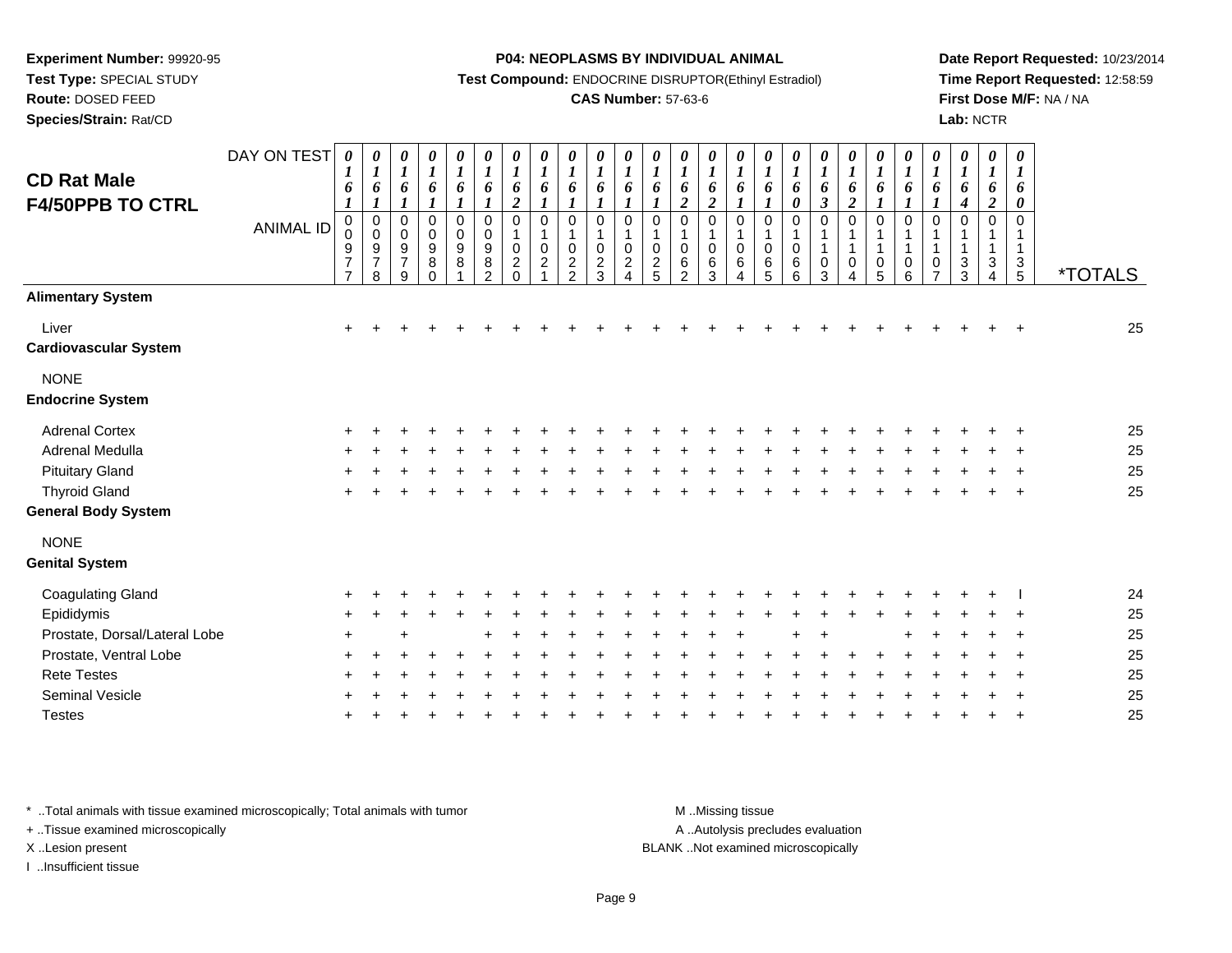**Test Type:** SPECIAL STUDY

# **Route:** DOSED FEED

**Species/Strain:** Rat/CD

### **P04: NEOPLASMS BY INDIVIDUAL ANIMAL**

**Test Compound:** ENDOCRINE DISRUPTOR(Ethinyl Estradiol)

## **CAS Number:** 57-63-6

**Date Report Requested:** 10/23/2014**Time Report Requested:** 12:58:59**First Dose M/F:** NA / NA**Lab:** NCTR

| <b>CD Rat Male</b><br><b>F4/50PPB TO CTRL</b>                         | DAY ON TEST<br><b>ANIMAL ID</b> | $\boldsymbol{\theta}$<br>$\boldsymbol{l}$<br>6<br>1<br>$\mathbf 0$<br>$\mathbf 0$<br>9<br>$\overline{7}$<br>$\overline{7}$ | 0<br>$\boldsymbol{l}$<br>6<br>$\boldsymbol{l}$<br>$\pmb{0}$<br>$\mathbf 0$<br>9<br>$\overline{7}$<br>8 | 0<br>$\boldsymbol{l}$<br>6<br>$\boldsymbol{l}$<br>$\pmb{0}$<br>$\mathbf 0$<br>$\boldsymbol{9}$<br>$\overline{7}$<br>9 | 0<br>$\boldsymbol{l}$<br>6<br>$\mathbf{I}$<br>$\pmb{0}$<br>0<br>$\begin{array}{c} 9 \\ 8 \end{array}$<br>$\Omega$ | $\boldsymbol{\theta}$<br>$\boldsymbol{l}$<br>6<br>$\mathbf{I}$<br>0<br>$\mathbf 0$<br>$\boldsymbol{9}$<br>$\bf 8$ | 0<br>$\boldsymbol{l}$<br>6<br>$\boldsymbol{\eta}$<br>$\mathbf 0$<br>$\mathbf 0$<br>$\boldsymbol{9}$<br>8<br>$\overline{2}$ | 0<br>$\boldsymbol{l}$<br>6<br>$\overline{2}$<br>$\pmb{0}$<br>1<br>$\pmb{0}$<br>$\frac{2}{0}$ | 0<br>$\boldsymbol{l}$<br>6<br>$\mathbf 0$<br>0<br>$\overline{2}$ | 0<br>$\boldsymbol{l}$<br>6<br>$\mathbf 0$<br>0<br>$\frac{2}{2}$ | $\boldsymbol{\theta}$<br>$\boldsymbol{l}$<br>6<br>$\boldsymbol{l}$<br>$\pmb{0}$<br>$\mathbf{1}$<br>$\mathbf 0$<br>$\overline{c}$<br>3 | 0<br>$\boldsymbol{l}$<br>6<br>$\mathbf 0$<br>0<br>$\boldsymbol{2}$<br>$\boldsymbol{\Lambda}$ | 0<br>$\boldsymbol{l}$<br>6<br>$\mathbf 0$<br>0<br>$\frac{2}{5}$ | 0<br>$\boldsymbol{l}$<br>6<br>$\overline{c}$<br>$\mathbf 0$<br>1<br>0<br>6<br>2 | 0<br>$\boldsymbol{l}$<br>6<br>$\overline{2}$<br>$\mathbf 0$<br>$\pmb{0}$<br>$\,6\,$<br>3 | 0<br>$\boldsymbol{l}$<br>6<br>$\mathbf 0$<br>1<br>0<br>6<br>4 | 0<br>$\boldsymbol{l}$<br>6<br>$\boldsymbol{l}$<br>$\mathbf 0$<br>$\mathbf 0$<br>6<br>5 | $\boldsymbol{\theta}$<br>$\boldsymbol{l}$<br>6<br>$\boldsymbol{\theta}$<br>$\pmb{0}$<br>$\mathbf{1}$<br>$\mathbf 0$<br>6<br>6 | 0<br>$\boldsymbol{l}$<br>6<br>$\boldsymbol{\mathfrak{z}}$<br>$\pmb{0}$<br>1<br>$\mathbf{1}$<br>$\pmb{0}$<br>$\overline{3}$ | 0<br>$\boldsymbol{l}$<br>6<br>$\boldsymbol{2}$<br>0<br>$\mathbf{1}$<br>$\mathbf 0$<br>4 | 0<br>$\boldsymbol{l}$<br>6<br>$\mathbf 0$<br>1<br>$\mathbf{1}$<br>$\boldsymbol{0}$<br>5 | 0<br>$\boldsymbol{l}$<br>6<br>$\mathbf{I}$<br>$\mathbf 0$<br>$\mathbf{1}$<br>$\pmb{0}$<br>6 | 0<br>$\boldsymbol{l}$<br>6<br>$\mathbf 0$<br>1<br>0<br>$\overline{7}$ | 0<br>$\boldsymbol{l}$<br>6<br>4<br>$\Omega$<br>$\sqrt{3}$<br>$\overline{3}$ | $\boldsymbol{\theta}$<br>$\boldsymbol{l}$<br>6<br>$\boldsymbol{2}$<br>$\mathbf 0$<br>1<br>$\mathbf{1}$<br>3<br>4 | $\boldsymbol{\theta}$<br>$\boldsymbol{l}$<br>6<br>$\pmb{\theta}$<br>$\pmb{0}$<br>$\mathbf{1}$<br>$\mathbf{1}$<br>$\frac{3}{5}$ | *TOTALS        |
|-----------------------------------------------------------------------|---------------------------------|----------------------------------------------------------------------------------------------------------------------------|--------------------------------------------------------------------------------------------------------|-----------------------------------------------------------------------------------------------------------------------|-------------------------------------------------------------------------------------------------------------------|-------------------------------------------------------------------------------------------------------------------|----------------------------------------------------------------------------------------------------------------------------|----------------------------------------------------------------------------------------------|------------------------------------------------------------------|-----------------------------------------------------------------|---------------------------------------------------------------------------------------------------------------------------------------|----------------------------------------------------------------------------------------------|-----------------------------------------------------------------|---------------------------------------------------------------------------------|------------------------------------------------------------------------------------------|---------------------------------------------------------------|----------------------------------------------------------------------------------------|-------------------------------------------------------------------------------------------------------------------------------|----------------------------------------------------------------------------------------------------------------------------|-----------------------------------------------------------------------------------------|-----------------------------------------------------------------------------------------|---------------------------------------------------------------------------------------------|-----------------------------------------------------------------------|-----------------------------------------------------------------------------|------------------------------------------------------------------------------------------------------------------|--------------------------------------------------------------------------------------------------------------------------------|----------------|
| <b>Hematopoietic System</b>                                           |                                 |                                                                                                                            |                                                                                                        |                                                                                                                       |                                                                                                                   |                                                                                                                   |                                                                                                                            |                                                                                              |                                                                  |                                                                 |                                                                                                                                       |                                                                                              |                                                                 |                                                                                 |                                                                                          |                                                               |                                                                                        |                                                                                                                               |                                                                                                                            |                                                                                         |                                                                                         |                                                                                             |                                                                       |                                                                             |                                                                                                                  |                                                                                                                                |                |
| <b>Bone Marrow</b><br>Spleen<br>Thymus<br><b>Integumentary System</b> |                                 | ÷<br>÷                                                                                                                     |                                                                                                        |                                                                                                                       |                                                                                                                   |                                                                                                                   |                                                                                                                            |                                                                                              |                                                                  |                                                                 |                                                                                                                                       |                                                                                              |                                                                 |                                                                                 |                                                                                          |                                                               |                                                                                        |                                                                                                                               |                                                                                                                            |                                                                                         |                                                                                         |                                                                                             |                                                                       |                                                                             |                                                                                                                  | $\ddot{}$<br>$\overline{1}$                                                                                                    | 25<br>25<br>25 |
| <b>Mammary Gland</b><br><b>Musculoskeletal System</b>                 |                                 | ÷                                                                                                                          |                                                                                                        |                                                                                                                       |                                                                                                                   |                                                                                                                   |                                                                                                                            |                                                                                              |                                                                  |                                                                 |                                                                                                                                       |                                                                                              |                                                                 |                                                                                 |                                                                                          |                                                               |                                                                                        |                                                                                                                               |                                                                                                                            |                                                                                         |                                                                                         |                                                                                             |                                                                       |                                                                             |                                                                                                                  | $\ddot{}$                                                                                                                      | 25             |
| Bone<br><b>Nervous System</b>                                         |                                 | ÷                                                                                                                          |                                                                                                        |                                                                                                                       |                                                                                                                   |                                                                                                                   |                                                                                                                            |                                                                                              |                                                                  |                                                                 |                                                                                                                                       |                                                                                              |                                                                 |                                                                                 |                                                                                          |                                                               |                                                                                        |                                                                                                                               |                                                                                                                            |                                                                                         |                                                                                         |                                                                                             |                                                                       |                                                                             |                                                                                                                  | $\overline{ }$                                                                                                                 | 25             |
| <b>NONE</b><br><b>Respiratory System</b>                              |                                 |                                                                                                                            |                                                                                                        |                                                                                                                       |                                                                                                                   |                                                                                                                   |                                                                                                                            |                                                                                              |                                                                  |                                                                 |                                                                                                                                       |                                                                                              |                                                                 |                                                                                 |                                                                                          |                                                               |                                                                                        |                                                                                                                               |                                                                                                                            |                                                                                         |                                                                                         |                                                                                             |                                                                       |                                                                             |                                                                                                                  |                                                                                                                                |                |
| <b>NONE</b><br><b>Special Senses System</b>                           |                                 |                                                                                                                            |                                                                                                        |                                                                                                                       |                                                                                                                   |                                                                                                                   |                                                                                                                            |                                                                                              |                                                                  |                                                                 |                                                                                                                                       |                                                                                              |                                                                 |                                                                                 |                                                                                          |                                                               |                                                                                        |                                                                                                                               |                                                                                                                            |                                                                                         |                                                                                         |                                                                                             |                                                                       |                                                                             |                                                                                                                  |                                                                                                                                |                |
| <b>NONE</b><br><b>Urinary System</b>                                  |                                 |                                                                                                                            |                                                                                                        |                                                                                                                       |                                                                                                                   |                                                                                                                   |                                                                                                                            |                                                                                              |                                                                  |                                                                 |                                                                                                                                       |                                                                                              |                                                                 |                                                                                 |                                                                                          |                                                               |                                                                                        |                                                                                                                               |                                                                                                                            |                                                                                         |                                                                                         |                                                                                             |                                                                       |                                                                             |                                                                                                                  |                                                                                                                                |                |
| Kidney<br><b>SYSTEMIC LESIONS</b>                                     |                                 |                                                                                                                            |                                                                                                        |                                                                                                                       |                                                                                                                   |                                                                                                                   |                                                                                                                            |                                                                                              |                                                                  |                                                                 |                                                                                                                                       |                                                                                              |                                                                 |                                                                                 |                                                                                          |                                                               |                                                                                        |                                                                                                                               |                                                                                                                            |                                                                                         |                                                                                         |                                                                                             |                                                                       |                                                                             |                                                                                                                  |                                                                                                                                | 25             |
| Multiple Organ                                                        |                                 | +                                                                                                                          |                                                                                                        |                                                                                                                       |                                                                                                                   |                                                                                                                   |                                                                                                                            |                                                                                              |                                                                  |                                                                 |                                                                                                                                       |                                                                                              |                                                                 |                                                                                 |                                                                                          |                                                               |                                                                                        |                                                                                                                               |                                                                                                                            |                                                                                         |                                                                                         |                                                                                             |                                                                       |                                                                             |                                                                                                                  | $\overline{ }$                                                                                                                 | 25             |

| Total animals with tissue examined microscopically; Total animals with tumor | M Missing tissue                   |
|------------------------------------------------------------------------------|------------------------------------|
| + Tissue examined microscopically                                            | A Autolysis precludes evaluation   |
| X Lesion present                                                             | BLANK Not examined microscopically |
| Insufficient tissue                                                          |                                    |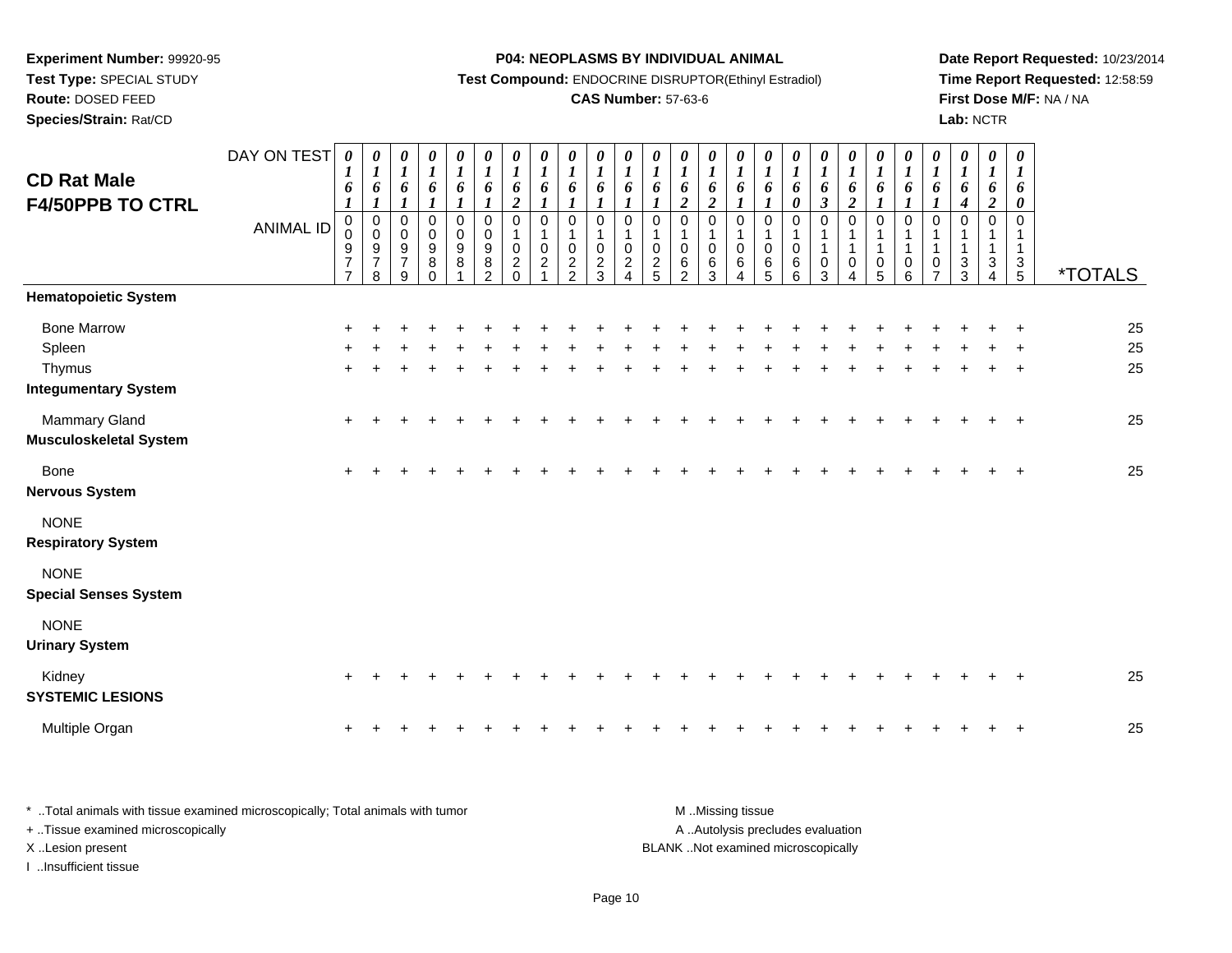**Experiment Number:** 99920-95**Test Type:** SPECIAL STUDY**Route:** DOSED FEED**Species/Strain:** Rat/CD

**P04: NEOPLASMS BY INDIVIDUAL ANIMAL Test Compound:** ENDOCRINE DISRUPTOR(Ethinyl Estradiol)**CAS Number:** 57-63-6

\*\*\*END OF MALE DATA\*\*\*

**Date Report Requested:** 10/23/2014**Time Report Requested:** 12:58:59**First Dose M/F:** NA / NA**Lab:** NCTR

\* ..Total animals with tissue examined microscopically; Total animals with tumor **M** . Missing tissue M ..Missing tissue

+ ..Tissue examined microscopically

I ..Insufficient tissue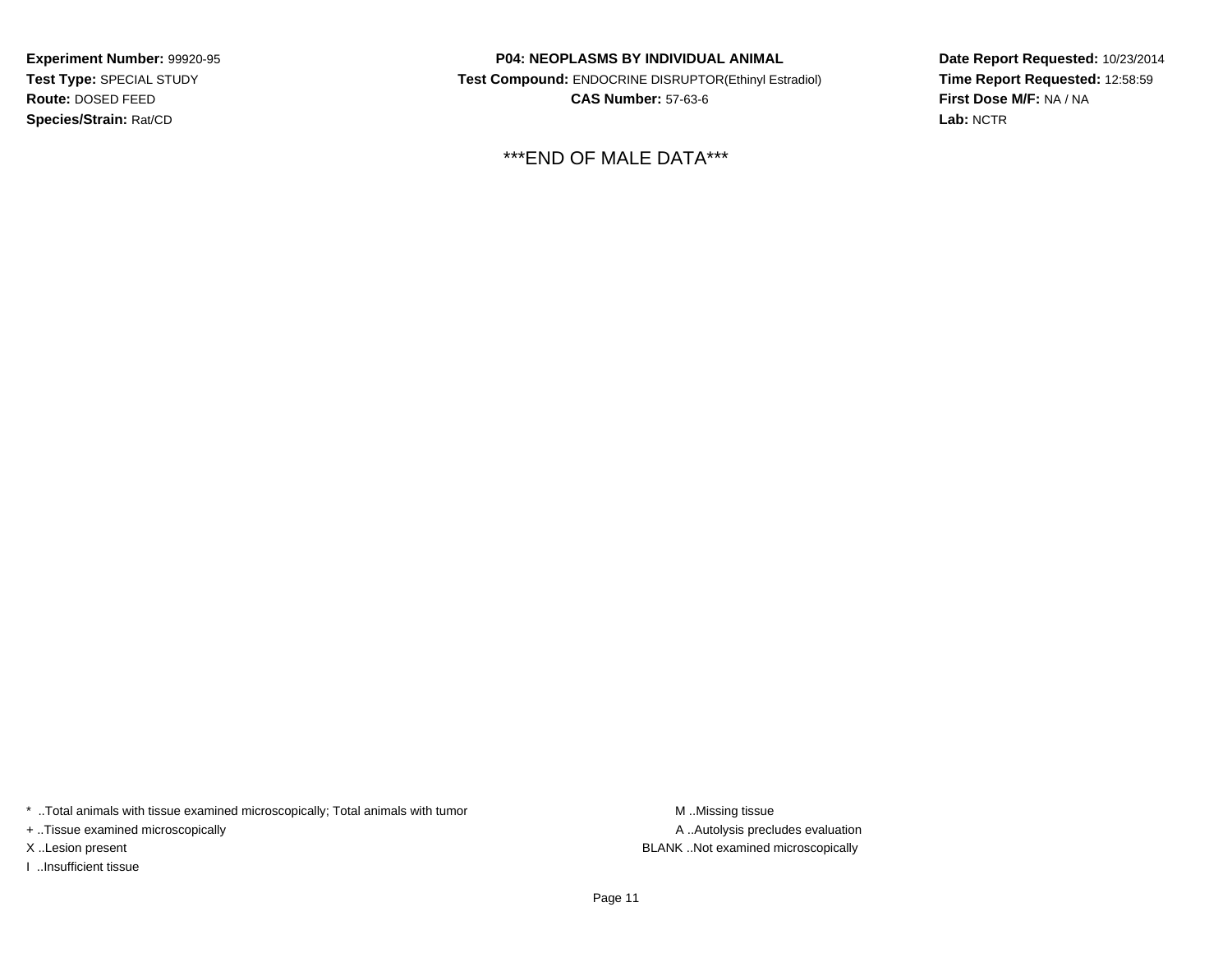**Test Type:** SPECIAL STUDY

## **Route:** DOSED FEED

**Species/Strain:** Rat/CD

### **P04: NEOPLASMS BY INDIVIDUAL ANIMAL**

**Test Compound:** ENDOCRINE DISRUPTOR(Ethinyl Estradiol)

### **CAS Number:** 57-63-6

**Date Report Requested:** 10/23/2014**Time Report Requested:** 12:58:59**First Dose M/F:** NA / NA**Lab:** NCTR

| <b>CD Rat Female</b><br><b>CONTROL</b><br>F4 | DAY ON TEST<br><b>ANIMAL ID</b> | $\boldsymbol{\theta}$<br>1<br>6<br>$\pmb{0}$<br>0<br>$\boldsymbol{9}$<br>$\overline{4}$<br>$\Omega$ | 0<br>$\boldsymbol{l}$<br>6<br>1<br>$\pmb{0}$<br>$\pmb{0}$<br>$\boldsymbol{9}$<br>$\overline{4}$ | 0<br>$\boldsymbol{l}$<br>6<br>$\boldsymbol{\theta}$<br>$\boldsymbol{0}$<br>$\pmb{0}$<br>$\boldsymbol{9}$<br>4<br>$\overline{2}$ | $\pmb{\theta}$<br>$\boldsymbol{l}$<br>6<br>$\pmb{\theta}$<br>$\mathbf 0$<br>$\mathbf 0$<br>$\boldsymbol{9}$<br>$\overline{\mathbf{4}}$<br>3 | $\begin{array}{c} \n0 \\ \n1 \\ \n5 \n\end{array}$<br>$\boldsymbol{g}$<br>0<br>$\pmb{0}$<br>$\boldsymbol{9}$<br>4<br>Δ | $\pmb{\theta}$<br>$\boldsymbol{l}$<br>6<br>$\pmb{\theta}$<br>0<br>$\pmb{0}$<br>$\boldsymbol{9}$<br>$\bf 8$<br>3 | $\pmb{\theta}$<br>$\boldsymbol{l}$<br>6<br>$\boldsymbol{\theta}$<br>$\pmb{0}$<br>$\pmb{0}$<br>$\boldsymbol{9}$<br>8<br>Δ | 0<br>$\boldsymbol{l}$<br>6<br>0<br>$\mathbf 0$<br>$\mathbf 0$<br>$\boldsymbol{9}$<br>8<br>5 | 0<br>$\boldsymbol{l}$<br>$5\overline{)}$<br>9<br>$\pmb{0}$<br>0<br>$\boldsymbol{9}$<br>8<br>6 | $\boldsymbol{\theta}$<br>$\boldsymbol{l}$<br>5<br>9<br>$\mathbf 0$<br>$\mathbf 0$<br>9<br>8<br>$\overline{7}$ | $\pmb{\theta}$<br>$\boldsymbol{l}$<br>6<br>$\pmb{\theta}$<br>$\mathsf 0$<br>$\mathsf 0$<br>$\overline{2}$<br>6 | $\frac{\boldsymbol{\theta}}{\boldsymbol{I}}$<br>6<br>0<br>0<br>1<br>$\pmb{0}$<br>$\overline{c}$<br>$\overline{7}$ | 0<br>$\boldsymbol{l}$<br>6<br>$\pmb{\theta}$<br>0<br>$\mathbf 1$<br>$\pmb{0}$<br>$\sqrt{2}$<br>8 | $\boldsymbol{\theta}$<br>$\boldsymbol{l}$<br>6<br>$\boldsymbol{\theta}$<br>0<br>1<br>$\mathbf 0$<br>$\sqrt{2}$<br>9 | 0<br>$\boldsymbol{l}$<br>6<br>$\boldsymbol{l}$<br>$\mathbf 0$<br>1<br>$\mathsf 0$<br>6<br>⇁ | $\boldsymbol{\theta}$<br>$\boldsymbol{l}$<br>6<br>$\pmb{\theta}$<br>0<br>0<br>6<br>8 | $\boldsymbol{\theta}$<br>$\boldsymbol{l}$<br>6<br>$\boldsymbol{\theta}$<br>$\mathbf 0$<br>1<br>$\pmb{0}$<br>6<br>9 | $\pmb{\theta}$<br>$\boldsymbol{l}$<br>6<br>$\boldsymbol{\theta}$<br>$\mathsf 0$<br>$\pmb{0}$<br>$\overline{7}$<br>$\Omega$ | $\frac{\boldsymbol{\theta}}{\boldsymbol{I}}$<br>6<br>$\boldsymbol{\theta}$<br>$\pmb{0}$<br>1<br>$\pmb{0}$<br>$\overline{7}$ | 0<br>$\boldsymbol{l}$<br>6<br>$\pmb{\theta}$<br>0<br>$\mathbf{1}$<br>$\pmb{0}$<br>$\overline{7}$<br>$\overline{2}$ | $\pmb{\theta}$<br>$\boldsymbol{l}$<br>6<br>$\boldsymbol{2}$<br>$\mathsf 0$<br>1<br>$\mathbf{1}$<br>$\mathbf 0$<br>8 | 0<br>$\boldsymbol{l}$<br>6<br>$\overline{2}$<br>0<br>$\mathbf{1}$<br>$\mathbf 0$<br>9 | 0<br>$\boldsymbol{l}$<br>6<br>$\boldsymbol{2}$<br>0<br>0 | $\boldsymbol{\theta}$<br>$\boldsymbol{l}$<br>6<br>5<br>$\mathbf 0$<br>1<br>$\ensuremath{\mathsf{3}}$<br>6 | 0<br>$\boldsymbol{l}$<br>6<br>4<br>$\mathbf 0$<br>$\mathbf{1}$<br>$\ensuremath{\mathsf{3}}$<br>$\overline{7}$ | <i><b>*TOTALS</b></i> |
|----------------------------------------------|---------------------------------|-----------------------------------------------------------------------------------------------------|-------------------------------------------------------------------------------------------------|---------------------------------------------------------------------------------------------------------------------------------|---------------------------------------------------------------------------------------------------------------------------------------------|------------------------------------------------------------------------------------------------------------------------|-----------------------------------------------------------------------------------------------------------------|--------------------------------------------------------------------------------------------------------------------------|---------------------------------------------------------------------------------------------|-----------------------------------------------------------------------------------------------|---------------------------------------------------------------------------------------------------------------|----------------------------------------------------------------------------------------------------------------|-------------------------------------------------------------------------------------------------------------------|--------------------------------------------------------------------------------------------------|---------------------------------------------------------------------------------------------------------------------|---------------------------------------------------------------------------------------------|--------------------------------------------------------------------------------------|--------------------------------------------------------------------------------------------------------------------|----------------------------------------------------------------------------------------------------------------------------|-----------------------------------------------------------------------------------------------------------------------------|--------------------------------------------------------------------------------------------------------------------|---------------------------------------------------------------------------------------------------------------------|---------------------------------------------------------------------------------------|----------------------------------------------------------|-----------------------------------------------------------------------------------------------------------|---------------------------------------------------------------------------------------------------------------|-----------------------|
| <b>Alimentary System</b>                     |                                 |                                                                                                     |                                                                                                 |                                                                                                                                 |                                                                                                                                             |                                                                                                                        |                                                                                                                 |                                                                                                                          |                                                                                             |                                                                                               |                                                                                                               |                                                                                                                |                                                                                                                   |                                                                                                  |                                                                                                                     |                                                                                             |                                                                                      |                                                                                                                    |                                                                                                                            |                                                                                                                             |                                                                                                                    |                                                                                                                     |                                                                                       |                                                          |                                                                                                           |                                                                                                               |                       |
| Liver<br><b>Cardiovascular System</b>        |                                 | $\ddot{}$                                                                                           |                                                                                                 |                                                                                                                                 |                                                                                                                                             |                                                                                                                        |                                                                                                                 |                                                                                                                          |                                                                                             |                                                                                               |                                                                                                               |                                                                                                                |                                                                                                                   |                                                                                                  |                                                                                                                     |                                                                                             |                                                                                      |                                                                                                                    |                                                                                                                            |                                                                                                                             |                                                                                                                    |                                                                                                                     |                                                                                       |                                                          |                                                                                                           |                                                                                                               | 25                    |
| <b>NONE</b><br><b>Endocrine System</b>       |                                 |                                                                                                     |                                                                                                 |                                                                                                                                 |                                                                                                                                             |                                                                                                                        |                                                                                                                 |                                                                                                                          |                                                                                             |                                                                                               |                                                                                                               |                                                                                                                |                                                                                                                   |                                                                                                  |                                                                                                                     |                                                                                             |                                                                                      |                                                                                                                    |                                                                                                                            |                                                                                                                             |                                                                                                                    |                                                                                                                     |                                                                                       |                                                          |                                                                                                           |                                                                                                               |                       |
| <b>Adrenal Cortex</b>                        |                                 |                                                                                                     |                                                                                                 |                                                                                                                                 |                                                                                                                                             |                                                                                                                        |                                                                                                                 |                                                                                                                          |                                                                                             |                                                                                               |                                                                                                               |                                                                                                                |                                                                                                                   |                                                                                                  |                                                                                                                     |                                                                                             |                                                                                      |                                                                                                                    |                                                                                                                            |                                                                                                                             |                                                                                                                    |                                                                                                                     |                                                                                       |                                                          |                                                                                                           |                                                                                                               | 25                    |
| Adrenal Medulla                              |                                 |                                                                                                     |                                                                                                 |                                                                                                                                 |                                                                                                                                             |                                                                                                                        |                                                                                                                 |                                                                                                                          |                                                                                             |                                                                                               |                                                                                                               |                                                                                                                |                                                                                                                   |                                                                                                  |                                                                                                                     |                                                                                             |                                                                                      |                                                                                                                    |                                                                                                                            |                                                                                                                             |                                                                                                                    |                                                                                                                     |                                                                                       |                                                          |                                                                                                           |                                                                                                               | 25                    |
| <b>Pituitary Gland</b>                       |                                 |                                                                                                     |                                                                                                 |                                                                                                                                 |                                                                                                                                             |                                                                                                                        |                                                                                                                 |                                                                                                                          |                                                                                             |                                                                                               |                                                                                                               |                                                                                                                |                                                                                                                   |                                                                                                  |                                                                                                                     |                                                                                             |                                                                                      |                                                                                                                    |                                                                                                                            |                                                                                                                             |                                                                                                                    |                                                                                                                     |                                                                                       |                                                          |                                                                                                           |                                                                                                               | 25                    |
| <b>Thyroid Gland</b>                         |                                 |                                                                                                     |                                                                                                 |                                                                                                                                 |                                                                                                                                             |                                                                                                                        |                                                                                                                 |                                                                                                                          |                                                                                             |                                                                                               |                                                                                                               |                                                                                                                |                                                                                                                   |                                                                                                  |                                                                                                                     |                                                                                             |                                                                                      |                                                                                                                    |                                                                                                                            |                                                                                                                             |                                                                                                                    |                                                                                                                     |                                                                                       |                                                          |                                                                                                           | $\ddot{}$                                                                                                     | 25                    |
| <b>General Body System</b>                   |                                 |                                                                                                     |                                                                                                 |                                                                                                                                 |                                                                                                                                             |                                                                                                                        |                                                                                                                 |                                                                                                                          |                                                                                             |                                                                                               |                                                                                                               |                                                                                                                |                                                                                                                   |                                                                                                  |                                                                                                                     |                                                                                             |                                                                                      |                                                                                                                    |                                                                                                                            |                                                                                                                             |                                                                                                                    |                                                                                                                     |                                                                                       |                                                          |                                                                                                           |                                                                                                               |                       |
| <b>NONE</b>                                  |                                 |                                                                                                     |                                                                                                 |                                                                                                                                 |                                                                                                                                             |                                                                                                                        |                                                                                                                 |                                                                                                                          |                                                                                             |                                                                                               |                                                                                                               |                                                                                                                |                                                                                                                   |                                                                                                  |                                                                                                                     |                                                                                             |                                                                                      |                                                                                                                    |                                                                                                                            |                                                                                                                             |                                                                                                                    |                                                                                                                     |                                                                                       |                                                          |                                                                                                           |                                                                                                               |                       |
| <b>Genital System</b>                        |                                 |                                                                                                     |                                                                                                 |                                                                                                                                 |                                                                                                                                             |                                                                                                                        |                                                                                                                 |                                                                                                                          |                                                                                             |                                                                                               |                                                                                                               |                                                                                                                |                                                                                                                   |                                                                                                  |                                                                                                                     |                                                                                             |                                                                                      |                                                                                                                    |                                                                                                                            |                                                                                                                             |                                                                                                                    |                                                                                                                     |                                                                                       |                                                          |                                                                                                           |                                                                                                               |                       |
| <b>Clitoral Gland</b>                        |                                 |                                                                                                     |                                                                                                 | ÷                                                                                                                               |                                                                                                                                             |                                                                                                                        |                                                                                                                 |                                                                                                                          |                                                                                             |                                                                                               |                                                                                                               |                                                                                                                |                                                                                                                   |                                                                                                  |                                                                                                                     | $\ddot{}$                                                                                   |                                                                                      |                                                                                                                    |                                                                                                                            |                                                                                                                             |                                                                                                                    |                                                                                                                     |                                                                                       |                                                          |                                                                                                           |                                                                                                               | $\sqrt{3}$            |
| Ovary                                        |                                 |                                                                                                     |                                                                                                 |                                                                                                                                 |                                                                                                                                             |                                                                                                                        |                                                                                                                 |                                                                                                                          |                                                                                             |                                                                                               |                                                                                                               |                                                                                                                |                                                                                                                   |                                                                                                  |                                                                                                                     |                                                                                             |                                                                                      |                                                                                                                    |                                                                                                                            |                                                                                                                             |                                                                                                                    |                                                                                                                     |                                                                                       |                                                          |                                                                                                           |                                                                                                               | 25                    |
| Oviduct                                      |                                 |                                                                                                     |                                                                                                 |                                                                                                                                 |                                                                                                                                             |                                                                                                                        |                                                                                                                 |                                                                                                                          |                                                                                             |                                                                                               |                                                                                                               |                                                                                                                |                                                                                                                   |                                                                                                  |                                                                                                                     |                                                                                             |                                                                                      |                                                                                                                    |                                                                                                                            |                                                                                                                             |                                                                                                                    |                                                                                                                     |                                                                                       |                                                          |                                                                                                           |                                                                                                               | 25                    |
| <b>Uterus</b>                                |                                 |                                                                                                     |                                                                                                 |                                                                                                                                 |                                                                                                                                             |                                                                                                                        |                                                                                                                 |                                                                                                                          |                                                                                             |                                                                                               |                                                                                                               |                                                                                                                |                                                                                                                   |                                                                                                  |                                                                                                                     |                                                                                             |                                                                                      |                                                                                                                    |                                                                                                                            |                                                                                                                             |                                                                                                                    |                                                                                                                     |                                                                                       |                                                          |                                                                                                           |                                                                                                               | 25                    |
| Vagina                                       |                                 |                                                                                                     |                                                                                                 |                                                                                                                                 |                                                                                                                                             |                                                                                                                        |                                                                                                                 |                                                                                                                          |                                                                                             |                                                                                               |                                                                                                               |                                                                                                                |                                                                                                                   |                                                                                                  |                                                                                                                     |                                                                                             |                                                                                      |                                                                                                                    |                                                                                                                            |                                                                                                                             |                                                                                                                    |                                                                                                                     |                                                                                       |                                                          |                                                                                                           |                                                                                                               | 25                    |
| <b>Hematopoietic System</b>                  |                                 |                                                                                                     |                                                                                                 |                                                                                                                                 |                                                                                                                                             |                                                                                                                        |                                                                                                                 |                                                                                                                          |                                                                                             |                                                                                               |                                                                                                               |                                                                                                                |                                                                                                                   |                                                                                                  |                                                                                                                     |                                                                                             |                                                                                      |                                                                                                                    |                                                                                                                            |                                                                                                                             |                                                                                                                    |                                                                                                                     |                                                                                       |                                                          |                                                                                                           |                                                                                                               |                       |
| <b>Bone Marrow</b>                           |                                 |                                                                                                     |                                                                                                 |                                                                                                                                 |                                                                                                                                             |                                                                                                                        |                                                                                                                 |                                                                                                                          |                                                                                             |                                                                                               |                                                                                                               |                                                                                                                |                                                                                                                   |                                                                                                  |                                                                                                                     |                                                                                             |                                                                                      |                                                                                                                    |                                                                                                                            |                                                                                                                             |                                                                                                                    |                                                                                                                     |                                                                                       |                                                          |                                                                                                           |                                                                                                               | 25                    |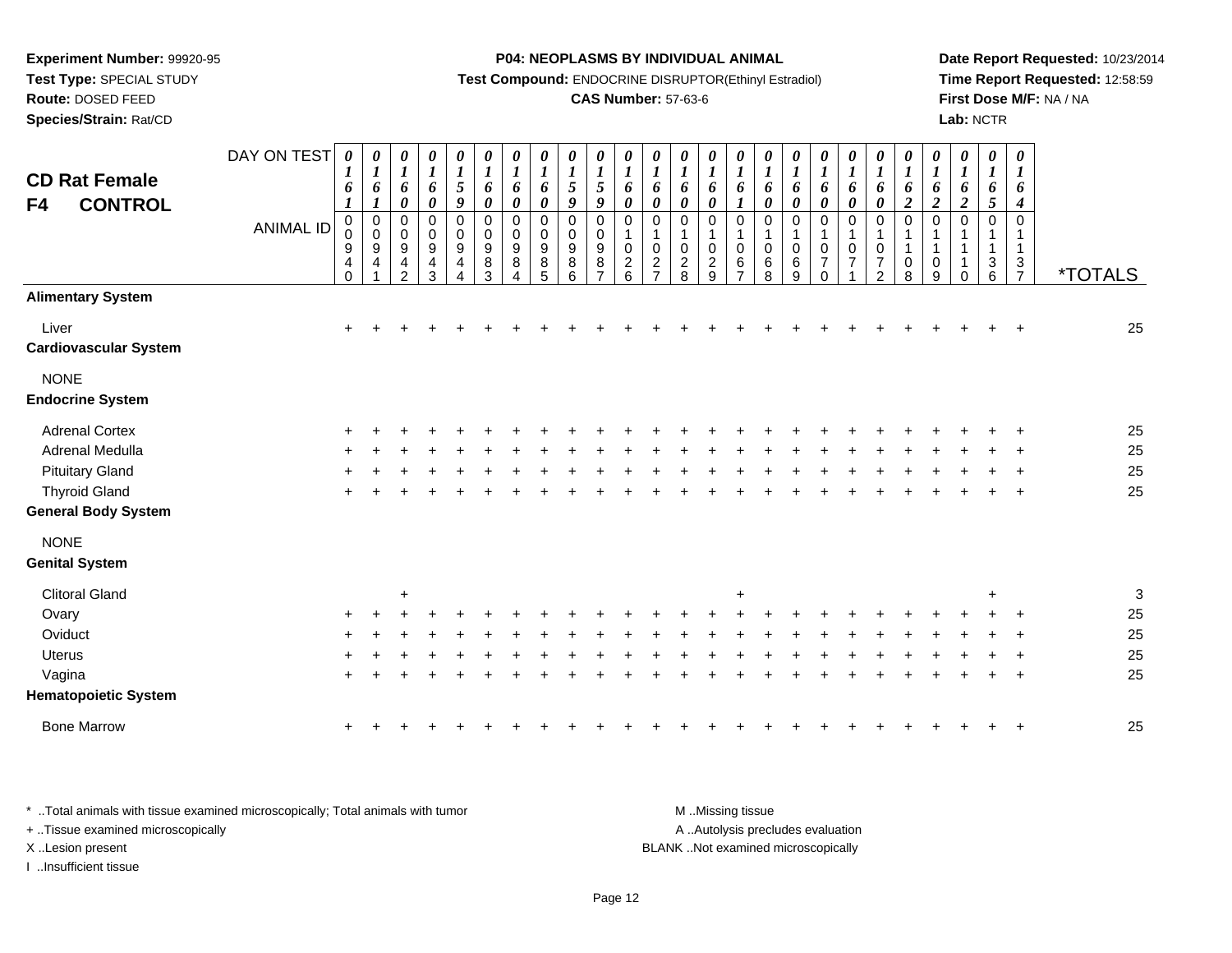**Test Type:** SPECIAL STUDY

**Route:** DOSED FEED

**Species/Strain:** Rat/CD

**P04: NEOPLASMS BY INDIVIDUAL ANIMAL**

**Test Compound:** ENDOCRINE DISRUPTOR(Ethinyl Estradiol)

## **CAS Number:** 57-63-6

**Date Report Requested:** 10/23/2014**Time Report Requested:** 12:58:59**First Dose M/F:** NA / NA**Lab:** NCTR

| <b>CD Rat Female</b><br><b>CONTROL</b><br>F4 | DAY ON TEST<br><b>ANIMAL ID</b> | $\theta$<br>6<br>$\boldsymbol{l}$<br>0<br>0<br>9<br>4<br>$\Omega$ | $\boldsymbol{\theta}$<br>$\boldsymbol{l}$<br>6<br>$\boldsymbol{l}$<br>$\pmb{0}$<br>$\pmb{0}$<br>9<br>4 | 0<br>6<br>$\boldsymbol{\theta}$<br>0<br>$\pmb{0}$<br>$\boldsymbol{9}$<br>4<br>2 | 0<br>$\boldsymbol{l}$<br>6<br>$\boldsymbol{\theta}$<br>0<br>$\mathsf{O}$<br>9<br>4<br>3 | 0<br>$\boldsymbol{l}$<br>$\mathfrak{s}$<br>9<br>0<br>$\pmb{0}$<br>9<br>$\overline{4}$ | 0<br>$\boldsymbol{l}$<br>6<br>$\boldsymbol{\theta}$<br>$\mathbf 0$<br>$\mathsf 0$<br>9<br>$\bf 8$<br>3 | 0<br>$\boldsymbol{l}$<br>6<br>0<br>0<br>$\mathbf 0$<br>9<br>8 | 0<br>$\boldsymbol{l}$<br>6<br>$\pmb{\theta}$<br>0<br>$\mathbf 0$<br>9<br>8<br>5 | $\boldsymbol{\theta}$<br>$\boldsymbol{l}$<br>$\mathfrak{s}$<br>9<br>$\Omega$<br>$\Omega$<br>9<br>8<br>6 | $\boldsymbol{\theta}$<br>$\mathfrak{s}$<br>$\boldsymbol{g}$<br>$\mathbf 0$<br>0<br>$\boldsymbol{9}$<br>$\,8\,$ | $\boldsymbol{\theta}$<br>$\boldsymbol{l}$<br>6<br>$\pmb{\theta}$<br>$\Omega$<br>$\mathbf 0$<br>$\overline{c}$<br>6 | 0<br>$\boldsymbol{l}$<br>6<br>$\boldsymbol{\theta}$<br>0<br>$\mathbf 1$<br>$\pmb{0}$<br>$\boldsymbol{2}$<br>7 | $\boldsymbol{\theta}$<br>$\boldsymbol{l}$<br>6<br>$\boldsymbol{\theta}$<br>0<br>1<br>$\mathbf 0$<br>$\sqrt{2}$<br>8 | 0<br>$\boldsymbol{l}$<br>6<br>$\pmb{\theta}$<br>0<br>$\mathbf{1}$<br>0<br>$\frac{2}{9}$ | $\theta$<br>$\boldsymbol{l}$<br>6<br>$\boldsymbol{l}$<br>$\Omega$<br>$\mathbf 0$<br>6 | $\boldsymbol{\theta}$<br>$\boldsymbol{l}$<br>6<br>$\boldsymbol{\theta}$<br>0<br>1<br>$\mathbf 0$<br>6<br>8 | 0<br>6<br>$\boldsymbol{\theta}$<br>0<br>$\mathbf 0$<br>$\,6\,$<br>9 | $\frac{\theta}{I}$<br>6<br>$\pmb{\theta}$<br>0<br>$\mathbf{1}$<br>0<br>$\overline{7}$<br>$\Omega$ | 0<br>$\boldsymbol{l}$<br>6<br>$\pmb{\theta}$<br>0<br>$\mathbf{1}$<br>$\pmb{0}$<br>$\overline{7}$ | 0<br>$\boldsymbol{l}$<br>6<br>$\boldsymbol{\theta}$<br>0<br>1<br>$\pmb{0}$<br>$\overline{7}$<br>$\overline{2}$ | 0<br>$\boldsymbol{l}$<br>6<br>$\overline{a}$<br>$\Omega$<br>$\mathbf{1}$<br>$\mathbf 0$<br>8 | 0<br>$\boldsymbol{l}$<br>6<br>$\boldsymbol{2}$<br>0<br>0<br>9 | $\boldsymbol{\theta}$<br>$\boldsymbol{l}$<br>6<br>$\boldsymbol{2}$ | 0<br>6<br>5<br>$\Omega$<br>3<br>6 | $\boldsymbol{\theta}$<br>$\boldsymbol{l}$<br>6<br>$\boldsymbol{4}$<br>0<br>$\mathbf{1}$<br>$\frac{3}{7}$ | <i><b>*TOTALS</b></i> |
|----------------------------------------------|---------------------------------|-------------------------------------------------------------------|--------------------------------------------------------------------------------------------------------|---------------------------------------------------------------------------------|-----------------------------------------------------------------------------------------|---------------------------------------------------------------------------------------|--------------------------------------------------------------------------------------------------------|---------------------------------------------------------------|---------------------------------------------------------------------------------|---------------------------------------------------------------------------------------------------------|----------------------------------------------------------------------------------------------------------------|--------------------------------------------------------------------------------------------------------------------|---------------------------------------------------------------------------------------------------------------|---------------------------------------------------------------------------------------------------------------------|-----------------------------------------------------------------------------------------|---------------------------------------------------------------------------------------|------------------------------------------------------------------------------------------------------------|---------------------------------------------------------------------|---------------------------------------------------------------------------------------------------|--------------------------------------------------------------------------------------------------|----------------------------------------------------------------------------------------------------------------|----------------------------------------------------------------------------------------------|---------------------------------------------------------------|--------------------------------------------------------------------|-----------------------------------|----------------------------------------------------------------------------------------------------------|-----------------------|
| Spleen                                       |                                 | $+$                                                               |                                                                                                        |                                                                                 |                                                                                         |                                                                                       |                                                                                                        |                                                               |                                                                                 |                                                                                                         |                                                                                                                |                                                                                                                    |                                                                                                               |                                                                                                                     |                                                                                         |                                                                                       |                                                                                                            |                                                                     |                                                                                                   |                                                                                                  |                                                                                                                |                                                                                              |                                                               |                                                                    |                                   | $\ddot{}$                                                                                                | 25                    |
| Thymus                                       |                                 | $\ddot{}$                                                         |                                                                                                        |                                                                                 |                                                                                         |                                                                                       |                                                                                                        |                                                               |                                                                                 |                                                                                                         |                                                                                                                |                                                                                                                    |                                                                                                               |                                                                                                                     |                                                                                         |                                                                                       |                                                                                                            |                                                                     |                                                                                                   |                                                                                                  |                                                                                                                |                                                                                              |                                                               |                                                                    |                                   | $\ddot{}$                                                                                                | 25                    |
| <b>Integumentary System</b>                  |                                 |                                                                   |                                                                                                        |                                                                                 |                                                                                         |                                                                                       |                                                                                                        |                                                               |                                                                                 |                                                                                                         |                                                                                                                |                                                                                                                    |                                                                                                               |                                                                                                                     |                                                                                         |                                                                                       |                                                                                                            |                                                                     |                                                                                                   |                                                                                                  |                                                                                                                |                                                                                              |                                                               |                                                                    |                                   |                                                                                                          |                       |
| Mammary Gland                                |                                 |                                                                   |                                                                                                        |                                                                                 |                                                                                         |                                                                                       |                                                                                                        |                                                               |                                                                                 |                                                                                                         |                                                                                                                |                                                                                                                    |                                                                                                               |                                                                                                                     |                                                                                         |                                                                                       |                                                                                                            |                                                                     |                                                                                                   |                                                                                                  |                                                                                                                |                                                                                              |                                                               |                                                                    |                                   | $\pm$                                                                                                    | 25                    |
| <b>Musculoskeletal System</b>                |                                 |                                                                   |                                                                                                        |                                                                                 |                                                                                         |                                                                                       |                                                                                                        |                                                               |                                                                                 |                                                                                                         |                                                                                                                |                                                                                                                    |                                                                                                               |                                                                                                                     |                                                                                         |                                                                                       |                                                                                                            |                                                                     |                                                                                                   |                                                                                                  |                                                                                                                |                                                                                              |                                                               |                                                                    |                                   |                                                                                                          |                       |
| Bone<br><b>Nervous System</b>                |                                 | $\ddot{}$                                                         |                                                                                                        |                                                                                 |                                                                                         |                                                                                       |                                                                                                        |                                                               |                                                                                 |                                                                                                         |                                                                                                                |                                                                                                                    |                                                                                                               |                                                                                                                     |                                                                                         |                                                                                       |                                                                                                            |                                                                     |                                                                                                   |                                                                                                  |                                                                                                                |                                                                                              |                                                               |                                                                    |                                   |                                                                                                          | 25                    |
| <b>NONE</b><br><b>Respiratory System</b>     |                                 |                                                                   |                                                                                                        |                                                                                 |                                                                                         |                                                                                       |                                                                                                        |                                                               |                                                                                 |                                                                                                         |                                                                                                                |                                                                                                                    |                                                                                                               |                                                                                                                     |                                                                                         |                                                                                       |                                                                                                            |                                                                     |                                                                                                   |                                                                                                  |                                                                                                                |                                                                                              |                                                               |                                                                    |                                   |                                                                                                          |                       |
| <b>NONE</b><br><b>Special Senses System</b>  |                                 |                                                                   |                                                                                                        |                                                                                 |                                                                                         |                                                                                       |                                                                                                        |                                                               |                                                                                 |                                                                                                         |                                                                                                                |                                                                                                                    |                                                                                                               |                                                                                                                     |                                                                                         |                                                                                       |                                                                                                            |                                                                     |                                                                                                   |                                                                                                  |                                                                                                                |                                                                                              |                                                               |                                                                    |                                   |                                                                                                          |                       |
| <b>NONE</b><br><b>Urinary System</b>         |                                 |                                                                   |                                                                                                        |                                                                                 |                                                                                         |                                                                                       |                                                                                                        |                                                               |                                                                                 |                                                                                                         |                                                                                                                |                                                                                                                    |                                                                                                               |                                                                                                                     |                                                                                         |                                                                                       |                                                                                                            |                                                                     |                                                                                                   |                                                                                                  |                                                                                                                |                                                                                              |                                                               |                                                                    |                                   |                                                                                                          |                       |
| Kidney<br><b>SYSTEMIC LESIONS</b>            |                                 |                                                                   |                                                                                                        |                                                                                 |                                                                                         |                                                                                       |                                                                                                        |                                                               |                                                                                 |                                                                                                         |                                                                                                                |                                                                                                                    |                                                                                                               |                                                                                                                     |                                                                                         |                                                                                       |                                                                                                            |                                                                     |                                                                                                   |                                                                                                  |                                                                                                                |                                                                                              |                                                               |                                                                    |                                   |                                                                                                          | 25                    |
| Multiple Organ                               |                                 |                                                                   |                                                                                                        |                                                                                 |                                                                                         |                                                                                       |                                                                                                        |                                                               |                                                                                 |                                                                                                         |                                                                                                                |                                                                                                                    |                                                                                                               |                                                                                                                     |                                                                                         |                                                                                       |                                                                                                            |                                                                     |                                                                                                   |                                                                                                  |                                                                                                                |                                                                                              |                                                               |                                                                    |                                   | $\overline{+}$                                                                                           | 25                    |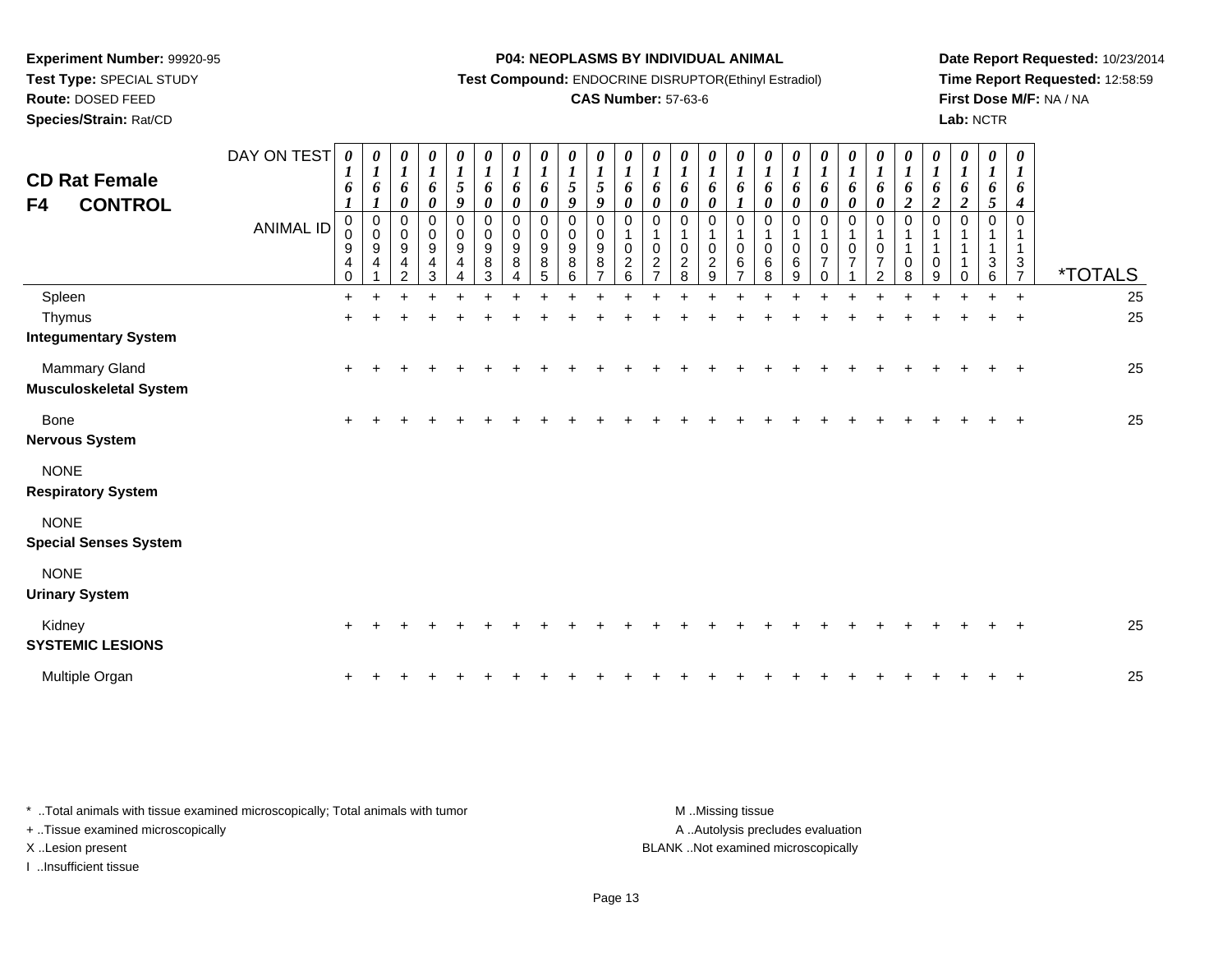**Experiment Number:** 99920-95**Test Type:** SPECIAL STUDY

**Route:** DOSED FEED

**Species/Strain:** Rat/CD

### **P04: NEOPLASMS BY INDIVIDUAL ANIMAL**

**Test Compound:** ENDOCRINE DISRUPTOR(Ethinyl Estradiol)

### **CAS Number:** 57-63-6

**Date Report Requested:** 10/23/2014**Time Report Requested:** 12:58:59**First Dose M/F:** NA / NA**Lab:** NCTR

| <b>CD Rat Female</b><br><b>F4/2PPB TO CTRL</b> | DAY ON TEST<br><b>ANIMAL ID</b> | $\pmb{\theta}$<br>$\bm{l}$<br>6<br>$\boldsymbol{l}$<br>0<br>0<br>$\boldsymbol{9}$<br>$\overline{4}$<br>5 | $\pmb{\theta}$<br>$\boldsymbol{l}$<br>6<br>1<br>0<br>$\pmb{0}$<br>9<br>4<br>6 | 0<br>$\boldsymbol{l}$<br>6<br>$\boldsymbol{l}$<br>0<br>$\mathbf 0$<br>9<br>4 | 0<br>$\boldsymbol{l}$<br>6<br>$\boldsymbol{l}$<br>0<br>$\mathbf 0$<br>$\frac{9}{4}$<br>8 | $\boldsymbol{\theta}$<br>$\boldsymbol{l}$<br>6<br>0<br>$\pmb{0}$<br>9<br>$\overline{\mathbf{4}}$<br>$\boldsymbol{9}$ | 0<br>$\boldsymbol{l}$<br>6<br>$\boldsymbol{2}$<br>$\mathbf 0$<br>$\mathbf 0$<br>$\boldsymbol{9}$<br>8<br>8 | $\pmb{\theta}$<br>$\boldsymbol{l}$<br>6<br>$\boldsymbol{2}$<br>$\mathbf 0$<br>$\,0\,$<br>9<br>8<br>9 | $\boldsymbol{\theta}$<br>$\boldsymbol{l}$<br>6<br>$\mathbf 0$<br>$\mathbf 0$<br>$9\,$<br>$\boldsymbol{9}$<br>$\Omega$ | 0<br>$\boldsymbol{l}$<br>6<br>1<br>$\mathbf 0$<br>$\mathbf 0$<br>9<br>$\boldsymbol{9}$ | 0<br>$\boldsymbol{l}$<br>6<br>$\Omega$<br>$\mathbf 0$<br>$9\,$<br>9<br>$\mathcal{P}$ | 0<br>$\boldsymbol{l}$<br>6<br>0<br>$\mathbf 0$<br>9<br>9<br>3 | 0<br>$\boldsymbol{l}$<br>6<br>0<br>$\mathbf{1}$<br>$\pmb{0}$<br>$\ensuremath{\mathsf{3}}$<br>$\Omega$ | 0<br>$\boldsymbol{l}$<br>6<br>$\mathbf 0$<br>$\mathbf{1}$<br>$\pmb{0}$<br>3 | 0<br>$\boldsymbol{l}$<br>6<br>0<br>$\mathbf{1}$<br>$\,0\,$<br>$\ensuremath{\mathsf{3}}$<br>$\overline{2}$ | $\boldsymbol{\theta}$<br>$\boldsymbol{l}$<br>6<br>$\boldsymbol{l}$<br>0<br>$\mathbf{1}$<br>$\pmb{0}$<br>$\mathbf 3$<br>3 | 0<br>$\boldsymbol{l}$<br>6<br>0<br>0<br>$\mathbf{1}$<br>0<br>$\ensuremath{\mathsf{3}}$ | 0<br>$\boldsymbol{l}$<br>6<br>$\boldsymbol{\theta}$<br>$\mathbf 0$<br>$\mathbf{1}$<br>$\pmb{0}$<br>$\sqrt{3}$<br>5 | 0<br>$\boldsymbol{l}$<br>6<br>0<br>$\mathbf{1}$<br>$\pmb{0}$<br>$\overline{7}$<br>3 | 0<br>$\boldsymbol{l}$<br>6<br>$\boldsymbol{l}$<br>0<br>$\mathbf{1}$<br>$\pmb{0}$<br>$\boldsymbol{7}$<br>4 | $\pmb{\theta}$<br>$\boldsymbol{l}$<br>6<br>$\boldsymbol{l}$<br>$\mathbf 0$<br>$\mathbf{1}$<br>$\pmb{0}$<br>$\overline{7}$<br>5 | 0<br>$\boldsymbol{l}$<br>6<br>$\mathbf{I}$<br>$\pmb{0}$<br>1<br>$\pmb{0}$<br>$\boldsymbol{7}$<br>$6\phantom{a}$ | $\boldsymbol{\theta}$<br>$\boldsymbol{l}$<br>6<br>0<br>$\mathbf{1}$<br>0<br>7<br>$\overline{ }$ | $\boldsymbol{l}$<br>6<br>$\mathfrak{s}$<br>0 | 0 | 0<br>$\boldsymbol{l}$<br>6<br>$\sqrt{5}$<br>$\Omega$<br>1<br>2 | 0<br>1<br>6<br>5<br>$\Omega$<br>1<br>3 | <i><b>*TOTALS</b></i> |
|------------------------------------------------|---------------------------------|----------------------------------------------------------------------------------------------------------|-------------------------------------------------------------------------------|------------------------------------------------------------------------------|------------------------------------------------------------------------------------------|----------------------------------------------------------------------------------------------------------------------|------------------------------------------------------------------------------------------------------------|------------------------------------------------------------------------------------------------------|-----------------------------------------------------------------------------------------------------------------------|----------------------------------------------------------------------------------------|--------------------------------------------------------------------------------------|---------------------------------------------------------------|-------------------------------------------------------------------------------------------------------|-----------------------------------------------------------------------------|-----------------------------------------------------------------------------------------------------------|--------------------------------------------------------------------------------------------------------------------------|----------------------------------------------------------------------------------------|--------------------------------------------------------------------------------------------------------------------|-------------------------------------------------------------------------------------|-----------------------------------------------------------------------------------------------------------|--------------------------------------------------------------------------------------------------------------------------------|-----------------------------------------------------------------------------------------------------------------|-------------------------------------------------------------------------------------------------|----------------------------------------------|---|----------------------------------------------------------------|----------------------------------------|-----------------------|
| <b>Alimentary System</b>                       |                                 |                                                                                                          |                                                                               |                                                                              |                                                                                          |                                                                                                                      |                                                                                                            |                                                                                                      |                                                                                                                       |                                                                                        |                                                                                      |                                                               |                                                                                                       |                                                                             |                                                                                                           |                                                                                                                          |                                                                                        |                                                                                                                    |                                                                                     |                                                                                                           |                                                                                                                                |                                                                                                                 |                                                                                                 |                                              |   |                                                                |                                        |                       |
| <b>NONE</b><br><b>Cardiovascular System</b>    |                                 |                                                                                                          |                                                                               |                                                                              |                                                                                          |                                                                                                                      |                                                                                                            |                                                                                                      |                                                                                                                       |                                                                                        |                                                                                      |                                                               |                                                                                                       |                                                                             |                                                                                                           |                                                                                                                          |                                                                                        |                                                                                                                    |                                                                                     |                                                                                                           |                                                                                                                                |                                                                                                                 |                                                                                                 |                                              |   |                                                                |                                        |                       |
| <b>NONE</b><br><b>Endocrine System</b>         |                                 |                                                                                                          |                                                                               |                                                                              |                                                                                          |                                                                                                                      |                                                                                                            |                                                                                                      |                                                                                                                       |                                                                                        |                                                                                      |                                                               |                                                                                                       |                                                                             |                                                                                                           |                                                                                                                          |                                                                                        |                                                                                                                    |                                                                                     |                                                                                                           |                                                                                                                                |                                                                                                                 |                                                                                                 |                                              |   |                                                                |                                        |                       |
| <b>NONE</b><br><b>General Body System</b>      |                                 |                                                                                                          |                                                                               |                                                                              |                                                                                          |                                                                                                                      |                                                                                                            |                                                                                                      |                                                                                                                       |                                                                                        |                                                                                      |                                                               |                                                                                                       |                                                                             |                                                                                                           |                                                                                                                          |                                                                                        |                                                                                                                    |                                                                                     |                                                                                                           |                                                                                                                                |                                                                                                                 |                                                                                                 |                                              |   |                                                                |                                        |                       |
| <b>NONE</b><br><b>Genital System</b>           |                                 |                                                                                                          |                                                                               |                                                                              |                                                                                          |                                                                                                                      |                                                                                                            |                                                                                                      |                                                                                                                       |                                                                                        |                                                                                      |                                                               |                                                                                                       |                                                                             |                                                                                                           |                                                                                                                          |                                                                                        |                                                                                                                    |                                                                                     |                                                                                                           |                                                                                                                                |                                                                                                                 |                                                                                                 |                                              |   |                                                                |                                        |                       |
| Ovary                                          |                                 |                                                                                                          |                                                                               |                                                                              |                                                                                          |                                                                                                                      |                                                                                                            |                                                                                                      |                                                                                                                       |                                                                                        |                                                                                      |                                                               |                                                                                                       |                                                                             |                                                                                                           |                                                                                                                          |                                                                                        |                                                                                                                    |                                                                                     |                                                                                                           |                                                                                                                                |                                                                                                                 |                                                                                                 |                                              |   |                                                                |                                        | 25                    |
| Oviduct                                        |                                 |                                                                                                          |                                                                               |                                                                              |                                                                                          |                                                                                                                      |                                                                                                            |                                                                                                      |                                                                                                                       |                                                                                        |                                                                                      |                                                               |                                                                                                       |                                                                             |                                                                                                           |                                                                                                                          |                                                                                        |                                                                                                                    |                                                                                     |                                                                                                           |                                                                                                                                |                                                                                                                 |                                                                                                 |                                              |   |                                                                |                                        | 25                    |
| <b>Uterus</b>                                  |                                 |                                                                                                          |                                                                               |                                                                              |                                                                                          |                                                                                                                      |                                                                                                            |                                                                                                      |                                                                                                                       |                                                                                        |                                                                                      |                                                               |                                                                                                       |                                                                             |                                                                                                           |                                                                                                                          |                                                                                        |                                                                                                                    |                                                                                     |                                                                                                           |                                                                                                                                |                                                                                                                 |                                                                                                 |                                              |   |                                                                | $\overline{ }$                         | 25                    |
| Vagina                                         |                                 |                                                                                                          |                                                                               |                                                                              |                                                                                          |                                                                                                                      |                                                                                                            |                                                                                                      |                                                                                                                       |                                                                                        |                                                                                      |                                                               |                                                                                                       |                                                                             |                                                                                                           |                                                                                                                          |                                                                                        |                                                                                                                    |                                                                                     |                                                                                                           |                                                                                                                                |                                                                                                                 |                                                                                                 |                                              |   |                                                                | $\ddot{}$                              | 25                    |
| <b>Hematopoietic System</b>                    |                                 |                                                                                                          |                                                                               |                                                                              |                                                                                          |                                                                                                                      |                                                                                                            |                                                                                                      |                                                                                                                       |                                                                                        |                                                                                      |                                                               |                                                                                                       |                                                                             |                                                                                                           |                                                                                                                          |                                                                                        |                                                                                                                    |                                                                                     |                                                                                                           |                                                                                                                                |                                                                                                                 |                                                                                                 |                                              |   |                                                                |                                        |                       |
| <b>NONE</b><br><b>Integumentary System</b>     |                                 |                                                                                                          |                                                                               |                                                                              |                                                                                          |                                                                                                                      |                                                                                                            |                                                                                                      |                                                                                                                       |                                                                                        |                                                                                      |                                                               |                                                                                                       |                                                                             |                                                                                                           |                                                                                                                          |                                                                                        |                                                                                                                    |                                                                                     |                                                                                                           |                                                                                                                                |                                                                                                                 |                                                                                                 |                                              |   |                                                                |                                        |                       |
| Mammary Gland<br><b>Musculoskeletal System</b> |                                 |                                                                                                          |                                                                               |                                                                              |                                                                                          |                                                                                                                      |                                                                                                            |                                                                                                      |                                                                                                                       |                                                                                        |                                                                                      |                                                               |                                                                                                       |                                                                             |                                                                                                           |                                                                                                                          |                                                                                        |                                                                                                                    |                                                                                     |                                                                                                           |                                                                                                                                |                                                                                                                 |                                                                                                 |                                              |   |                                                                | +                                      | 25                    |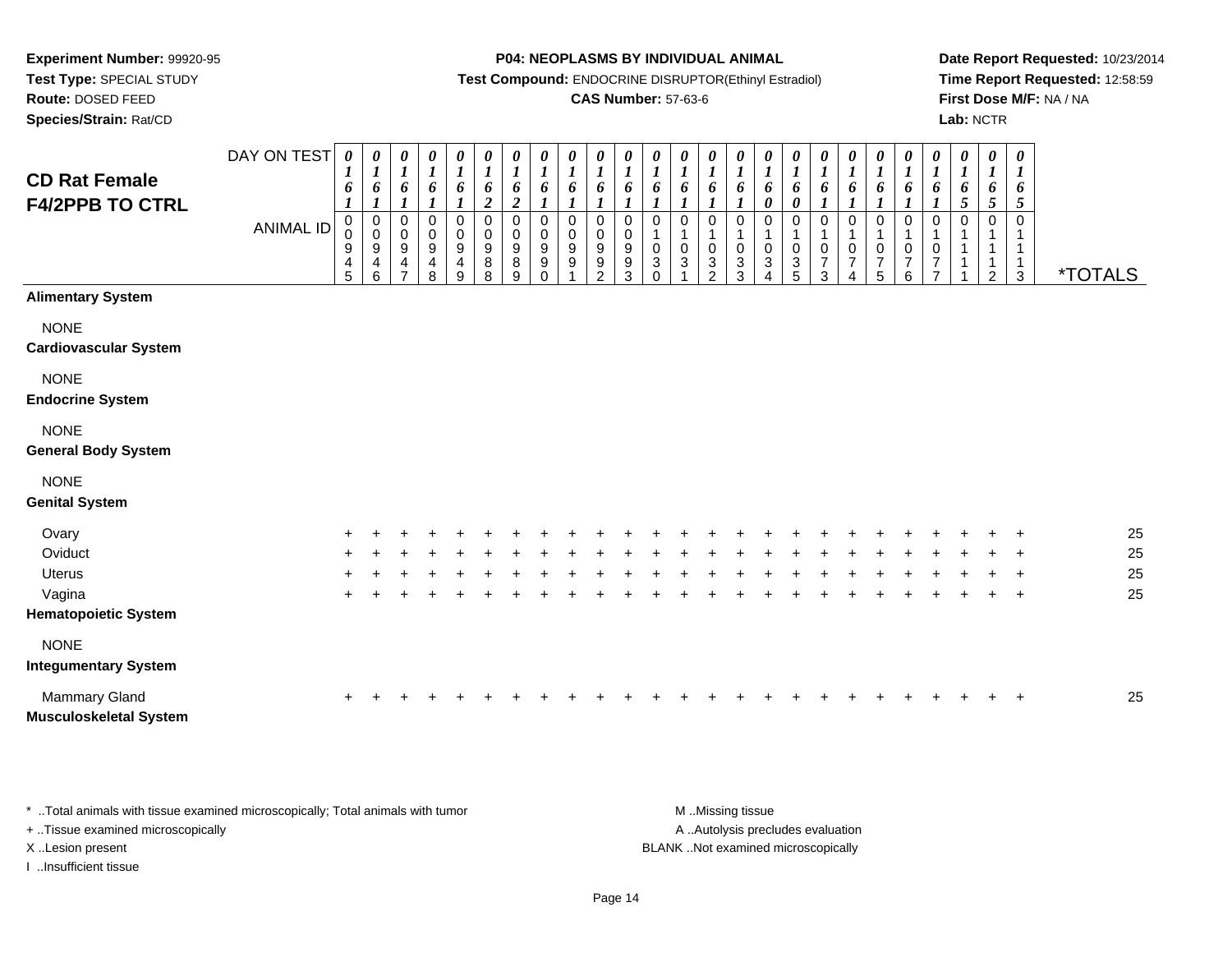**Experiment Number:** 99920-95**Test Type:** SPECIAL STUDY

**Route:** DOSED FEED

**Species/Strain:** Rat/CD

### **P04: NEOPLASMS BY INDIVIDUAL ANIMAL**

**Test Compound:** ENDOCRINE DISRUPTOR(Ethinyl Estradiol)

### **CAS Number:** 57-63-6

**Date Report Requested:** 10/23/2014**Time Report Requested:** 12:59:00**First Dose M/F:** NA / NA**Lab:** NCTR

| <b>CD Rat Female</b><br><b>F4/2PPB TO CTRL</b> | DAY ON TEST<br><b>ANIMAL ID</b> | $\boldsymbol{\theta}$<br>$\boldsymbol{l}$<br>6<br>-<br>$\pmb{0}$<br>9<br>4<br>5 | 0<br>$\overline{ }$<br>6<br>$\begin{smallmatrix}0\\0\end{smallmatrix}$<br>$\boldsymbol{9}$<br>$\overline{\mathbf{4}}$<br>6 | 0<br>$\boldsymbol{l}$<br>6<br>0<br>$\pmb{0}$<br>$\boldsymbol{9}$<br>$\overline{\mathbf{4}}$<br>$\overline{z}$ | 0<br>$\boldsymbol{l}$<br>$\boldsymbol{l}$<br>0<br>$\pmb{0}$<br>$\boldsymbol{9}$<br>$\overline{\mathbf{4}}$<br>8 | $\boldsymbol{\theta}$<br>6<br>0<br>$\,0\,$<br>$\boldsymbol{9}$<br>4<br>9 | $\boldsymbol{\theta}$<br>6<br>$\overline{2}$<br>0<br>$\mathbf 0$<br>$9\,$<br>$\,8\,$<br>8 | 0<br>$\mathbf{r}$<br>6<br>$\overline{2}$<br>0<br>$\boldsymbol{9}$<br>8<br>9 | 0<br>$\boldsymbol{l}$<br>6<br>0<br>$\pmb{0}$<br>$\boldsymbol{9}$<br>$\boldsymbol{9}$<br>$\Omega$ | 0<br>6<br>$\Omega$<br>$\,0\,$<br>9<br>9 | $\boldsymbol{\theta}$<br>$\boldsymbol{l}$<br>6<br>0<br>$\pmb{0}$<br>$\boldsymbol{9}$<br>$\boldsymbol{9}$<br>$\mathcal{P}$ | $\boldsymbol{\theta}$<br>$\boldsymbol{l}$<br>6<br>0<br>9<br>$\boldsymbol{9}$<br>3 | 0<br>$\mathbf{r}$<br>6<br>$\pmb{0}$<br>$\ensuremath{\mathsf{3}}$<br>$\Omega$ | $\boldsymbol{\theta}$<br>6<br>$\Omega$<br>$\pmb{0}$<br>$\sqrt{3}$ | 0<br>$\boldsymbol{l}$<br>6<br>$\Omega$<br>$\pmb{0}$<br>3<br>ົ | 0<br>6<br>0<br>$\pmb{0}$<br>$\ensuremath{\mathsf{3}}$<br>3 | 0<br>$\mathbf{I}$<br>6<br>0<br>0<br>0<br>3<br>4 | 0<br>$\boldsymbol{l}$<br>6<br>0<br>0<br>$\ensuremath{\mathsf{3}}$<br>5 | 0<br>6<br>$\Omega$<br>$\,0\,$<br>$\overline{ }$<br>3 | 0<br>6<br>$\mathbf 0$<br>$\overline{7}$<br>4 | 0<br>$\mathbf{r}$<br>6<br>$\frac{0}{7}$<br>5 | 0<br>$\boldsymbol{l}$<br>6<br>1<br>$\frac{0}{7}$<br>6 | 0<br>$\mathbf{I}$<br>6<br>$\Omega$<br>0<br>$\overline{7}$ | 0<br>5<br>0 | $\boldsymbol{\theta}$<br>$\boldsymbol{l}$<br>6<br>5<br>$\mathfrak{p}$ | $\boldsymbol{\theta}$<br>$\boldsymbol{l}$<br>6<br>5<br>$\mathbf 0$<br>$\mathbf{1}$<br>3 | <i><b>*TOTALS</b></i> |
|------------------------------------------------|---------------------------------|---------------------------------------------------------------------------------|----------------------------------------------------------------------------------------------------------------------------|---------------------------------------------------------------------------------------------------------------|-----------------------------------------------------------------------------------------------------------------|--------------------------------------------------------------------------|-------------------------------------------------------------------------------------------|-----------------------------------------------------------------------------|--------------------------------------------------------------------------------------------------|-----------------------------------------|---------------------------------------------------------------------------------------------------------------------------|-----------------------------------------------------------------------------------|------------------------------------------------------------------------------|-------------------------------------------------------------------|---------------------------------------------------------------|------------------------------------------------------------|-------------------------------------------------|------------------------------------------------------------------------|------------------------------------------------------|----------------------------------------------|----------------------------------------------|-------------------------------------------------------|-----------------------------------------------------------|-------------|-----------------------------------------------------------------------|-----------------------------------------------------------------------------------------|-----------------------|
| <b>NONE</b><br><b>Nervous System</b>           |                                 |                                                                                 |                                                                                                                            |                                                                                                               |                                                                                                                 |                                                                          |                                                                                           |                                                                             |                                                                                                  |                                         |                                                                                                                           |                                                                                   |                                                                              |                                                                   |                                                               |                                                            |                                                 |                                                                        |                                                      |                                              |                                              |                                                       |                                                           |             |                                                                       |                                                                                         |                       |
| <b>NONE</b><br><b>Respiratory System</b>       |                                 |                                                                                 |                                                                                                                            |                                                                                                               |                                                                                                                 |                                                                          |                                                                                           |                                                                             |                                                                                                  |                                         |                                                                                                                           |                                                                                   |                                                                              |                                                                   |                                                               |                                                            |                                                 |                                                                        |                                                      |                                              |                                              |                                                       |                                                           |             |                                                                       |                                                                                         |                       |
| <b>NONE</b><br><b>Special Senses System</b>    |                                 |                                                                                 |                                                                                                                            |                                                                                                               |                                                                                                                 |                                                                          |                                                                                           |                                                                             |                                                                                                  |                                         |                                                                                                                           |                                                                                   |                                                                              |                                                                   |                                                               |                                                            |                                                 |                                                                        |                                                      |                                              |                                              |                                                       |                                                           |             |                                                                       |                                                                                         |                       |
| <b>NONE</b><br><b>Urinary System</b>           |                                 |                                                                                 |                                                                                                                            |                                                                                                               |                                                                                                                 |                                                                          |                                                                                           |                                                                             |                                                                                                  |                                         |                                                                                                                           |                                                                                   |                                                                              |                                                                   |                                                               |                                                            |                                                 |                                                                        |                                                      |                                              |                                              |                                                       |                                                           |             |                                                                       |                                                                                         |                       |
| Kidney<br><b>SYSTEMIC LESIONS</b>              |                                 |                                                                                 |                                                                                                                            |                                                                                                               |                                                                                                                 |                                                                          |                                                                                           |                                                                             |                                                                                                  |                                         |                                                                                                                           |                                                                                   |                                                                              |                                                                   |                                                               |                                                            |                                                 |                                                                        |                                                      |                                              |                                              |                                                       |                                                           |             |                                                                       | $\overline{+}$                                                                          | 25                    |
| Multiple Organ                                 |                                 |                                                                                 |                                                                                                                            |                                                                                                               |                                                                                                                 |                                                                          |                                                                                           |                                                                             |                                                                                                  |                                         |                                                                                                                           |                                                                                   |                                                                              |                                                                   |                                                               |                                                            |                                                 |                                                                        |                                                      |                                              |                                              |                                                       |                                                           |             |                                                                       | $\pm$                                                                                   | 25                    |

\* ..Total animals with tissue examined microscopically; Total animals with tumor **M** . Missing tissue M ..Missing tissue

+ ..Tissue examined microscopically

I ..Insufficient tissue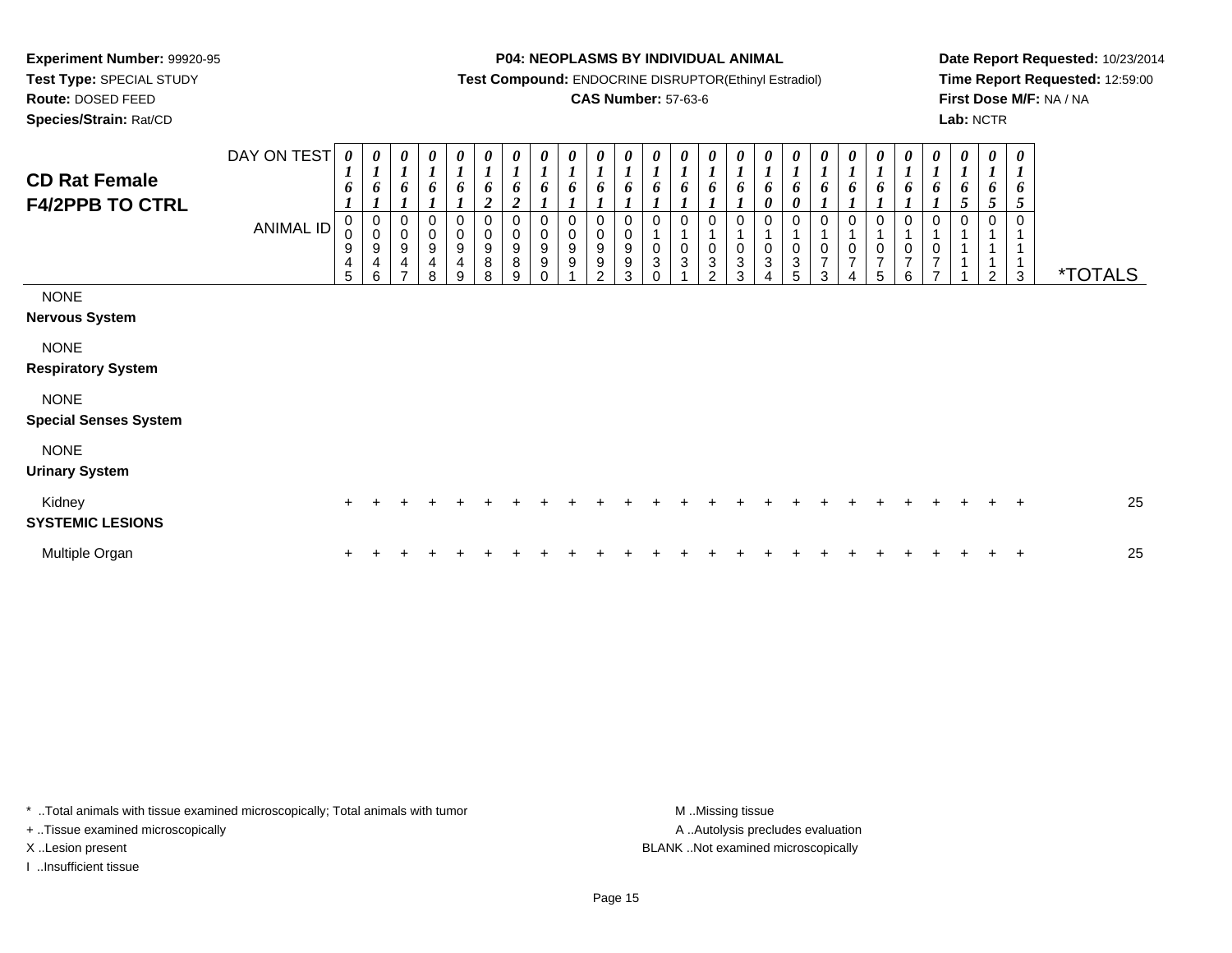**Test Type:** SPECIAL STUDY

**Route:** DOSED FEED

**Species/Strain:** Rat/CD

**P04: NEOPLASMS BY INDIVIDUAL ANIMAL**

**Test Compound:** ENDOCRINE DISRUPTOR(Ethinyl Estradiol)

## **CAS Number:** 57-63-6

**Date Report Requested:** 10/23/2014**Time Report Requested:** 12:59:00**First Dose M/F:** NA / NA**Lab:** NCTR

| <b>CD Rat Female</b><br><b>F4/10PPB TO CTRL</b>    | DAY ON TEST<br><b>ANIMAL ID</b> | 0<br>0<br>9<br>$\boldsymbol{\beta}$<br>$\pmb{0}$<br>$\overline{0}$<br>9 | $\boldsymbol{\theta}$<br>$\boldsymbol{l}$<br>6<br>$\boldsymbol{l}$<br>$\pmb{0}$<br>$\pmb{0}$<br>$\boldsymbol{9}$ | 0<br>$\boldsymbol{l}$<br>6<br>$\boldsymbol{l}$<br>$\mathbf 0$<br>$\mathbf 0$<br>$9\,$ | $\pmb{\theta}$<br>$\boldsymbol{l}$<br>6<br>$\pmb{\theta}$<br>$\mathbf 0$<br>0<br>9 | 0<br>$\boldsymbol{l}$<br>$\mathfrak{s}$<br>$\pmb{9}$<br>$\boldsymbol{0}$<br>0<br>$\boldsymbol{9}$ | $\boldsymbol{\theta}$<br>$\boldsymbol{l}$<br>$\mathfrak{s}$<br>9<br>$\mathbf 0$<br>$\Omega$<br>$9\,$ | 0<br>$\boldsymbol{l}$<br>6<br>0<br>0<br>0<br>$\boldsymbol{9}$ | $\pmb{\theta}$<br>$\boldsymbol{l}$<br>6<br>$\pmb{\theta}$<br>$\pmb{0}$<br>0<br>$\boldsymbol{9}$ | $\boldsymbol{\theta}$<br>$\boldsymbol{l}$<br>6<br>$\boldsymbol{\theta}$<br>$\mathbf 0$<br>0<br>$\boldsymbol{9}$ | 0<br>$\boldsymbol{l}$<br>6<br>$\pmb{\theta}$<br>$\mathbf 0$<br>0<br>9 | $\boldsymbol{\theta}$<br>$\boldsymbol{l}$<br>6<br>$\pmb{\theta}$<br>$\pmb{0}$<br>0<br>$9\,$ | $\boldsymbol{\theta}$<br>$\boldsymbol{l}$<br>6<br>$\boldsymbol{l}$<br>$\mathsf 0$<br>1<br>$\mathbf 0$ | 0<br>$\boldsymbol{l}$<br>6<br>$\pmb{0}$<br>1<br>$\mathbf 0$ | 0<br>$\boldsymbol{l}$<br>6<br>$\mathbf{0}$<br>$\pmb{0}$ | 0<br>$\boldsymbol{l}$<br>6<br>$\mathbf 0$<br>$\overline{1}$<br>$\mathbf 0$ | $\boldsymbol{\theta}$<br>$\boldsymbol{l}$<br>6<br>$\mathbf 0$<br>$\mathbf 0$ | $\boldsymbol{\theta}$<br>$\boldsymbol{l}$<br>6<br>$\boldsymbol{l}$<br>$\mathbf 0$<br>$\mathbf 0$ | 0<br>$\boldsymbol{l}$<br>6<br>$\boldsymbol{2}$<br>$\mathbf 0$<br>$\mathbf 0$ | 0<br>$\boldsymbol{l}$<br>6<br>$\boldsymbol{2}$<br>$\mathbf 0$<br>$\pmb{0}$ | 0<br>$\boldsymbol{l}$<br>6<br>$\boldsymbol{2}$<br>$\pmb{0}$<br>0 | 0<br>$\boldsymbol{l}$<br>6<br>$\boldsymbol{2}$<br>$\mathsf 0$<br>$\mathbf 0$ | 0<br>$\boldsymbol{l}$<br>6<br>$\boldsymbol{l}$<br>0<br>1<br>0 | 0<br>$\boldsymbol{l}$<br>6<br>$\boldsymbol{l}$<br>$\mathbf 0$<br>0 | 0<br>$\boldsymbol{l}$<br>$\frac{6}{5}$<br>$\pmb{0}$ | $\boldsymbol{\theta}$<br>$\boldsymbol{l}$<br>6<br>$\boldsymbol{4}$<br>$\pmb{0}$<br>1<br>$\mathbf{1}$ | $\pmb{\theta}$<br>$\boldsymbol{l}$<br>6<br>$\boldsymbol{4}$<br>$\mathbf 0$<br>1<br>$\mathbf{1}$ |                       |
|----------------------------------------------------|---------------------------------|-------------------------------------------------------------------------|------------------------------------------------------------------------------------------------------------------|---------------------------------------------------------------------------------------|------------------------------------------------------------------------------------|---------------------------------------------------------------------------------------------------|------------------------------------------------------------------------------------------------------|---------------------------------------------------------------|-------------------------------------------------------------------------------------------------|-----------------------------------------------------------------------------------------------------------------|-----------------------------------------------------------------------|---------------------------------------------------------------------------------------------|-------------------------------------------------------------------------------------------------------|-------------------------------------------------------------|---------------------------------------------------------|----------------------------------------------------------------------------|------------------------------------------------------------------------------|--------------------------------------------------------------------------------------------------|------------------------------------------------------------------------------|----------------------------------------------------------------------------|------------------------------------------------------------------|------------------------------------------------------------------------------|---------------------------------------------------------------|--------------------------------------------------------------------|-----------------------------------------------------|------------------------------------------------------------------------------------------------------|-------------------------------------------------------------------------------------------------|-----------------------|
|                                                    |                                 | 1<br>5                                                                  | $\sqrt{5}$<br>$\mathbf 0$                                                                                        | 5                                                                                     | $\,$ 5 $\,$<br>$\overline{2}$                                                      | $\sqrt{5}$<br>3                                                                                   | $\sqrt{5}$                                                                                           | $\boldsymbol{9}$                                              | 9<br>5                                                                                          | $9\,$<br>6                                                                                                      | 9<br>⇁                                                                | 9<br>$\,8\,$                                                                                | $\sqrt{3}$<br>$6\phantom{1}6$                                                                         | 3                                                           | $\ensuremath{\mathsf{3}}$<br>8                          | $\sqrt{3}$<br>9                                                            | 4<br>$\Omega$                                                                | 4                                                                                                | $\overline{7}$<br>8                                                          | $\overline{7}$<br>9                                                        | 8<br>$\mathbf 0$                                                 | 8                                                                            | 8<br>$\overline{2}$                                           | 8<br>3                                                             | 4                                                   | $\mathbf{1}$<br>$\sqrt{5}$                                                                           | $\mathbf{1}$<br>6                                                                               | <i><b>*TOTALS</b></i> |
| <b>Alimentary System</b>                           |                                 |                                                                         |                                                                                                                  |                                                                                       |                                                                                    |                                                                                                   |                                                                                                      |                                                               |                                                                                                 |                                                                                                                 |                                                                       |                                                                                             |                                                                                                       |                                                             |                                                         |                                                                            |                                                                              |                                                                                                  |                                                                              |                                                                            |                                                                  |                                                                              |                                                               |                                                                    |                                                     |                                                                                                      |                                                                                                 |                       |
| Esophagus                                          |                                 | $\ddot{}$                                                               |                                                                                                                  |                                                                                       |                                                                                    |                                                                                                   |                                                                                                      |                                                               |                                                                                                 |                                                                                                                 |                                                                       |                                                                                             |                                                                                                       |                                                             |                                                         |                                                                            |                                                                              |                                                                                                  |                                                                              |                                                                            |                                                                  |                                                                              |                                                               |                                                                    |                                                     |                                                                                                      |                                                                                                 |                       |
| Liver                                              |                                 | $\pm$                                                                   |                                                                                                                  |                                                                                       |                                                                                    |                                                                                                   |                                                                                                      |                                                               |                                                                                                 |                                                                                                                 |                                                                       |                                                                                             |                                                                                                       |                                                             |                                                         |                                                                            |                                                                              |                                                                                                  |                                                                              |                                                                            |                                                                  |                                                                              |                                                               |                                                                    |                                                     |                                                                                                      |                                                                                                 |                       |
| Lymphoma Malignant                                 |                                 | X                                                                       |                                                                                                                  |                                                                                       |                                                                                    |                                                                                                   |                                                                                                      |                                                               |                                                                                                 |                                                                                                                 |                                                                       |                                                                                             |                                                                                                       |                                                             |                                                         |                                                                            |                                                                              |                                                                                                  |                                                                              |                                                                            |                                                                  |                                                                              |                                                               |                                                                    |                                                     |                                                                                                      |                                                                                                 |                       |
| Pancreas                                           |                                 | $\ddot{}$                                                               |                                                                                                                  |                                                                                       |                                                                                    |                                                                                                   |                                                                                                      |                                                               |                                                                                                 |                                                                                                                 |                                                                       |                                                                                             |                                                                                                       |                                                             |                                                         |                                                                            |                                                                              |                                                                                                  |                                                                              |                                                                            |                                                                  |                                                                              |                                                               |                                                                    |                                                     |                                                                                                      |                                                                                                 |                       |
| Lymphoma Malignant<br><b>Cardiovascular System</b> |                                 | X                                                                       |                                                                                                                  |                                                                                       |                                                                                    |                                                                                                   |                                                                                                      |                                                               |                                                                                                 |                                                                                                                 |                                                                       |                                                                                             |                                                                                                       |                                                             |                                                         |                                                                            |                                                                              |                                                                                                  |                                                                              |                                                                            |                                                                  |                                                                              |                                                               |                                                                    |                                                     |                                                                                                      |                                                                                                 |                       |
| <b>Blood Vessel</b>                                |                                 | $\ddot{}$                                                               |                                                                                                                  |                                                                                       |                                                                                    |                                                                                                   |                                                                                                      |                                                               |                                                                                                 |                                                                                                                 |                                                                       |                                                                                             |                                                                                                       |                                                             |                                                         |                                                                            |                                                                              |                                                                                                  |                                                                              |                                                                            |                                                                  |                                                                              |                                                               |                                                                    |                                                     |                                                                                                      |                                                                                                 |                       |
| Heart                                              |                                 | $+$                                                                     |                                                                                                                  |                                                                                       |                                                                                    |                                                                                                   |                                                                                                      |                                                               |                                                                                                 |                                                                                                                 |                                                                       |                                                                                             |                                                                                                       |                                                             |                                                         |                                                                            |                                                                              |                                                                                                  |                                                                              |                                                                            |                                                                  |                                                                              |                                                               |                                                                    |                                                     |                                                                                                      |                                                                                                 |                       |
| <b>Endocrine System</b>                            |                                 |                                                                         |                                                                                                                  |                                                                                       |                                                                                    |                                                                                                   |                                                                                                      |                                                               |                                                                                                 |                                                                                                                 |                                                                       |                                                                                             |                                                                                                       |                                                             |                                                         |                                                                            |                                                                              |                                                                                                  |                                                                              |                                                                            |                                                                  |                                                                              |                                                               |                                                                    |                                                     |                                                                                                      |                                                                                                 |                       |
| <b>Adrenal Cortex</b>                              |                                 | $\ddot{}$                                                               |                                                                                                                  |                                                                                       | $\ddot{}$                                                                          |                                                                                                   |                                                                                                      |                                                               |                                                                                                 |                                                                                                                 |                                                                       |                                                                                             |                                                                                                       |                                                             |                                                         |                                                                            |                                                                              |                                                                                                  |                                                                              |                                                                            |                                                                  |                                                                              |                                                               |                                                                    |                                                     |                                                                                                      |                                                                                                 |                       |
| Adrenal Medulla                                    |                                 | $\ddot{}$                                                               |                                                                                                                  |                                                                                       | $+$                                                                                |                                                                                                   |                                                                                                      |                                                               |                                                                                                 |                                                                                                                 |                                                                       |                                                                                             |                                                                                                       |                                                             |                                                         |                                                                            |                                                                              |                                                                                                  |                                                                              |                                                                            |                                                                  |                                                                              |                                                               |                                                                    |                                                     |                                                                                                      |                                                                                                 |                       |
| <b>Pituitary Gland</b>                             |                                 | $\pm$                                                                   |                                                                                                                  |                                                                                       |                                                                                    |                                                                                                   |                                                                                                      |                                                               |                                                                                                 |                                                                                                                 |                                                                       |                                                                                             |                                                                                                       |                                                             |                                                         |                                                                            |                                                                              |                                                                                                  |                                                                              |                                                                            |                                                                  |                                                                              |                                                               |                                                                    |                                                     |                                                                                                      |                                                                                                 |                       |
| <b>Thyroid Gland</b>                               |                                 | $\ddot{}$                                                               |                                                                                                                  |                                                                                       |                                                                                    |                                                                                                   |                                                                                                      |                                                               |                                                                                                 |                                                                                                                 |                                                                       |                                                                                             |                                                                                                       |                                                             |                                                         |                                                                            |                                                                              |                                                                                                  |                                                                              |                                                                            |                                                                  |                                                                              |                                                               |                                                                    |                                                     |                                                                                                      |                                                                                                 |                       |
| <b>General Body System</b>                         |                                 |                                                                         |                                                                                                                  |                                                                                       |                                                                                    |                                                                                                   |                                                                                                      |                                                               |                                                                                                 |                                                                                                                 |                                                                       |                                                                                             |                                                                                                       |                                                             |                                                         |                                                                            |                                                                              |                                                                                                  |                                                                              |                                                                            |                                                                  |                                                                              |                                                               |                                                                    |                                                     |                                                                                                      |                                                                                                 |                       |
| <b>NONE</b>                                        |                                 |                                                                         |                                                                                                                  |                                                                                       |                                                                                    |                                                                                                   |                                                                                                      |                                                               |                                                                                                 |                                                                                                                 |                                                                       |                                                                                             |                                                                                                       |                                                             |                                                         |                                                                            |                                                                              |                                                                                                  |                                                                              |                                                                            |                                                                  |                                                                              |                                                               |                                                                    |                                                     |                                                                                                      |                                                                                                 |                       |
| <b>Genital System</b>                              |                                 |                                                                         |                                                                                                                  |                                                                                       |                                                                                    |                                                                                                   |                                                                                                      |                                                               |                                                                                                 |                                                                                                                 |                                                                       |                                                                                             |                                                                                                       |                                                             |                                                         |                                                                            |                                                                              |                                                                                                  |                                                                              |                                                                            |                                                                  |                                                                              |                                                               |                                                                    |                                                     |                                                                                                      |                                                                                                 |                       |
| <b>Clitoral Gland</b>                              |                                 | M                                                                       |                                                                                                                  |                                                                                       |                                                                                    |                                                                                                   |                                                                                                      |                                                               |                                                                                                 |                                                                                                                 |                                                                       |                                                                                             |                                                                                                       |                                                             |                                                         |                                                                            |                                                                              |                                                                                                  |                                                                              |                                                                            |                                                                  |                                                                              |                                                               |                                                                    |                                                     |                                                                                                      |                                                                                                 |                       |
| Ovary                                              |                                 |                                                                         |                                                                                                                  |                                                                                       |                                                                                    |                                                                                                   |                                                                                                      |                                                               |                                                                                                 |                                                                                                                 |                                                                       |                                                                                             |                                                                                                       |                                                             |                                                         |                                                                            |                                                                              |                                                                                                  |                                                                              |                                                                            |                                                                  |                                                                              |                                                               |                                                                    |                                                     |                                                                                                      |                                                                                                 | 26                    |
| Oviduct                                            |                                 |                                                                         |                                                                                                                  |                                                                                       |                                                                                    |                                                                                                   |                                                                                                      |                                                               |                                                                                                 |                                                                                                                 |                                                                       |                                                                                             |                                                                                                       |                                                             |                                                         |                                                                            |                                                                              |                                                                                                  |                                                                              |                                                                            |                                                                  |                                                                              |                                                               |                                                                    |                                                     |                                                                                                      |                                                                                                 | 26                    |

| Total animals with tissue examined microscopically; Total animals with tumor | M Missing tissue                   |
|------------------------------------------------------------------------------|------------------------------------|
| + Tissue examined microscopically                                            | A  Autolysis precludes evaluation  |
| X Lesion present                                                             | BLANK Not examined microscopically |
| Insufficient tissue                                                          |                                    |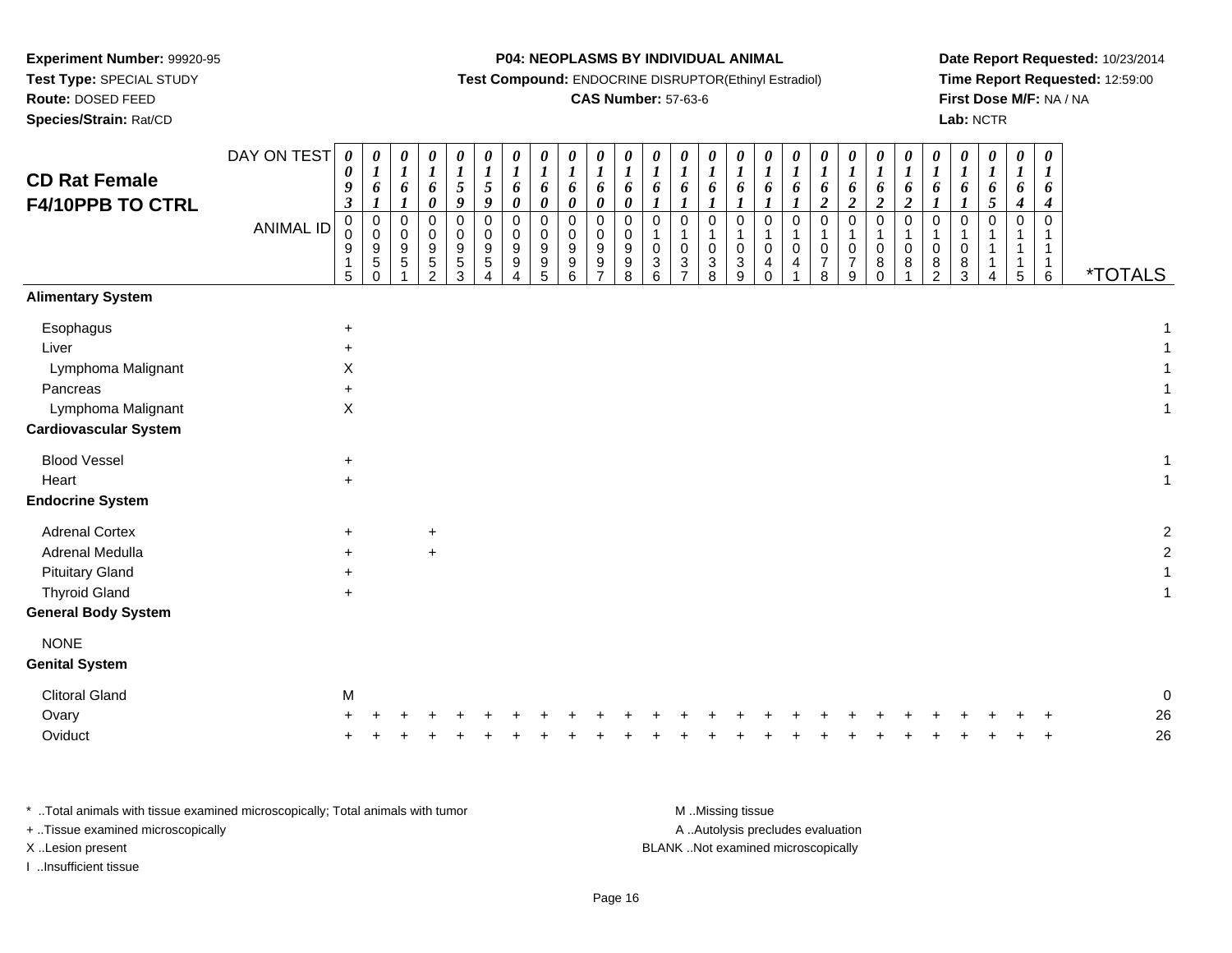**Test Type:** SPECIAL STUDY

# **Route:** DOSED FEED

**Species/Strain:** Rat/CD

### **P04: NEOPLASMS BY INDIVIDUAL ANIMAL**

**Test Compound:** ENDOCRINE DISRUPTOR(Ethinyl Estradiol)

### **CAS Number:** 57-63-6

**Date Report Requested:** 10/23/2014**Time Report Requested:** 12:59:00**First Dose M/F:** NA / NA**Lab:** NCTR

| $\pmb{0}$<br>0<br>$\mathbf 0$<br>$\pmb{0}$<br>$\mathbf 0$<br>$\pmb{0}$<br>$\mathbf 0$<br>$\Omega$<br>$\mathbf 0$<br>$\pmb{0}$<br>$\mathbf 0$<br>$\pmb{0}$<br>0<br>$\Omega$<br>$\mathbf 0$<br>0<br>$\mathbf 0$<br>0<br>$\pmb{0}$<br>$\mathbf 0$<br>0<br>$\mathbf 0$<br>$\mathbf 0$<br>$\mathbf 0$<br>$\mathbf 0$<br>0<br><b>ANIMAL ID</b><br>0<br>$\Omega$<br>$\mathbf 0$<br>$\mathbf 0$<br>$\Omega$<br>$\Omega$<br>0<br>$\mathbf 0$<br>$\mathbf 0$<br>$\Omega$<br>$\mathbf{1}$<br>1<br>$\mathbf{1}$<br>$\mathbf{1}$<br>$\Omega$<br>$\mathbf{1}$<br>1<br>-1<br>9<br>$9\,$<br>$\boldsymbol{9}$<br>$\boldsymbol{9}$<br>$\boldsymbol{9}$<br>$\boldsymbol{9}$<br>9<br>9<br>9<br>$\mathbf 0$<br>$\pmb{0}$<br>0<br>$\mathbf 0$<br>$\mathbf 0$<br>$\mathbf{1}$<br>9<br>9<br>$\mathbf 0$<br>0<br>0<br>0<br>0<br>0<br>0<br>$\frac{5}{3}$<br>$\begin{array}{c} 5 \\ 0 \end{array}$<br>$\sqrt{5}$<br>$\boldsymbol{9}$<br>$\boldsymbol{9}$<br>$\boldsymbol{9}$<br>$\ensuremath{\mathsf{3}}$<br>$\frac{3}{7}$<br>$\sqrt{3}$<br>$\ensuremath{\mathsf{3}}$<br>$\overline{7}$<br>$\overline{7}$<br>$\mathbf 5$<br>5<br>9<br>9<br>8<br>8<br>8<br>8<br>$\mathbf{1}$<br>$\overline{4}$<br>4<br>$\overline{5}$<br>$\overline{9}$<br>$\,6\,$<br>$\overline{7}$<br>$\,6\,$<br>5<br>8<br>8<br>$\,6\,$<br>$\overline{2}$<br>$\mathbf 0$<br>8<br>9<br>$\overline{2}$<br>3<br>0<br>5<br>4<br>4<br>Δ | <i><b>*TOTALS</b></i> |
|--------------------------------------------------------------------------------------------------------------------------------------------------------------------------------------------------------------------------------------------------------------------------------------------------------------------------------------------------------------------------------------------------------------------------------------------------------------------------------------------------------------------------------------------------------------------------------------------------------------------------------------------------------------------------------------------------------------------------------------------------------------------------------------------------------------------------------------------------------------------------------------------------------------------------------------------------------------------------------------------------------------------------------------------------------------------------------------------------------------------------------------------------------------------------------------------------------------------------------------------------------------------------------------------------------------------------------------------------------------------------|-----------------------|
| <b>Uterus</b><br>$+$<br>$+$                                                                                                                                                                                                                                                                                                                                                                                                                                                                                                                                                                                                                                                                                                                                                                                                                                                                                                                                                                                                                                                                                                                                                                                                                                                                                                                                              | 26                    |
| Vagina                                                                                                                                                                                                                                                                                                                                                                                                                                                                                                                                                                                                                                                                                                                                                                                                                                                                                                                                                                                                                                                                                                                                                                                                                                                                                                                                                                   | 26                    |
| <b>Hematopoietic System</b>                                                                                                                                                                                                                                                                                                                                                                                                                                                                                                                                                                                                                                                                                                                                                                                                                                                                                                                                                                                                                                                                                                                                                                                                                                                                                                                                              |                       |
| <b>Bone Marrow</b><br>$\ddot{}$                                                                                                                                                                                                                                                                                                                                                                                                                                                                                                                                                                                                                                                                                                                                                                                                                                                                                                                                                                                                                                                                                                                                                                                                                                                                                                                                          |                       |
| Lymphoma Malignant<br>X                                                                                                                                                                                                                                                                                                                                                                                                                                                                                                                                                                                                                                                                                                                                                                                                                                                                                                                                                                                                                                                                                                                                                                                                                                                                                                                                                  |                       |
| Lymph Node<br>÷                                                                                                                                                                                                                                                                                                                                                                                                                                                                                                                                                                                                                                                                                                                                                                                                                                                                                                                                                                                                                                                                                                                                                                                                                                                                                                                                                          |                       |
| Axillary, Lymphoma Malignant<br>X                                                                                                                                                                                                                                                                                                                                                                                                                                                                                                                                                                                                                                                                                                                                                                                                                                                                                                                                                                                                                                                                                                                                                                                                                                                                                                                                        |                       |
| Lymph Node, Mandibular<br>$\ddot{}$                                                                                                                                                                                                                                                                                                                                                                                                                                                                                                                                                                                                                                                                                                                                                                                                                                                                                                                                                                                                                                                                                                                                                                                                                                                                                                                                      |                       |
| Lymphoma Malignant<br>X                                                                                                                                                                                                                                                                                                                                                                                                                                                                                                                                                                                                                                                                                                                                                                                                                                                                                                                                                                                                                                                                                                                                                                                                                                                                                                                                                  |                       |
| Spleen<br>$\ddot{}$<br>$\ddot{}$                                                                                                                                                                                                                                                                                                                                                                                                                                                                                                                                                                                                                                                                                                                                                                                                                                                                                                                                                                                                                                                                                                                                                                                                                                                                                                                                         |                       |
| Lymphoma Malignant<br>Χ                                                                                                                                                                                                                                                                                                                                                                                                                                                                                                                                                                                                                                                                                                                                                                                                                                                                                                                                                                                                                                                                                                                                                                                                                                                                                                                                                  |                       |
| Thymus<br>+<br>Lymphoma Malignant<br>X.                                                                                                                                                                                                                                                                                                                                                                                                                                                                                                                                                                                                                                                                                                                                                                                                                                                                                                                                                                                                                                                                                                                                                                                                                                                                                                                                  |                       |
| <b>Integumentary System</b>                                                                                                                                                                                                                                                                                                                                                                                                                                                                                                                                                                                                                                                                                                                                                                                                                                                                                                                                                                                                                                                                                                                                                                                                                                                                                                                                              |                       |
| Mammary Gland                                                                                                                                                                                                                                                                                                                                                                                                                                                                                                                                                                                                                                                                                                                                                                                                                                                                                                                                                                                                                                                                                                                                                                                                                                                                                                                                                            | 26                    |
| Skin<br>$\ddot{}$                                                                                                                                                                                                                                                                                                                                                                                                                                                                                                                                                                                                                                                                                                                                                                                                                                                                                                                                                                                                                                                                                                                                                                                                                                                                                                                                                        | 1                     |
| <b>Musculoskeletal System</b>                                                                                                                                                                                                                                                                                                                                                                                                                                                                                                                                                                                                                                                                                                                                                                                                                                                                                                                                                                                                                                                                                                                                                                                                                                                                                                                                            |                       |
| Bone<br>$\ddot{}$                                                                                                                                                                                                                                                                                                                                                                                                                                                                                                                                                                                                                                                                                                                                                                                                                                                                                                                                                                                                                                                                                                                                                                                                                                                                                                                                                        | 1                     |
| <b>Nervous System</b>                                                                                                                                                                                                                                                                                                                                                                                                                                                                                                                                                                                                                                                                                                                                                                                                                                                                                                                                                                                                                                                                                                                                                                                                                                                                                                                                                    |                       |
| <b>Brain</b><br>+                                                                                                                                                                                                                                                                                                                                                                                                                                                                                                                                                                                                                                                                                                                                                                                                                                                                                                                                                                                                                                                                                                                                                                                                                                                                                                                                                        |                       |
| Spinal Cord<br>M                                                                                                                                                                                                                                                                                                                                                                                                                                                                                                                                                                                                                                                                                                                                                                                                                                                                                                                                                                                                                                                                                                                                                                                                                                                                                                                                                         |                       |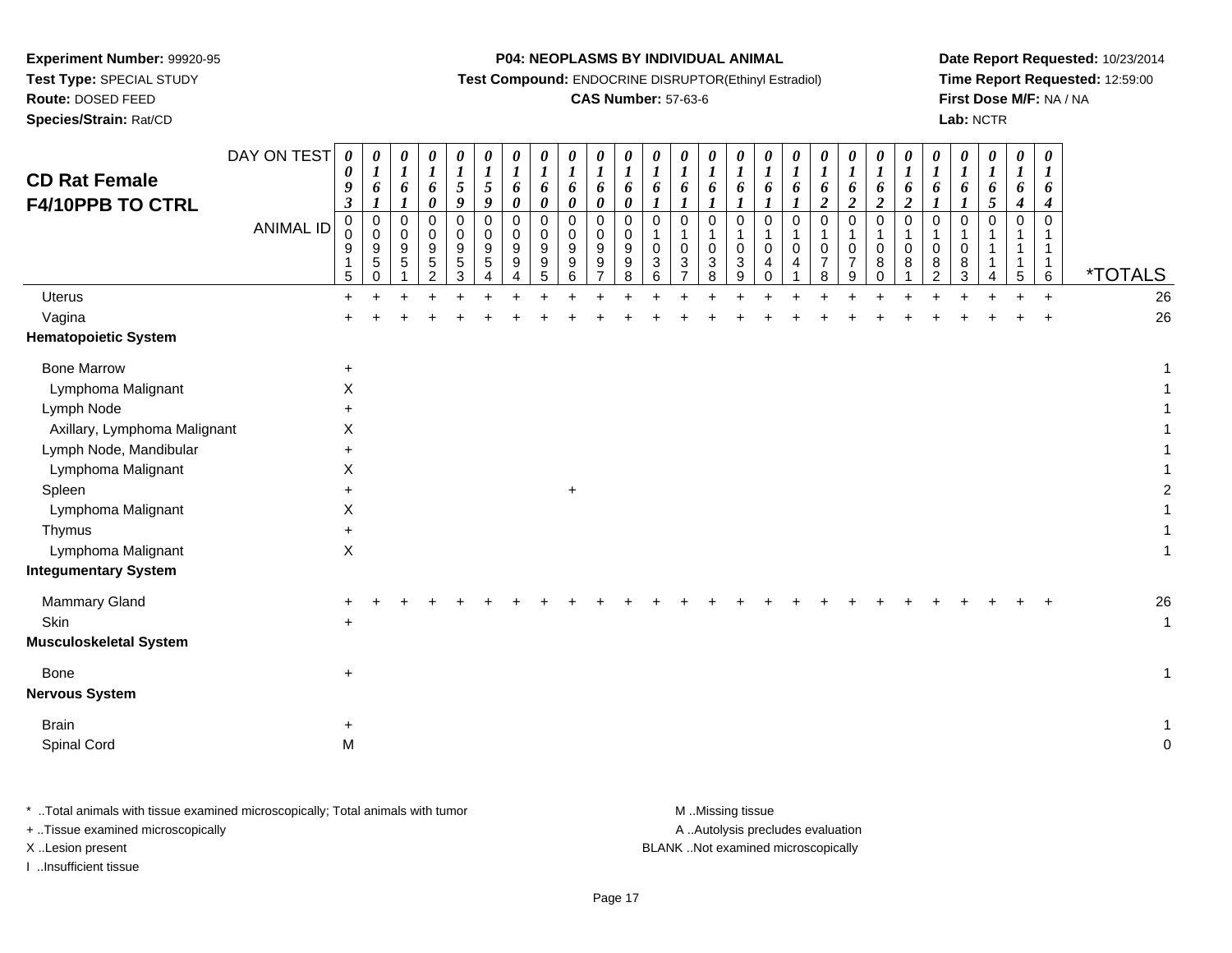**Test Type:** SPECIAL STUDY

## **Route:** DOSED FEED

**Species/Strain:** Rat/CD

### **P04: NEOPLASMS BY INDIVIDUAL ANIMAL**

**Test Compound:** ENDOCRINE DISRUPTOR(Ethinyl Estradiol)

## **CAS Number:** 57-63-6

**Date Report Requested:** 10/23/2014**Time Report Requested:** 12:59:00**First Dose M/F:** NA / NA**Lab:** NCTR

| <b>CD Rat Female</b><br><b>F4/10PPB TO CTRL</b>                            | DAY ON TEST<br><b>ANIMAL ID</b> | $\boldsymbol{\theta}$<br>$\boldsymbol{\theta}$<br>9<br>3<br>0<br>$\Omega$<br>9<br>5 | $\boldsymbol{\theta}$<br>6<br>$\pmb{0}$<br>$\pmb{0}$<br>9<br>$\sqrt{5}$ | 0<br>$\boldsymbol{l}$<br>6<br>$\pmb{0}$<br>$\mathsf{O}\xspace$<br>9<br>5 | $\boldsymbol{\theta}$<br>$\boldsymbol{l}$<br>6<br>$\boldsymbol{\theta}$<br>0<br>$\mathbf 0$<br>9<br>5<br>$\mathcal{D}$ | 0<br>$\boldsymbol{l}$<br>5<br>9<br>$\Omega$<br>0<br>9<br>5<br>3 | 0<br>$\boldsymbol{l}$<br>5<br>9<br>$\mathbf 0$<br>0<br>9<br>$\sqrt{5}$ | 0<br>$\boldsymbol{l}$<br>6<br>0<br>$\mathbf 0$<br>0<br>9<br>9 | 0<br>$\boldsymbol{l}$<br>6<br>0<br>$\mathbf 0$<br>$\mathbf 0$<br>9<br>9<br>5 | 0<br>$\boldsymbol{l}$<br>6<br>0<br>0<br>0<br>$9\,$<br>9<br>6 | 0<br>$\boldsymbol{l}$<br>6<br>0<br>$\mathbf 0$<br>0<br>9<br>9<br>$\rightarrow$ | $\boldsymbol{\theta}$<br>$\boldsymbol{l}$<br>6<br>$\boldsymbol{\theta}$<br>$\mathbf 0$<br>0<br>9<br>9<br>8 | 0<br>6<br>$\Omega$<br>0<br>3<br>6 | $\boldsymbol{\theta}$<br>6<br>0<br>$\pmb{0}$<br>$\sqrt{3}$<br>$\overline{ }$ | $\boldsymbol{\theta}$<br>$\mathbf{I}$<br>6<br>$\mathbf 0$<br>$\mathbf 0$<br>$\mathbf{3}$<br>8 | $\boldsymbol{\theta}$<br>6<br>0<br>$\mathbf 0$<br>3<br>9 | $\boldsymbol{l}$<br>1<br>$\Omega$<br>$\mathbf 0$<br>4 | $\boldsymbol{\theta}$<br>6<br>$\Omega$<br>0<br>4 | 0<br>$\boldsymbol{l}$<br>6<br>$\overline{c}$<br>0<br>0<br>$\overline{7}$<br>8 | 0<br>$\boldsymbol{l}$<br>6<br>$\boldsymbol{2}$<br>0<br>1<br>$\mathbf 0$<br>$\overline{7}$<br>9 | 0<br>$\boldsymbol{l}$<br>6<br>$\boldsymbol{2}$<br>$\pmb{0}$<br>$\mathbf{1}$<br>$\mathbf 0$<br>8<br>$\Omega$ | 0<br>6<br>$\boldsymbol{2}$<br>$\mathbf 0$<br>0<br>8 | $\boldsymbol{l}$<br>6<br>$\mathbf 0$<br>1<br>0<br>8<br>$\Omega$ | 0<br>6<br>$\Omega$<br>$\Omega$<br>8<br>3 | 0<br>$\boldsymbol{l}$<br>o<br>5<br>$\mathbf 0$ | 0<br>$\boldsymbol{l}$<br>$\bm{o}$<br>$\boldsymbol{4}$<br>$\Omega$<br>5 | $\boldsymbol{\theta}$<br>o<br>4<br>$\Omega$<br>6 | <i><b>*TOTALS</b></i> |                         |
|----------------------------------------------------------------------------|---------------------------------|-------------------------------------------------------------------------------------|-------------------------------------------------------------------------|--------------------------------------------------------------------------|------------------------------------------------------------------------------------------------------------------------|-----------------------------------------------------------------|------------------------------------------------------------------------|---------------------------------------------------------------|------------------------------------------------------------------------------|--------------------------------------------------------------|--------------------------------------------------------------------------------|------------------------------------------------------------------------------------------------------------|-----------------------------------|------------------------------------------------------------------------------|-----------------------------------------------------------------------------------------------|----------------------------------------------------------|-------------------------------------------------------|--------------------------------------------------|-------------------------------------------------------------------------------|------------------------------------------------------------------------------------------------|-------------------------------------------------------------------------------------------------------------|-----------------------------------------------------|-----------------------------------------------------------------|------------------------------------------|------------------------------------------------|------------------------------------------------------------------------|--------------------------------------------------|-----------------------|-------------------------|
| Spinal Cord<br><b>Respiratory System</b>                                   |                                 | M                                                                                   |                                                                         |                                                                          |                                                                                                                        |                                                                 |                                                                        |                                                               |                                                                              |                                                              |                                                                                |                                                                                                            |                                   |                                                                              |                                                                                               |                                                          |                                                       |                                                  |                                                                               |                                                                                                |                                                                                                             |                                                     |                                                                 |                                          |                                                |                                                                        |                                                  |                       | 0                       |
| Lung<br>Lymphoma Malignant<br>Trachea<br><b>Special Senses System</b>      |                                 | $\ddot{}$<br>X<br>$\ddot{}$                                                         |                                                                         |                                                                          |                                                                                                                        |                                                                 |                                                                        |                                                               |                                                                              |                                                              |                                                                                |                                                                                                            |                                   |                                                                              |                                                                                               |                                                          |                                                       |                                                  |                                                                               |                                                                                                |                                                                                                             |                                                     |                                                                 |                                          |                                                |                                                                        |                                                  |                       | 1<br>$\mathbf{1}$       |
| <b>NONE</b><br><b>Urinary System</b>                                       |                                 |                                                                                     |                                                                         |                                                                          |                                                                                                                        |                                                                 |                                                                        |                                                               |                                                                              |                                                              |                                                                                |                                                                                                            |                                   |                                                                              |                                                                                               |                                                          |                                                       |                                                  |                                                                               |                                                                                                |                                                                                                             |                                                     |                                                                 |                                          |                                                |                                                                        |                                                  |                       |                         |
| Kidney<br>Lymphoma Malignant<br>Urinary Bladder<br><b>SYSTEMIC LESIONS</b> |                                 | X<br>M                                                                              |                                                                         |                                                                          |                                                                                                                        |                                                                 |                                                                        |                                                               |                                                                              |                                                              |                                                                                |                                                                                                            |                                   |                                                                              |                                                                                               |                                                          |                                                       |                                                  |                                                                               |                                                                                                |                                                                                                             |                                                     |                                                                 |                                          |                                                |                                                                        |                                                  |                       | 26<br>$\mathbf{1}$<br>0 |
| Multiple Organ<br>Lymphoma Malignant                                       |                                 | X                                                                                   |                                                                         |                                                                          |                                                                                                                        |                                                                 |                                                                        |                                                               |                                                                              |                                                              |                                                                                |                                                                                                            |                                   |                                                                              |                                                                                               |                                                          |                                                       |                                                  |                                                                               |                                                                                                |                                                                                                             |                                                     |                                                                 |                                          |                                                |                                                                        |                                                  |                       | 26<br>$\mathbf{1}$      |

\* ..Total animals with tissue examined microscopically; Total animals with tumor **M** . Missing tissue M ..Missing tissue

+ ..Tissue examined microscopically

I ..Insufficient tissue

A ..Autolysis precludes evaluation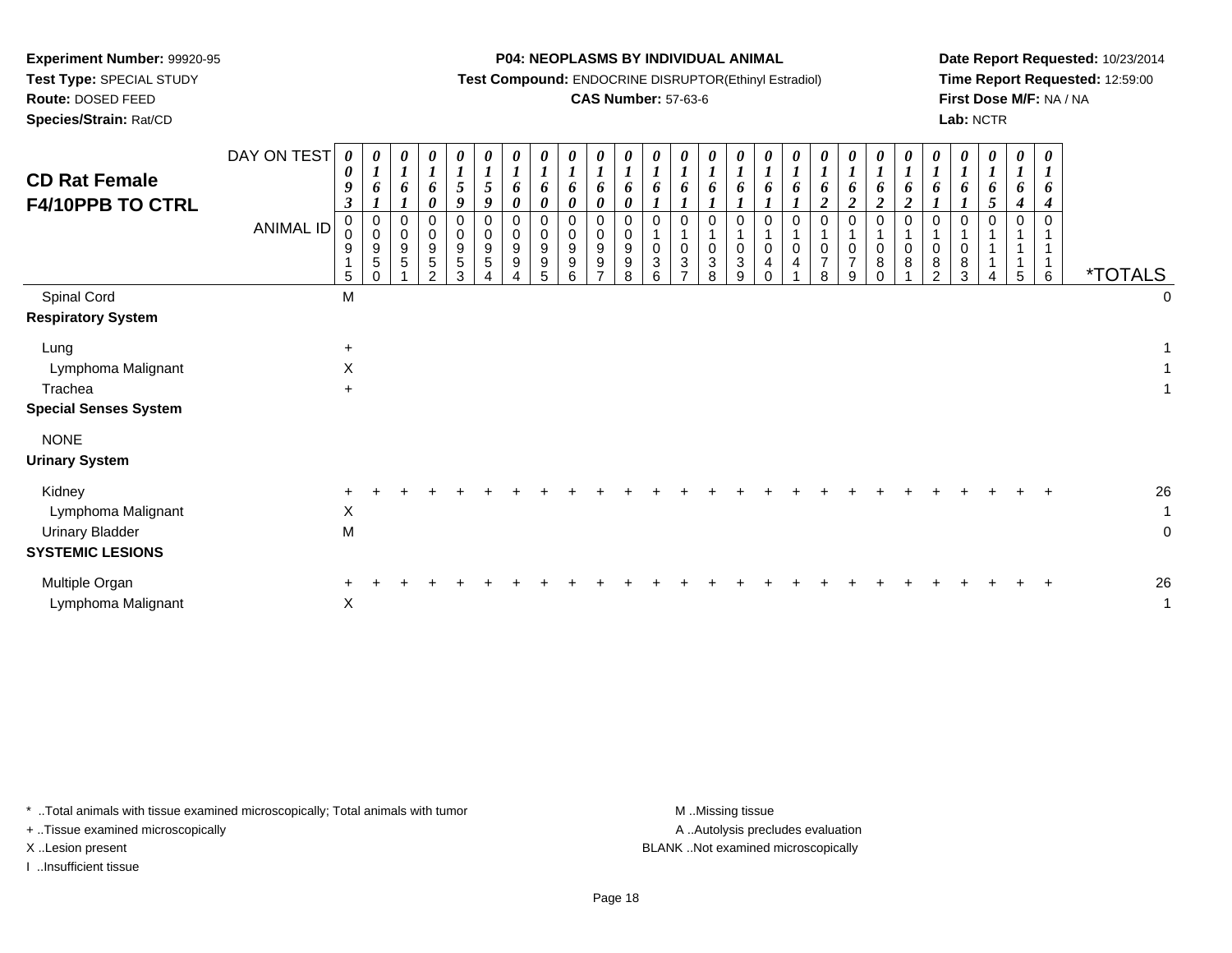**Test Type:** SPECIAL STUDY

**Route:** DOSED FEED

**Species/Strain:** Rat/CD

**P04: NEOPLASMS BY INDIVIDUAL ANIMAL**

**Test Compound:** ENDOCRINE DISRUPTOR(Ethinyl Estradiol)

## **CAS Number:** 57-63-6

**Date Report Requested:** 10/23/2014**Time Report Requested:** 12:59:00**First Dose M/F:** NA / NA**Lab:** NCTR

| <b>CD Rat Female</b>                   | DAY ON TEST      | $\boldsymbol{l}$                  | $\boldsymbol{\theta}$<br>$\boldsymbol{l}$                                         | 0<br>$\boldsymbol{l}$<br>6                                                | 0<br>$\boldsymbol{l}$                       | 0<br>$\boldsymbol{l}$<br>6                                        | 0<br>$\boldsymbol{l}$                             | 0<br>$\boldsymbol{l}$<br>6                | 0<br>$\boldsymbol{l}$<br>6 | 0<br>$\boldsymbol{l}$<br>6                          | 0<br>$\boldsymbol{l}$                   | $\boldsymbol{\theta}$<br>$\boldsymbol{l}$<br>6   | 0<br>$\boldsymbol{l}$<br>6                                         | $\boldsymbol{\theta}$<br>$\boldsymbol{l}$<br>6       | 0<br>$\boldsymbol{l}$<br>6                                      | 0<br>$\boldsymbol{l}$<br>6              | 0<br>$\boldsymbol{l}$<br>$\pmb{6}$                                           | $\boldsymbol{\theta}$<br>$\boldsymbol{l}$<br>6            | $\pmb{\theta}$<br>$\boldsymbol{l}$            | 0<br>$\boldsymbol{l}$<br>6 | $\pmb{\theta}$<br>$\boldsymbol{l}$<br>6 | 0<br>$\boldsymbol{l}$<br>6                         | 0<br>$\boldsymbol{l}$<br>6                        | $\pmb{\theta}$<br>$\boldsymbol{l}$<br>6 | $\pmb{\theta}$<br>$\boldsymbol{l}$ | $\boldsymbol{\theta}$<br>$\boldsymbol{l}$<br>6              |                       |
|----------------------------------------|------------------|-----------------------------------|-----------------------------------------------------------------------------------|---------------------------------------------------------------------------|---------------------------------------------|-------------------------------------------------------------------|---------------------------------------------------|-------------------------------------------|----------------------------|-----------------------------------------------------|-----------------------------------------|--------------------------------------------------|--------------------------------------------------------------------|------------------------------------------------------|-----------------------------------------------------------------|-----------------------------------------|------------------------------------------------------------------------------|-----------------------------------------------------------|-----------------------------------------------|----------------------------|-----------------------------------------|----------------------------------------------------|---------------------------------------------------|-----------------------------------------|------------------------------------|-------------------------------------------------------------|-----------------------|
| <b>F4/50PPB TO CTRL</b>                |                  | 6<br>$\boldsymbol{l}$             | 6<br>$\boldsymbol{l}$                                                             | $\boldsymbol{l}$                                                          | 6<br>$\pmb{\theta}$                         | $\boldsymbol{\theta}$                                             | 6<br>$\pmb{\theta}$                               | $\boldsymbol{l}$                          | $\boldsymbol{l}$           | $\boldsymbol{l}$                                    | 6<br>$\pmb{\theta}$                     | $\pmb{\theta}$                                   | $\boldsymbol{l}$                                                   | $\boldsymbol{l}$                                     | $\boldsymbol{l}$                                                | $\boldsymbol{\theta}$                   | $\pmb{\theta}$                                                               | $\boldsymbol{l}$                                          | 6<br>$\boldsymbol{l}$                         |                            |                                         | $\boldsymbol{l}$                                   | $\boldsymbol{4}$                                  | 4                                       | 6<br>$\boldsymbol{2}$              | $\boldsymbol{\theta}$                                       |                       |
|                                        | <b>ANIMAL ID</b> | $\mathbf 0$<br>0<br>$\frac{9}{5}$ | $\pmb{0}$<br>$\pmb{0}$<br>$\begin{array}{c} 9 \\ 5 \end{array}$<br>$6\phantom{a}$ | 0<br>$\pmb{0}$<br>$\begin{array}{c} 9 \\ 5 \end{array}$<br>$\overline{7}$ | 0<br>$\boldsymbol{0}$<br>9<br>$\frac{5}{8}$ | $\mathbf 0$<br>$\mathsf 0$<br>9<br>$\sqrt{5}$<br>$\boldsymbol{9}$ | $\mathbf 0$<br>$\pmb{0}$<br>9<br>6<br>$\mathbf 0$ | $\mathbf 0$<br>$\mathbf 0$<br>9<br>9<br>9 | 0<br>0<br>0<br>$\mathbf 0$ | $\mathbf 0$<br>$\mathbf{1}$<br>$\Omega$<br>$\Omega$ | $\mathbf 0$<br>0<br>0<br>$\overline{2}$ | $\pmb{0}$<br>$\mathbf{1}$<br>0<br>$\pmb{0}$<br>3 | 0<br>$\mathbf{1}$<br>$\pmb{0}$<br>$\overline{4}$<br>$\overline{c}$ | $\mathbf 0$<br>$\mathbf{1}$<br>$\mathbf 0$<br>4<br>3 | $\mathbf 0$<br>$\mathbf{1}$<br>$\pmb{0}$<br>$\overline{4}$<br>4 | $\mathbf 0$<br>1<br>$\pmb{0}$<br>4<br>5 | $\mathbf 0$<br>$\mathbf{1}$<br>$\pmb{0}$<br>$\overline{4}$<br>$6\phantom{1}$ | $\boldsymbol{0}$<br>$\mathbf{1}$<br>$\mathbf 0$<br>8<br>4 | $\pmb{0}$<br>$\pmb{0}$<br>8<br>$\overline{5}$ | 0<br>0<br>8<br>6           | $\mathbf 0$<br>0<br>8<br>$\overline{7}$ | $\mathbf 0$<br>$\mathbf{1}$<br>$\pmb{0}$<br>8<br>8 | $\mathbf 0$<br>1<br>$\mathbf 1$<br>$\overline{7}$ | 0<br>1<br>1<br>1<br>8                   | $\mathbf 0$<br>1<br>9              | $\mathbf 0$<br>$\mathbf{1}$<br>$\mathbf{1}$<br>$^2_{\rm 0}$ | <i><b>*TOTALS</b></i> |
| <b>Alimentary System</b>               |                  |                                   |                                                                                   |                                                                           |                                             |                                                                   |                                                   |                                           |                            |                                                     |                                         |                                                  |                                                                    |                                                      |                                                                 |                                         |                                                                              |                                                           |                                               |                            |                                         |                                                    |                                                   |                                         |                                    |                                                             |                       |
| Liver<br><b>Cardiovascular System</b>  |                  | $\ddot{}$                         |                                                                                   |                                                                           |                                             |                                                                   |                                                   |                                           |                            |                                                     |                                         |                                                  |                                                                    |                                                      |                                                                 |                                         |                                                                              |                                                           |                                               |                            |                                         |                                                    |                                                   |                                         |                                    | $\ddot{}$                                                   | 25                    |
| <b>NONE</b><br><b>Endocrine System</b> |                  |                                   |                                                                                   |                                                                           |                                             |                                                                   |                                                   |                                           |                            |                                                     |                                         |                                                  |                                                                    |                                                      |                                                                 |                                         |                                                                              |                                                           |                                               |                            |                                         |                                                    |                                                   |                                         |                                    |                                                             |                       |
| <b>Adrenal Cortex</b>                  |                  |                                   |                                                                                   |                                                                           |                                             |                                                                   |                                                   |                                           |                            |                                                     |                                         |                                                  |                                                                    |                                                      |                                                                 |                                         |                                                                              |                                                           |                                               |                            |                                         |                                                    |                                                   |                                         |                                    |                                                             | 25                    |
| Adrenal Medulla                        |                  |                                   |                                                                                   |                                                                           |                                             |                                                                   |                                                   |                                           |                            |                                                     |                                         |                                                  |                                                                    |                                                      |                                                                 |                                         |                                                                              |                                                           |                                               |                            |                                         |                                                    |                                                   |                                         |                                    |                                                             | 25                    |
| <b>Pituitary Gland</b>                 |                  |                                   |                                                                                   |                                                                           |                                             |                                                                   |                                                   |                                           |                            |                                                     |                                         |                                                  |                                                                    |                                                      |                                                                 |                                         |                                                                              |                                                           |                                               |                            |                                         |                                                    |                                                   |                                         |                                    |                                                             | 25                    |
| <b>Thyroid Gland</b>                   |                  | $\ddot{}$                         |                                                                                   |                                                                           |                                             |                                                                   |                                                   |                                           |                            |                                                     |                                         |                                                  |                                                                    |                                                      |                                                                 |                                         |                                                                              |                                                           |                                               |                            |                                         |                                                    |                                                   |                                         |                                    | $\overline{+}$                                              | 25                    |
| <b>General Body System</b>             |                  |                                   |                                                                                   |                                                                           |                                             |                                                                   |                                                   |                                           |                            |                                                     |                                         |                                                  |                                                                    |                                                      |                                                                 |                                         |                                                                              |                                                           |                                               |                            |                                         |                                                    |                                                   |                                         |                                    |                                                             |                       |
| <b>NONE</b>                            |                  |                                   |                                                                                   |                                                                           |                                             |                                                                   |                                                   |                                           |                            |                                                     |                                         |                                                  |                                                                    |                                                      |                                                                 |                                         |                                                                              |                                                           |                                               |                            |                                         |                                                    |                                                   |                                         |                                    |                                                             |                       |
| <b>Genital System</b>                  |                  |                                   |                                                                                   |                                                                           |                                             |                                                                   |                                                   |                                           |                            |                                                     |                                         |                                                  |                                                                    |                                                      |                                                                 |                                         |                                                                              |                                                           |                                               |                            |                                         |                                                    |                                                   |                                         |                                    |                                                             |                       |
| Ovary                                  |                  |                                   |                                                                                   |                                                                           |                                             |                                                                   |                                                   |                                           |                            |                                                     |                                         |                                                  |                                                                    |                                                      |                                                                 |                                         |                                                                              |                                                           |                                               |                            |                                         |                                                    |                                                   |                                         |                                    |                                                             | 25                    |
| Oviduct                                |                  |                                   |                                                                                   |                                                                           |                                             |                                                                   |                                                   |                                           |                            |                                                     |                                         |                                                  |                                                                    |                                                      |                                                                 |                                         |                                                                              |                                                           |                                               |                            |                                         |                                                    |                                                   |                                         |                                    |                                                             | 25                    |
| Uterus                                 |                  |                                   |                                                                                   |                                                                           |                                             |                                                                   |                                                   |                                           |                            |                                                     |                                         |                                                  |                                                                    |                                                      |                                                                 |                                         |                                                                              |                                                           |                                               |                            |                                         |                                                    |                                                   |                                         |                                    |                                                             | 25                    |
| Vagina                                 |                  | $\ddot{}$                         |                                                                                   |                                                                           |                                             |                                                                   |                                                   |                                           |                            |                                                     |                                         |                                                  |                                                                    |                                                      |                                                                 |                                         |                                                                              |                                                           |                                               |                            |                                         |                                                    |                                                   |                                         |                                    | $\overline{ }$                                              | 25                    |
| <b>Hematopoietic System</b>            |                  |                                   |                                                                                   |                                                                           |                                             |                                                                   |                                                   |                                           |                            |                                                     |                                         |                                                  |                                                                    |                                                      |                                                                 |                                         |                                                                              |                                                           |                                               |                            |                                         |                                                    |                                                   |                                         |                                    |                                                             |                       |
| <b>Bone Marrow</b>                     |                  |                                   |                                                                                   |                                                                           |                                             |                                                                   |                                                   |                                           |                            |                                                     |                                         |                                                  |                                                                    |                                                      |                                                                 |                                         |                                                                              |                                                           |                                               |                            |                                         |                                                    |                                                   |                                         |                                    |                                                             | 25                    |
| Spleen                                 |                  |                                   |                                                                                   |                                                                           |                                             |                                                                   |                                                   |                                           |                            |                                                     |                                         |                                                  |                                                                    |                                                      |                                                                 |                                         |                                                                              |                                                           |                                               |                            |                                         |                                                    |                                                   |                                         |                                    |                                                             | 25                    |
|                                        |                  |                                   |                                                                                   |                                                                           |                                             |                                                                   |                                                   |                                           |                            |                                                     |                                         |                                                  |                                                                    |                                                      |                                                                 |                                         |                                                                              |                                                           |                                               |                            |                                         |                                                    |                                                   |                                         |                                    |                                                             |                       |